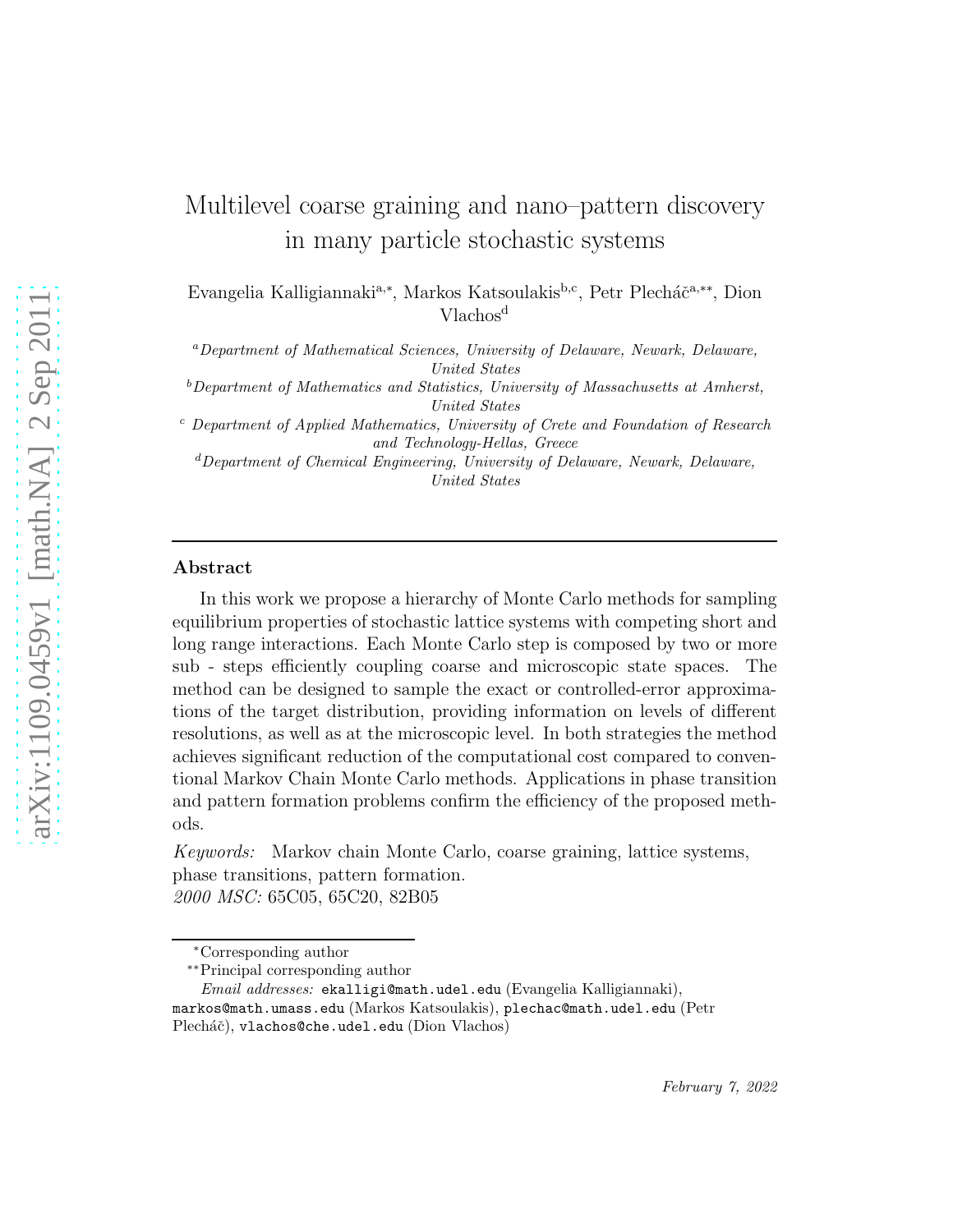#### 1. Introduction

Our primary goal in this work is to develop a systematic mathematical and computational strategy for accelerating microscopic simulation methods with competing short and long range interactions, arising in numerous physical systems for instance in micromagnetics, models of epitaxial growth, etc. We propose the Multilevel Coarse Graining Monte Carlo (Multilevel CGMC) method, based on a hybrid statistical mechanics and statistics approach. The method introduces a hierarchy of Markov Chain Monte Carlo methods coupling scales and types of interactions that can sample the exact or controlled error approximations of Gibbs measures  $\mu_{N,\beta}(d\sigma) = Z_N^{-1} e^{-\beta H_N(\sigma)} P_N(d\sigma)$  defined on a high dimensional space,  $N \gg 1$ , that can be easily generalized to any probability measure with similar properties. It is a method of constructing efficient proposal measures in Metropolis sampling using coarse–graining techniques, see also [\(7\)](#page-6-0) below, aiming at reducing the rejection rate and the computational complexity. The key idea is a decomposition of the sampling distribution to a product measure

<span id="page-1-0"></span>
$$
\mu_{N,\beta}(d\sigma) = \bar{\mu}_{M,\beta}^{(0)}(d\eta)\nu_r(d\sigma|\eta)\,,\tag{1}
$$

with  $\eta := \mathbf{T}\sigma$  a variable with less degrees of freedom compared to  $\sigma$ , defined by a projection map  $\mathbf{T}: \Sigma_N \to \bar{\Sigma}_M$ ,  $M < N$ .  $\bar{\mu}_{M,\beta}^{(0)}(d\eta)$  is a measure with a simple explicit representation approximating the marginal  $\bar{\mu}_{M,\beta}(d\eta) =$  $\mu_{N,\beta} \circ \mathbf{T}^{-1}(d\eta)$  and  $\nu_r(d\sigma|\eta)$  is a uniquely defined (prior) measure, responsible for reconstructing variables  $\sigma$  given  $\eta$ , [\[19\]](#page-35-0). Such a two-level measure decomposition can be trivially extended to a multi–level setting where [\(1\)](#page-1-0) can include different resolution levels interpolating between a coarser level and the microscopic one  $\sigma$ .

In the following we describe a Monte Carlo step of a two–level CGMC method:

- 1. Sample  $\eta$  from  $\bar{\mu}_{M,\beta}^{(0)}(d\eta)$ , using Coarse Grained (CGMC) samplers [\[18](#page-34-0), [17](#page-34-1)]. Appropriate coarse grained measures have been evaluated in earlier work via cluster expansions that can be easily constructed with available analytical error estimates ensuring that such approximations are controllable [\[20\]](#page-35-1).
- 2. Conditioned on such  $\eta$ , obtained in Step 1, we sample  $\nu_r(d\sigma|\eta)$  via an Accept/Reject method.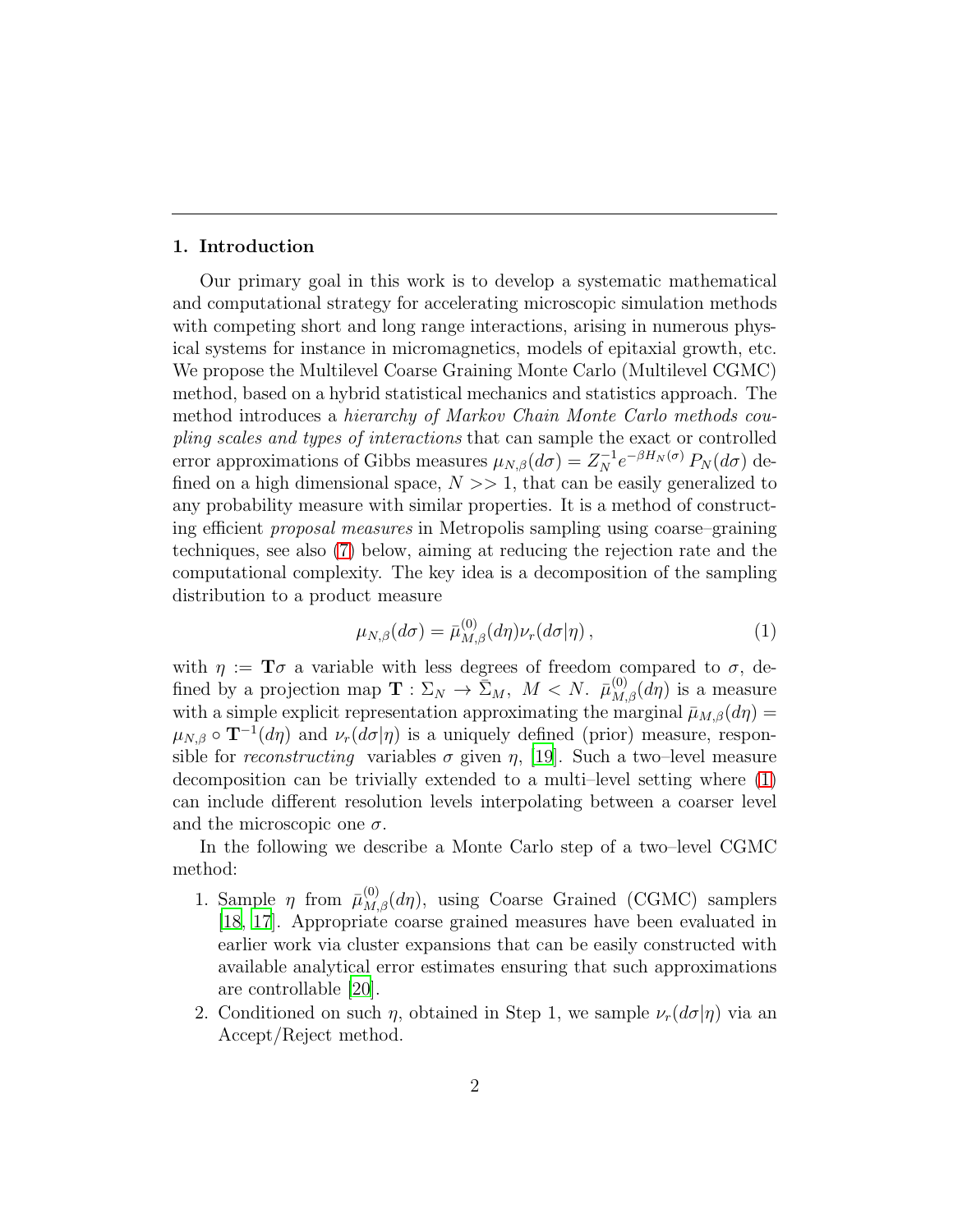A schematic description of this procedure can be seen in Figure [1.](#page-9-0) Better proposals constructed in Step 1 will lead to fewer rejections in Step 2, furthermore, there is no need to consider all possible microscopic proposals since at the coarse step we do a first screening. Instead of further approximating the sampling measure, as is done with cluster expanding [\(5\)](#page-5-0) keeping the typically computationally expensive multi-body higher order terms [\[23\]](#page-35-2), we use the hybrid statistical and statistics approach that construct  $\nu_r(d\sigma|\eta)$ . Even when CGMC provide less accurate approximations, the multilevel CGMC approach can refine the results by the Accept/Reject step in the finer space. A key issue is how to sample conditionally from  $\nu_r$  in an efficient manner in Step 2, picking an appropriate coarse proposal in Step 1.

The necessary ingredient for the applicability of the method is a decomposition of the form [\(1\)](#page-1-0), which includes a possibly less accurate coarse–grained measure and the correcting accept/reject Step 2 above. This formulation can make the proposed method extentable to off–lattice systems where various coarse–graining schemes are already available [\[26,](#page-35-3) [12](#page-34-2), [2\]](#page-33-0), although without controlled–error approximations. In such off–lattice systems we typically have two main features: a presence of short and longer interactions, as well as comparable energy and entropy, hence fluctuations are expected to be important in the modelling and simulation.

Systems with smooth long or intermediate range interactions are well approximated by coarse graining techniques [\[17,](#page-34-1) [19,](#page-35-0) [24](#page-35-4)], and CGMC are reliable simulation methods with controlled–error approximations, both for observables and loss of information [\[21,](#page-35-5) [20](#page-35-1)]. Furthermore, models where only short–range interactions appear are inexpensive to simulate with conventional methods. However, when both short and long range interactions are present, the conventional methods become prohibitively expensive, and CG error estimates are not applicable. The proposed method can handle such systems efficiently by either compressing only the long range interactions, and sample with CGMC with low computational cost, at Step 1 and include the short range part at the accept/reject Step 2, or compress all types of interactions for Step 1, and correct appropriately in Step 2.

A wide literature exists on sophisticated Markov Chain Monte Carlo (MCMC) methods designed to accelerate simulations for large systems, applying for example parallelising techniques and/or constructing good first approximations (proposals) in Metropolis sampling [\[9\]](#page-34-3), [\[31\]](#page-36-0). In [\[10](#page-34-4)] Efendiev et.al., propose the Preconditioning MCMC, a two stage Metropolis method, applied to inverse problems of subsurface characterization. Our algorithm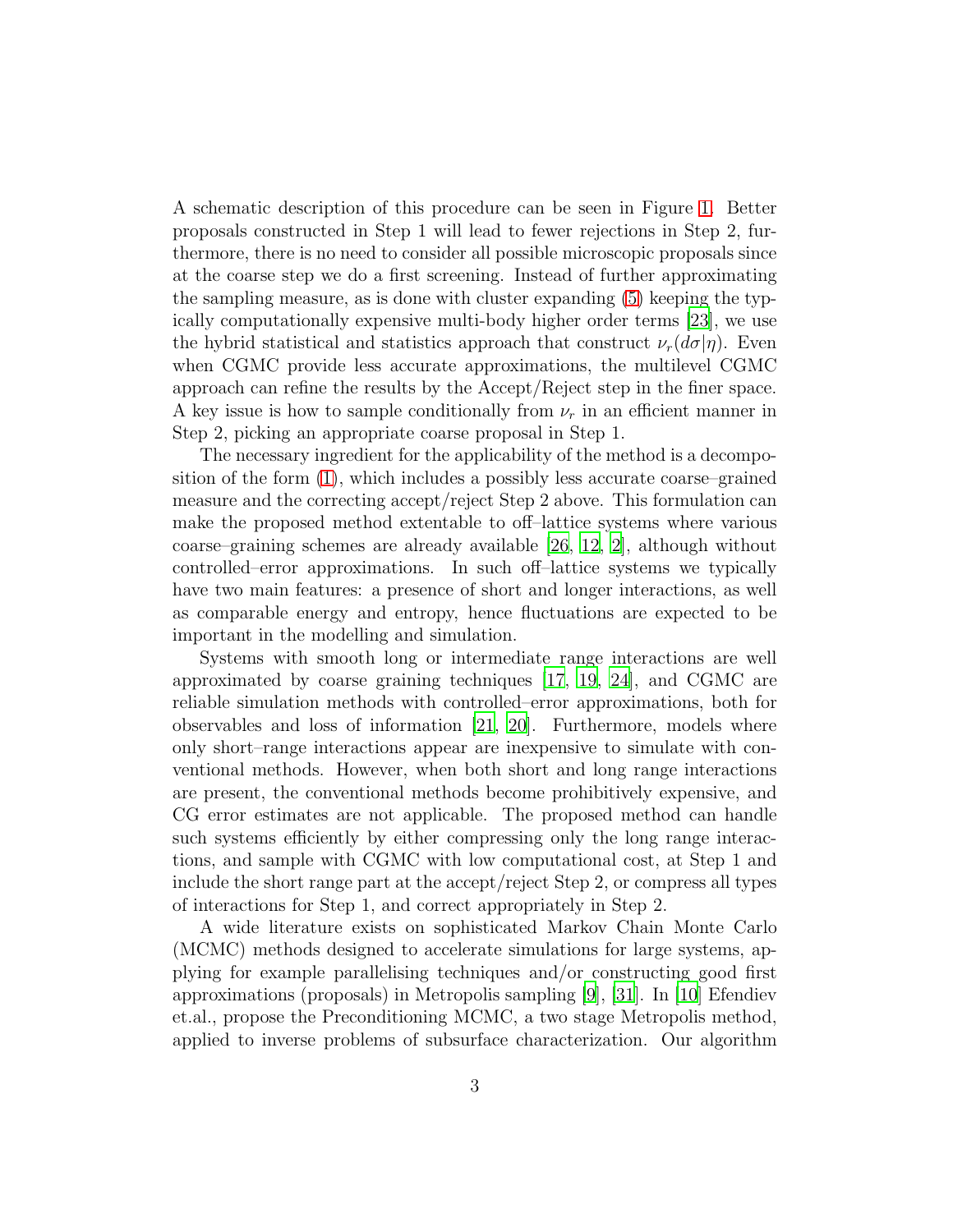shares the same idea of constructing a proposal density based on meso /macro-scopic properties of the model studied and taking advantage of the first stage rejections. Several methods where the trial density is built up sequentially with stage-wise rejection decision appear, [\[3](#page-33-1)],[\[28\]](#page-35-6). There are also some similarities with simulated sintering, and transdimensional MCMC, see [\[29,](#page-35-7) [28](#page-35-6)] and references therein. However, the novelty of our method lies on the construction of the variable dimensionality (and level of coarse–graining) state spaces and the corresponding Gibbs measures relies on statistical mechanics tools that allow a systematic control of the error from one level of coarse–graining to the next. The interplay of different levels of compressed spaces appears also in spatial multi–grid methods coupled with CGMC sampling, studied in [\[6](#page-33-2)] [\[4\]](#page-33-3), for accelerating lattice kinetic Monte Carlo simulations where however the proposed methods are not exact and do not necessarily provide controlled–error approximations. Various attempts appear on parallelising Monte Carlo simulations, based on a parallel resolution, such as parallel kinetic CGMC [\[1](#page-33-4)] and a combination of CGMC and parallel tempering [\[35](#page-36-1)]. In a follow up work we extend our framework for multilevel CGMC to accelerate sampling of evolution processes on large lattice systems [\[14\]](#page-34-5). There we develop multilevel Kinetic Monte Carlo algorithms, based on the known from coarse graining techniques different level approximating processes.

In Section [2](#page-4-0) we introduce microscopic lattice systems and provide a brief review of coarse graining methods. We also provide the Metropolis-Hastings MCMC method for numerical simulations and describe microscopic processes. We introduce the multilevel CGMC (ML CGMC) method in Section [3](#page-8-0) and provide the mathematical analysis that ensures the theoretical validity of the method. Section [4](#page-14-0) provides a full comparison of the computational complexity between the classical and the multilevel Metropolis introduced here. More specifically, in Theorem [2](#page-16-0) we prove comparative estimates on their mixing times via spectral gap estimates. In turn such spectral estimates are obtained through suitable relative bounds on their respective Dirichlet forms. Concluding, our analysis shows that ML CGMC has substantial savings over the classical MH algorithm, generating cheaply proposals with small or controllable rejection rates. Sections [5](#page-20-0) and [6](#page-24-0) give example applications of the multilevel method in canonical and microcanonical sampling. In Section [5.1](#page-20-1) a benchmark example is employed in order to demonstrate an explicit application of Theorem [2.](#page-16-0) In subsection [5.2](#page-21-0) an order one improvement of the coarse graining error in a phase transition regime is achieved when applying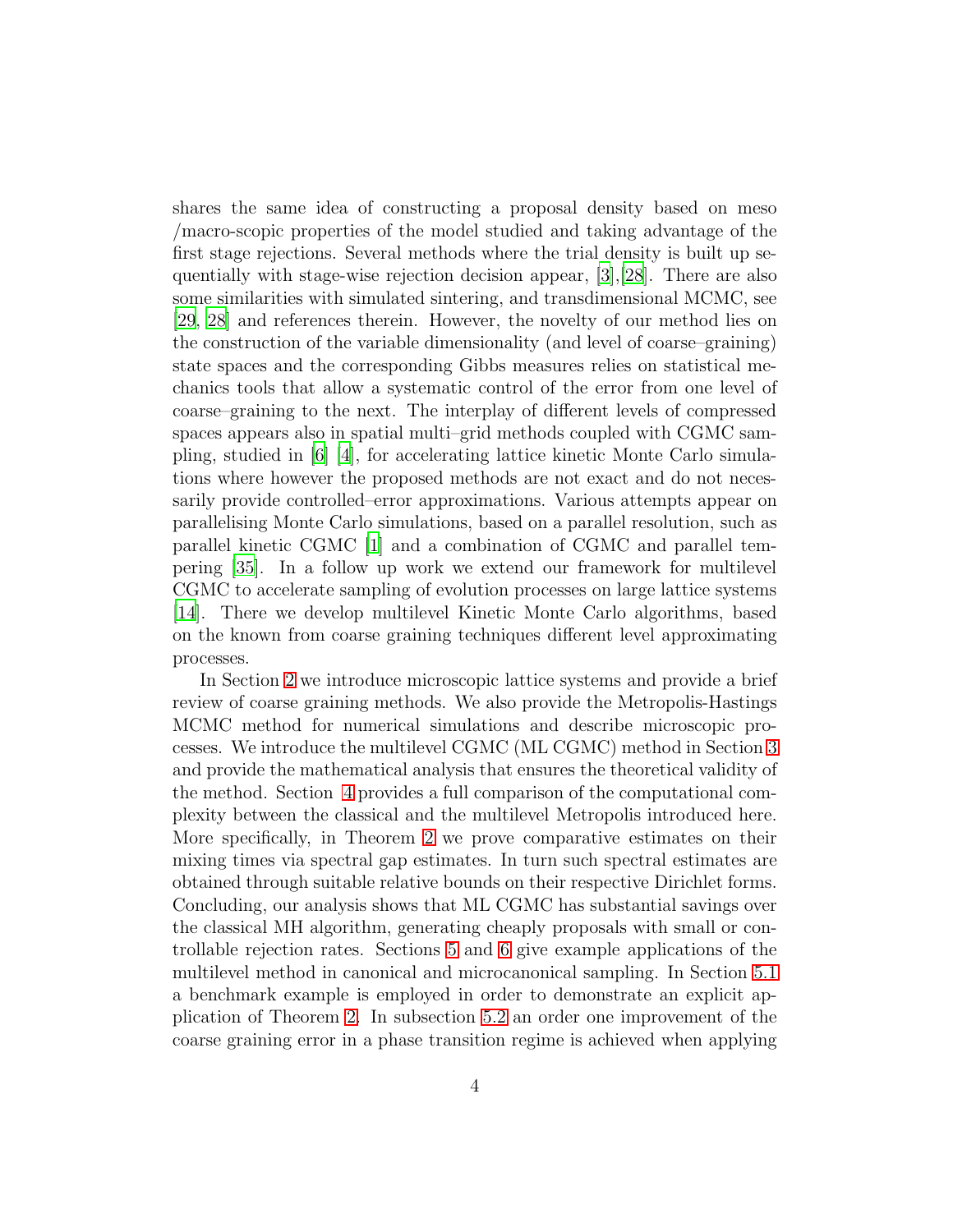the multilevel CGMC method with a potential splitting approach, for a Kac type potential with algebraic decay. Finally in Section [6](#page-24-0) we study nanopattern formation in surface diffusion induced by a Morse type potential, and verify that the proposed method can provide correctly microscopic details.

#### <span id="page-4-0"></span>2. Stochastic lattice systems at equilibrium

We consider an Ising-type system on a periodic d-dimensional lattice  $\Lambda_N$ with  $N = n^d$  lattice sites. At each site  $x \in \Lambda_N$  we define a spin variable  $\sigma(x)$ taking values in a finite set. For instance, in a lattice gas model  $\sigma(x) \in \{0, 1\}$ describes that the site  $x$  is vacant or occupied by an atom. The state of the system is described by a configuration  $\sigma \in \Sigma_N = \{0,1\}^{\Lambda_N}$ . The interaction energy of the system, e.g., interacting particles in the lattice gas model, is defined by the Hamiltonian  $H_N$ . We assume systems where the particles interact only through a pair-wise potential and thus the Hamiltonian takes the form  $\sigma = {\sigma(x) : x \in \Lambda_N}$ 

<span id="page-4-1"></span>
$$
H_N(\sigma) = -\frac{1}{2} \sum_{x \in \Lambda_N} \sum_{y \neq x} J(x - y) \sigma(x) \sigma(y) + \sum_{x \in \Lambda_N} h(x) \sigma(x) , \qquad (2)
$$

where h is an external field. Equilibrium states at the inverse temperature  $\beta$ are described by the (canonical) Gibbs probability measure on the space  $\Sigma_N$ 

$$
\mu_{N,\beta}(d\sigma) = Z_N^{-1} e^{-\beta H_N(\sigma)} P_N(d\sigma), \qquad (3)
$$

where  $Z_N$  is the normalizing constant (partition function). Furthermore, the product Bernoulli distribution  $P_N(d\sigma)$  is the prior distribution on  $\Lambda_N$ representing distribution of states in a non-interacting system, or equivalently at  $\beta = 0$ , when thermal fluctuations-disorder-associated with the product structure of  $P_N(d\sigma)$  dominates. By contrast at zero temperature,  $\beta = \infty$ , interactions and hence order, prevail. Finite temperatures,  $0 < \beta < \infty$ , describe intermediate states, including possible phase transitions between ordered and disordered states.

The coarse-graining techniques have been developed in order to study the behaviour in the regimes when the size of the system  $N \to \infty$ . In the series of papers [\[17,](#page-34-1) [18,](#page-34-0) [25](#page-35-8)] the authors initiated the development of coarse-graining (CG) as a computational tool for accelerating Monte Carlo simulations of stochastic lattice dynamics. The coarse-grained model is constructed on a coarse grid  $\bar{\Lambda}_M$  by dividing  $\Lambda_N$  into M coarse cells, each of which contains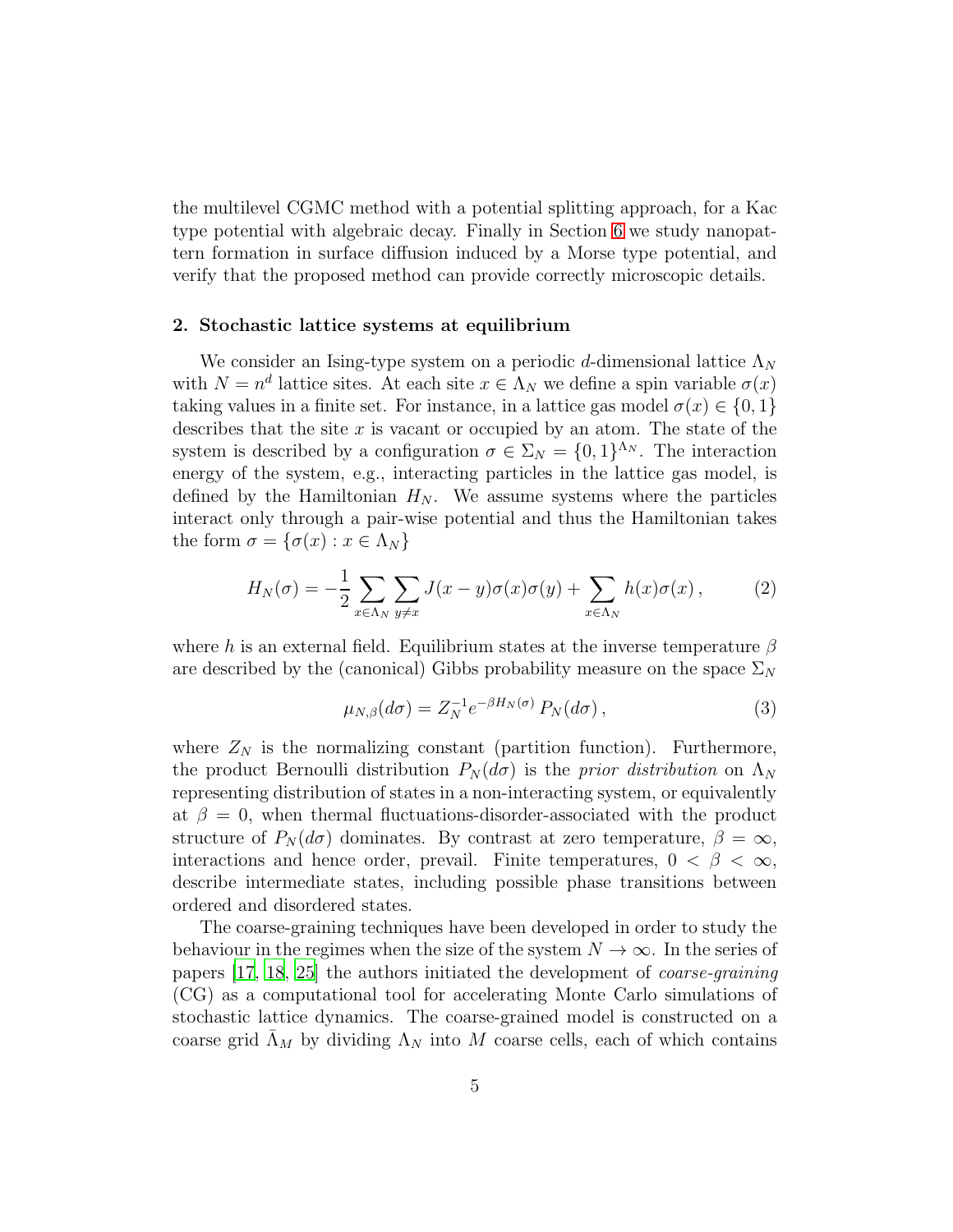Q (micro-)cells, typically  $Q = q^d$  with the coarse-graining scale q in each dimension. Each coarse cell is denoted by  $C_k$ ,  $k \in \bar{\Lambda}_M$ . A typical choice for the coarse variable in the context of Ising-type models is the block-spin over each coarse cell  $C_k$ ,

$$
\eta := \left\{ \eta(k) = \sum_{x \in C_k} \sigma(x) \, : \, k \in \bar{\Lambda}_M \right\} \, ,
$$

defining the coarse graining map  $\mathbf{T} : \Sigma_N \to \bar{\Sigma}_M$ ,  $\mathbf{T}\sigma = \eta$ . The exact coarse-grained Gibbs measure is given (with a slight abuse of notation) by  $\bar{\mu}_{M,\beta} = \mu_{N,\beta} \circ \mathbf{T}^{-1}$ , written in a more convenient form

$$
\bar{\mu}_{M,\beta}(d\eta) = \frac{1}{\bar{Z}_M} e^{-\beta \bar{H}_M(\eta)} \bar{P}_M(d\eta) , \qquad (4)
$$

where  $\bar{P}_M(d\eta) = P_N \circ \mathbf{T}^{-1}$  defines the coarse-grained prior measure. The exact coarse-grained Hamiltonian is defined by the renormalization group map, see, e.g., [\[11](#page-34-6)],

<span id="page-5-0"></span>
$$
e^{-\beta \bar{H}_M(\eta)} = \mathbb{E}\left[e^{-\beta H_N}|\eta\right] = \int e^{-\beta H_N(\sigma)} P_N(d\sigma|\eta) \,. \tag{5}
$$

The conditional prior  $P_N(d\sigma|\eta)$  is the probability of having a microscopic configuration  $\sigma$ , given a coarse configuration  $\eta$ .

Although typically  $P_M(d\eta)$  is easy to calculate the exact computation of the coarse-grained Hamiltonian  $H_M(\eta)$  given by [\(5\)](#page-5-0) is, in general, impossible even for moderately small values of N. Therefore suitable approximations have to be constructed. An initial approximation can be then proposed by the technique of cluster expansions, [\[34\]](#page-36-2) providing improved approximation at suitable phase regimes. The corresponding first order CG Hamiltonian is explicitly given, [\[20](#page-35-1)],

<span id="page-5-1"></span>
$$
\bar{H}^{(0)}(\eta) = -\frac{1}{2} \sum_{k \in \bar{\Lambda}_M} \sum_{l \neq k} \bar{J}(k, l) \eta(k) \eta(l) - \frac{1}{2} \bar{J}(0, 0) \sum_{k \in \bar{\Lambda}_M} \eta(k) (\eta(k) - 1) + \sum_{k \in \bar{\Lambda}_M} \bar{h} \eta(k), \qquad (6)
$$

where the coarse-grained interactions are evaluated explicitly by averaging over the cells  $k, l \in \Lambda_M$ 

$$
\bar{J}(k,l) = \frac{1}{q^2} \sum_{x \in C_k} \sum_{y \in C_l} J(x-y), \ \bar{J}(k,k) = \frac{1}{q(q-1)} \sum_{x \in C_k} \sum_{y \in C_k, y \neq x} J(x-y),
$$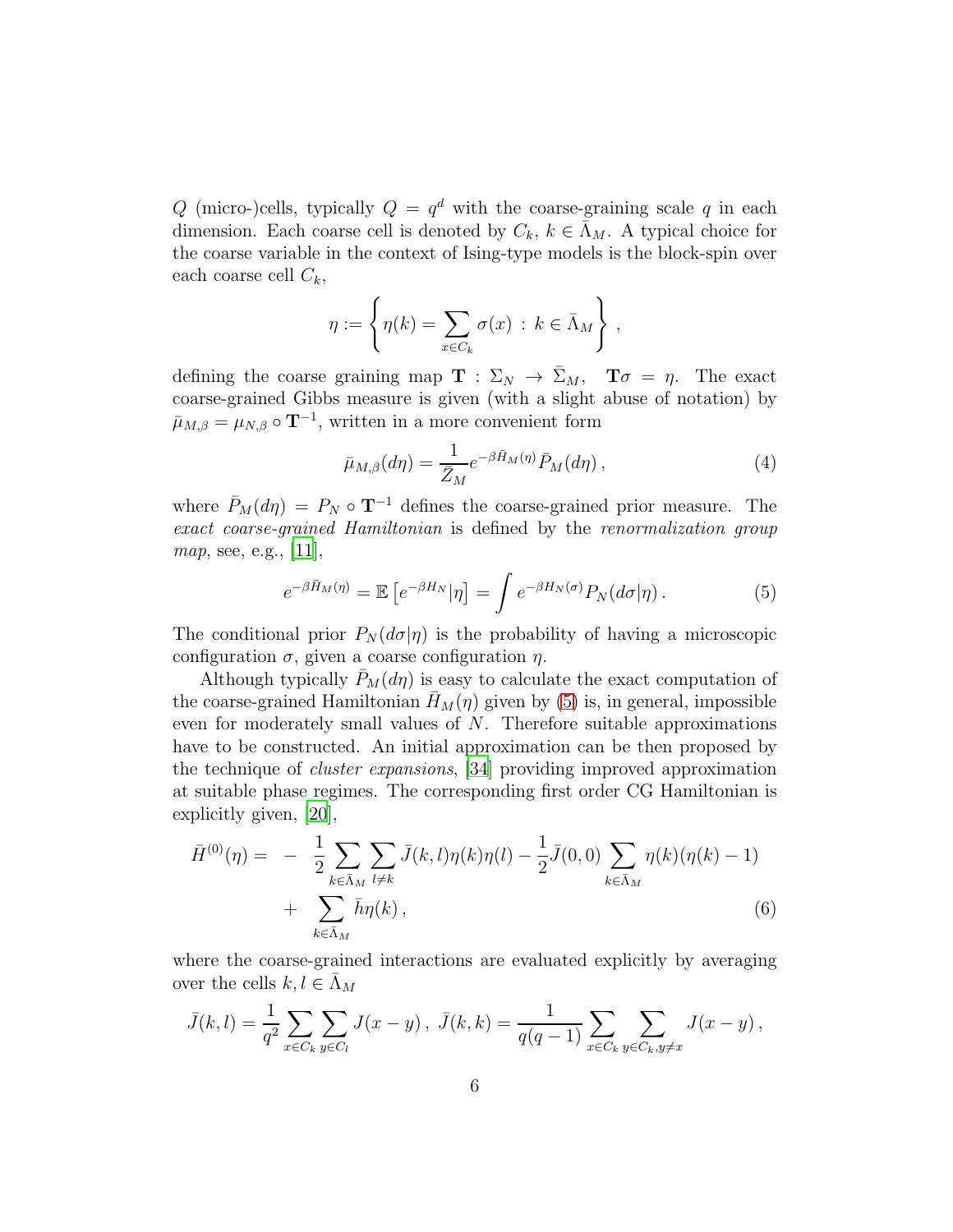defining the coarse grained Gibbs measure

<span id="page-6-0"></span>
$$
\bar{\mu}_{M,\beta}^{(0)}(d\eta) = \frac{1}{\bar{Z}^{(0)}} e^{-\beta \bar{H}^{(0)}(\eta)} \bar{P}_M(d\eta) . \tag{7}
$$

The coarse-graining of systems with purely long- or intermediate-range interactions was studied using cluster expansions in [\[20](#page-35-1), [2](#page-33-0), [19,](#page-35-0) [22](#page-35-9)]. In many applications the long-range potentials exhibit scaling property

<span id="page-6-1"></span>
$$
J(x - y) = L^{-d} V\left(\frac{n}{L}|x - y|\right), \quad x, y \in \Lambda_N,
$$
\n(8)

where  $V \in C^1([0,\infty))$  and it is normalized to ensure that the strength of the potential J is essentially independent of L, i.e.,  $\sum_{x\neq 0} J(x) \sim \int_0^\infty V(r) dr$ . The constant L can be interpreted as a (characteristic) interaction range of the potential. For example, if we have V with properties  $V(r) = V(-r)$ ,  $V(r) = 0, |r| > 1$ , then a spin at the site x interacts with its neighbours which are at most  $L$  lattice points away from  $x$ . One of the results therein is on deriving error estimates in terms of the specific relative entropy  $\mathcal{R}(\mu|\nu) := N^{-1} \sum_{\sigma} \log \{ \mu(\sigma) / \nu(\sigma) \} \mu(\sigma)$  between the corresponding equilibrium Gibbs measures. Note that the scaling factor  $N^{-1}$  is related to the extensivity of the system, hence the proper error quantity that needs to be tracked is the loss of information per particle.

$$
\mathcal{R}(\bar{\mu}_{M,\beta}^{(0)} | \mu_{N,\beta} \circ \mathbf{T}^{-1}) = \mathcal{O}(\epsilon^2) , \qquad \epsilon \equiv \beta ||\nabla V||_1 \left(\frac{q}{L}\right) , \tag{9}
$$

Systems with short and long range interactions. One of our goals in this work is to study systems where in addition to the long-range potential we have a short range

$$
K(x - y) = S^{-d}V_s\left(\frac{n}{S}|x - y|\right), \quad x, y \in \Lambda_N,
$$
\n(10)

with  $V_s$  having similar properties as V in [\(8\)](#page-6-1) and  $S \ll L$  distinguishing the short and long range nature of interactions. A typical case of a short– range potential is encountered in the nearest-neighbour Ising model where  $K(x - y) = K = constant$ , for  $|x - y| = S = 1$  and zero otherwise. The new Hamiltonian including the contributing energy from the short range potential  $H_s(\sigma)$  and the long range part  $H_l(\sigma)$  is

<span id="page-6-2"></span>
$$
H_N(\sigma) = H_s(\sigma) + H_l(\sigma). \tag{11}
$$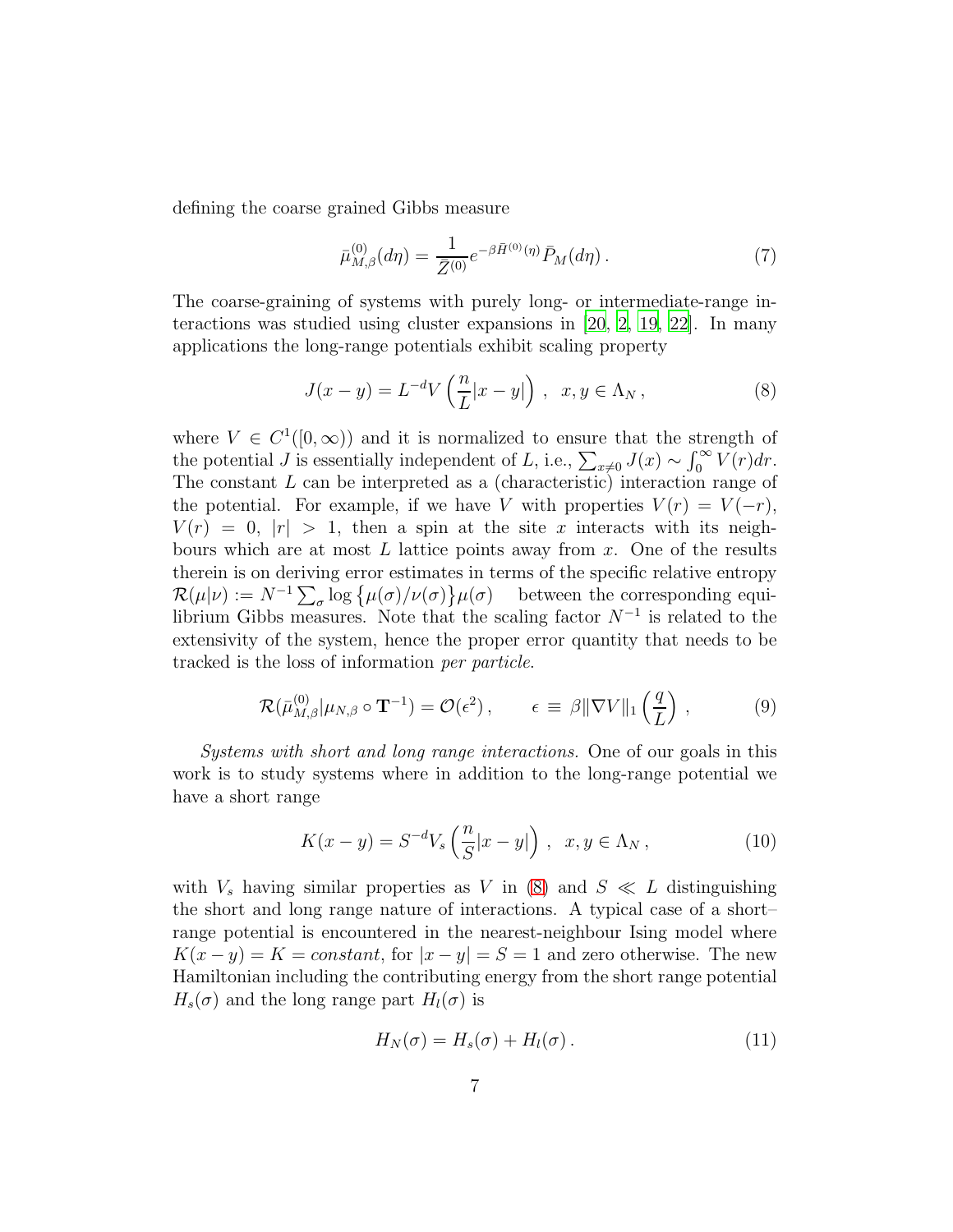Study of equilibrium properties of stochastic lattice systems mainly accounts for the evaluation of averages over the coarse-grained  $\bar{\mu}_{M,\beta}(d\eta)$  or the microscopic  $\mu_{N,\beta}(d\sigma)$  Gibbs measures of observables  $\phi : \Sigma_N \to \mathbb{R}$ , i.e.,

<span id="page-7-0"></span>
$$
\mathbb{E}[\phi] = \int_{\Sigma_N} \phi(\sigma) \mu_{N,\beta}(d\sigma).
$$

Numerical methods evaluating equilibrium averages are the Markov Chain Monte Carlo (MCMC) methods, among which the most widely used is the Metropolis – Hastings (MH) method [\[30,](#page-36-3) [13\]](#page-34-7). Metropolis–Hastings algorithm generates proposals  $\sigma'$ , for the evolution from the configuration  $\sigma$  to  $\sigma'$ , that are defined by the *proposal* probability transition kernel  $\rho(\sigma', \sigma)$ . The proposal  $\sigma'$  is accepted with probability  $\alpha(\sigma, \sigma')$  or rejected with the probability  $1 - \alpha(\sigma, \sigma')$ . Let  $X_0 = \sigma_0$  be an arbitrary initial configuration, the *n*-th iteration of the algorithm consists of the following steps

# Algorithm 1 (Metropolis-Hastings algorithm). Given  $X_n = \sigma$

**Step 1** Generate  $X'_n = \sigma' \sim \rho(\sigma', \sigma)$ .

Step 2 Accept-Reject

$$
X_{n+1} = \begin{cases} X'_n = \sigma' & \text{with probability } \alpha(\sigma, \sigma'), \\ X_n = \sigma & \text{with probability } 1 - \alpha(\sigma, \sigma'), \end{cases}
$$

with the acceptance probability depending on the energy difference between configurations  $\sigma$  and  $\sigma'$ ,  $\Delta H_N(\sigma, \sigma') = H_N(\sigma') - H_N(\sigma)$ ,

$$
\alpha(\sigma,\sigma') = \min\left\{1,\exp\{-\beta\Delta H_N(\sigma,\sigma')\}\frac{\rho(\sigma',\sigma)}{\rho(\sigma,\sigma')}\right\}.
$$

The algorithm generates an ergodic Markov chain  $\{X_n\}$  in the state space  $\Sigma_N$ , with the stationary measure  $\mu_{N,\beta}(d\sigma)$ . Ergodicity ensures the convergence of empirical averages  $\frac{1}{n} \sum_{i=1}^{n} \phi(X_i)$  to the desired mean  $\mathbb{E}[\phi]$ , for any  $\phi \in$  $L^1(\mu_{N,\beta})$ . It is easy to deduce the probability transition kernel associated to MH Algorithm [1](#page-7-0)

<span id="page-7-1"></span>
$$
\mathcal{K}_c(\sigma, \sigma') = \alpha(\sigma, \sigma')\rho(\sigma, \sigma') + \left[1 - \int_{\Sigma} \alpha(\sigma, \sigma')\rho(\sigma, \sigma')d\sigma'\right]\delta(\sigma' - \sigma).
$$
 (12)

where  $\delta$  denotes the Dirac measure.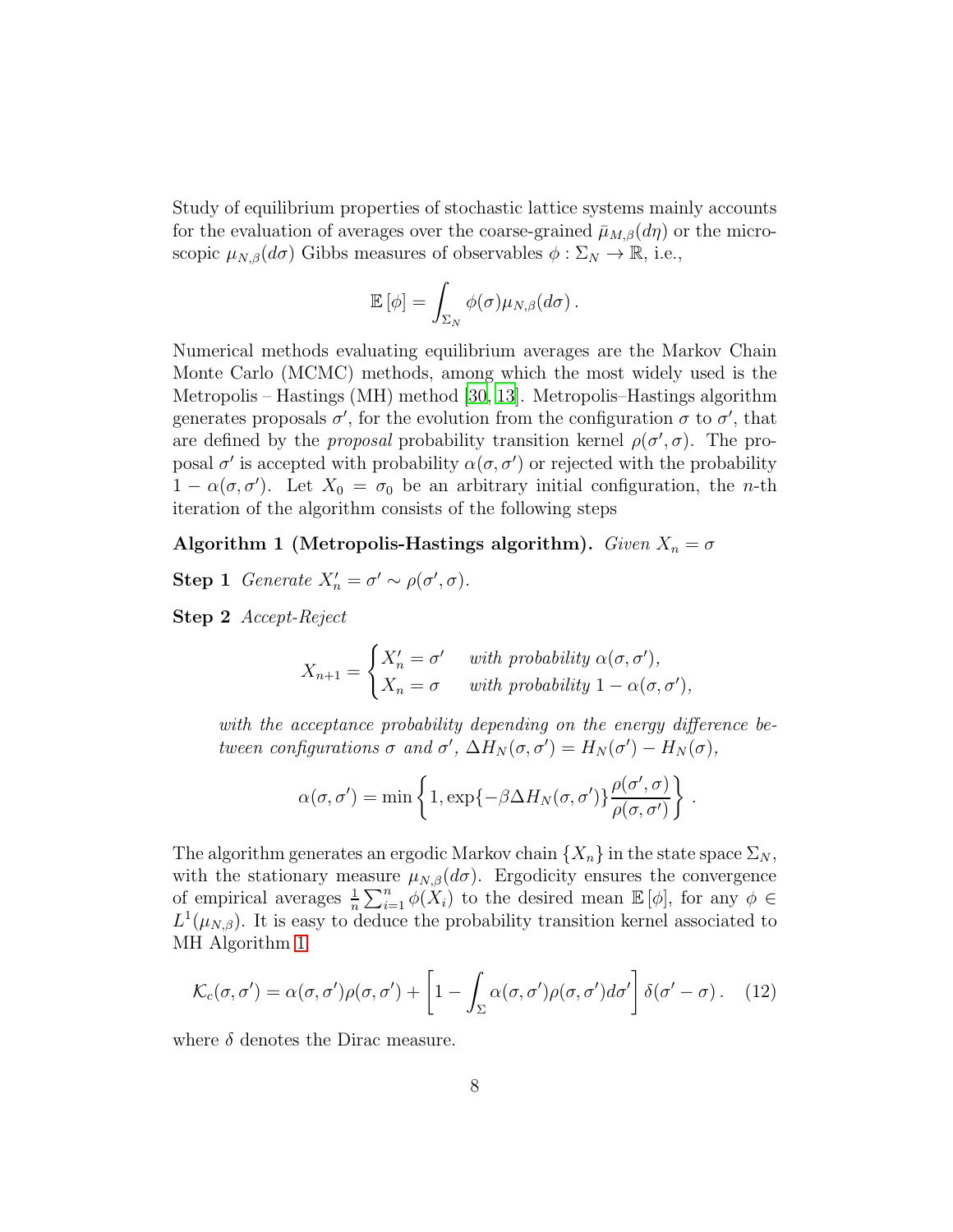Depending on whether one considers microcanonical or canonical ensemble the ergodic Markov chain  $\{X_n\}$  can be defined by spin–exchange dynamics that preserve the order parameter or spin–flip dynamics respectively [\[27\]](#page-35-10), [\[7\]](#page-34-8). In the spin-exchange the proposed new configuration  $\sigma' = \sigma^{(x,y)}$  is obtained from  $\sigma$  by interchanging the spins at x and y, for nearest-neighbour sites  $x$  and  $y$ .

$$
\sigma^{(x,y)}(z) = \begin{cases} \sigma(y), & \text{when } z = x, \\ \sigma(x), & \text{when } z = y, \\ \sigma(z), & \text{otherwise.} \end{cases}
$$

Analogously for the spin-flip  $\sigma' = \sigma^{(x)}$  is obtained from  $\sigma$  by flipping the spin value at site x

$$
\sigma^{(x)}(z) = \begin{cases} 1 - \sigma(x), & \text{when } z = x, \\ \sigma(z), & \text{otherwise.} \end{cases}
$$

#### <span id="page-8-0"></span>3. The multilevel CGMC Metropolis-Hastings method

We present in detail and generalize the Coupled Metropolis–Hastings method originally proposed in [\[15](#page-34-9)]. We introduce a multi–level Metropolis– Hastings method, where each level corresponds to a configuration space resolution level, and provide the associated mathematical analysis that ensures the theoretical validity of the method.

Let  $\{\bar{\Sigma}_{M_j}\}_{j=0}^I$  denote a hierarchy of coarse spaces derived from the microscopic space  $\Sigma_N =: \bar{\Sigma}_{M_0}$  by a family of mappings  $\mathbf{T}_j : \bar{\Sigma}_{M_j} \to \bar{\Sigma}_{M_{j+1}}$ ,  $\mathbf{T}_j \eta_j = \eta_{j+1}$ , for  $N = M_0 > M_1 > \cdots > M_I$ . The variables  $\eta_j$  denote configurations on spaces  $\bar{\Sigma}_{M_j}$ , with  $\eta_0 =: \sigma$  referring to the microscopic variable on  $\Sigma_N$ . The method is composed by a sequence of  $I+1$  Metropolis-Hastings steps each one designed to generate samples from  $\bar{\Sigma}_{M_j}$  given a coarser sample from  $\bar{\Sigma}_{M_{j+1}}$ . Properly constructed measures on  $\bar{\Sigma}_{M_j}$ ,  $j > 0$  form the basis for constructing efficient proposal kernels for Metropolis-Hastings algorithm allowing sampling of large systems. The interplay between different resolution spaces is controlled by the hierarchy of projection mappings  $\mathbf{T}_j$  and corresponding inverse mapping procedures (reconstruction). Appropriate reconstruction measures  $\nu_{r,j}(d\eta_j|\eta_{j+1})$  are constructed in view of decompositions similar to [\(13\)](#page-9-1), for the each pair of Gibbs measures  $\mu_i(d\eta_i)$  and  $\mu_{i+1}(d\eta_{i+1}),$ see Figure [1.](#page-9-0) For the sake of exposition we describe in detail the two-level CGMC method, in which two different scale state spaces  $\bar{\Sigma}_{M_{j_1}} = \Sigma_N$  and  $\bar{\Sigma}_{M_{j_2}} = \Sigma_M$ ,  $M < N$  are involved.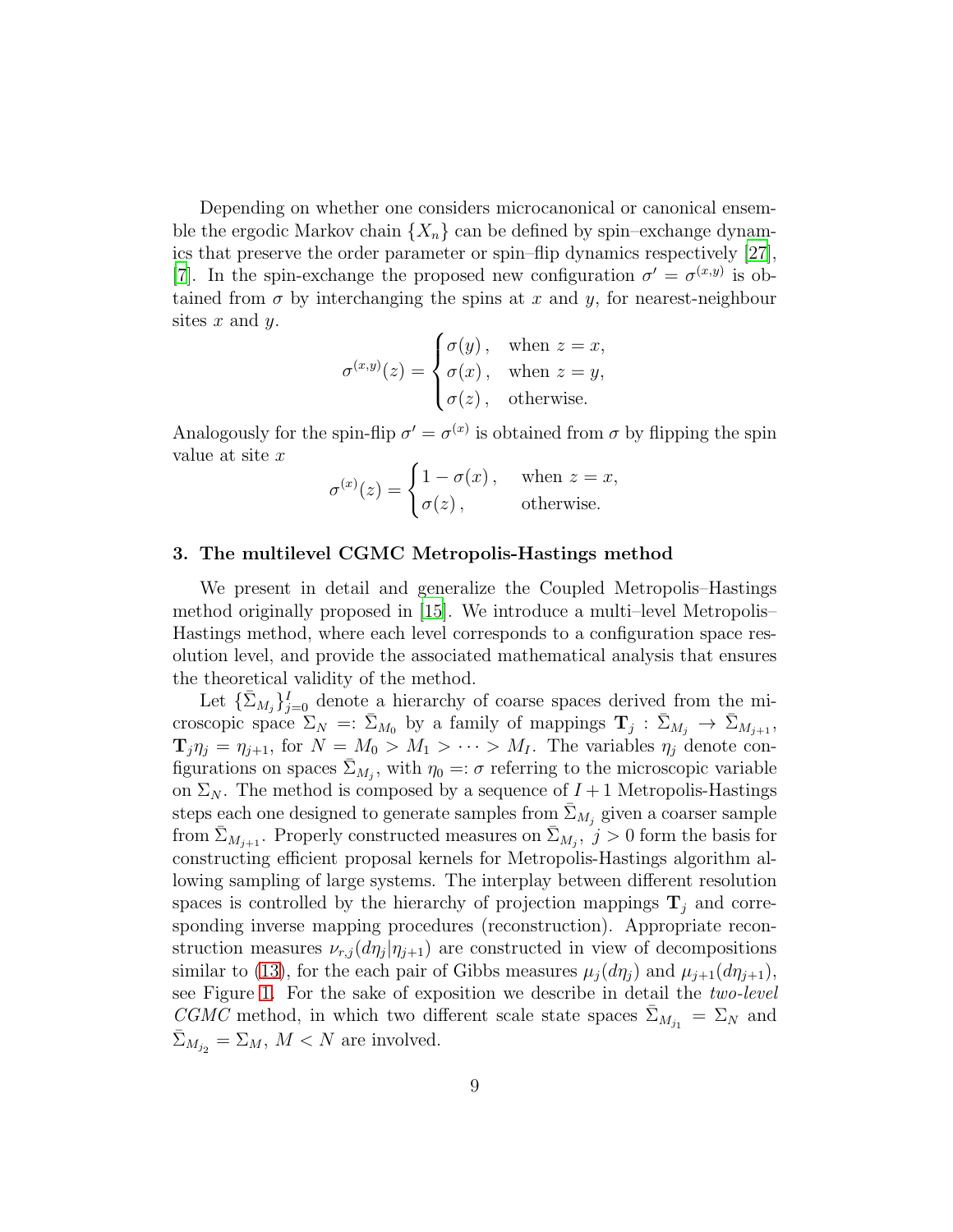

<span id="page-9-0"></span>Figure 1: Schematic of a two-level ML CGMC. Information exchange between coarser and finer resolutions. Step 1: Sample  $\mu_{j+1}(d\eta_{j+1})$ , Step 2: Reconstruct with  $\nu_r(d\eta_j|\eta_{j+1})$ such that  $\mu_j(d\eta_j) = \mu_{j+1}(d\eta_{j+1})\nu_r(d\eta_j|\eta_{j+1}).$ 

The ML CGMC method is a hybrid statistical mechanics and statistics approach based on a product measure decomposition of the target distribution

<span id="page-9-1"></span>
$$
\mu_{N,\beta}(d\sigma) = \bar{\mu}_{M,\beta}^{(0)}(d\eta)\nu_r(d\sigma|\eta). \tag{13}
$$

The principal idea is that computationally inexpensive CG simulations will reproduce the large scale structure and subsequently microscopic information will be added through the *microscopic reconstruction*. The two levels of the method are described by:

- 1. Marginal approximation and CGMC sampling.  $\bar{\mu}_{M,\beta}^{(0)}(d\eta)$ , given in [\(7\)](#page-6-0), an approximation of marginal  $\bar{\mu}_{M,\beta} = \mu_{N,\beta} \circ \mathbf{T}^{-1}$ , is described explicitly with a controllable error [\[20\]](#page-35-1).
- 2. *Microscopic reconstruction*. Conditioned on  $\eta$ , obtained by sampling from  $\bar{\mu}_{M,\beta}^{(0)}(d\eta)$ , we sample  $\nu_r(d\sigma|\eta)$  via a simple inverse-mapping distribution  $\mu_r(d\sigma|\eta)$  and an Accept/Reject method. Measure  $\nu_r(d\sigma|\eta)$  is responsible for the *reconstruction* procedure of the fine configuration  $\sigma$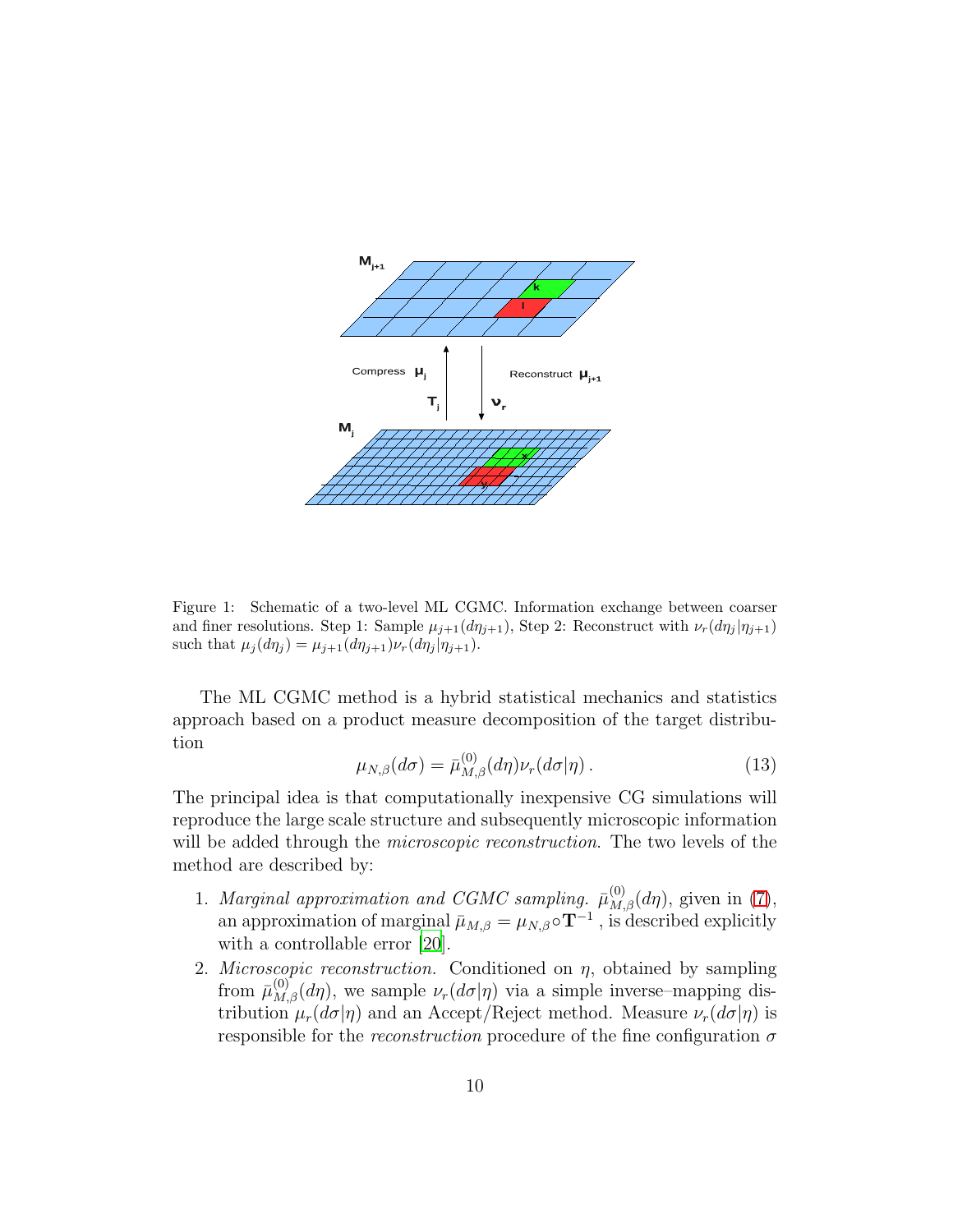constrained on the coarse configuration  $\eta$ .

More specifically, reconstruction is the reverse procedure to coarse–graining, i.e., reproducing microscopic properties directly from CG simulations. A detailed discussion on reconstruction can be found in [\[19](#page-35-0), [15\]](#page-34-9). Note that  $\nu_r(d\sigma|\eta)$  is a finite measure, uniquely defined by [\(13\)](#page-9-1) given  $\mu_{N,\beta}(d\sigma)$  and  $\bar\mu_{M,\beta}^{(0)} (d\eta),$ 

In view of Decomposition [\(13\)](#page-9-1) we propose the two–level CGMC algorithm composed of two Metropolis–Hastings steps. The first step samples the measure  $\bar{\mu}_{M,\beta}^{(0)}(d\eta)$  [\(7\)](#page-6-0), on the coarse space  $\bar{\Sigma}_M$ , using an arbitrary proposal transition kernel  $\bar{\rho}(\eta, \eta')$  to produce coarse trial samples  $\eta'$ . The second step, performed only if the coarse trial sample is accepted, consists of the simple reconstruction from the coarse state  $\eta'$  with  $\mu_r(d\sigma|\eta)$  and an accept/reject method. If a trial coarse sample is rejected the second step is not performed and no computational time is wasted on checking fine trial samples that are most likely to be rejected. The two–level CGMC algorithm is defined as follows: Let  $Y_0 = \sigma_0$  be an arbitrary initial configuration, for  $n = 0, 1, 2, \ldots$ ,

## <span id="page-10-0"></span>Algorithm 2 (Two-level CGMC MH Algorithm). Given  $Y_n = \sigma$

**Step 1** Compute the coarse configuration  $\eta = \mathbf{T}\sigma$ .

- Step 2 Generate a coarse sample  $\eta' \sim \bar{\rho}(\eta, \eta')$ .
- Step 3 Coarse Level Accept-Reject.  $Accept \eta'$  with probability:

$$
\alpha_{CG}(\eta, \eta') = \min \left\{ 1, e^{-\beta \Delta \bar{H}^{(0)}(\eta, \eta')} \frac{\bar{\rho}(\eta', \eta)}{\bar{\rho}(\eta, \eta')} \right\}.
$$
 (14)

if  $\eta'$  is accepted then proceed to Step 4, else generate a new coarse sample Step 2.

Step 4 Reconstruct  $\sigma'$  given the coarse trial  $\eta'$ ,

$$
\sigma' \sim \mu_r(\cdot|\eta').
$$

Step 5 Fine Level Accept-Reject.  $Accept \space \sigma'$  with probability

$$
\alpha_f(\sigma, \sigma') = \min \left\{ 1, e^{-\beta \left[ \Delta H_N(\sigma, \sigma') - \Delta \bar{H}^{(0)}(\eta, \eta') \right]} \frac{\mu_r(\sigma | \eta)}{\mu_r(\sigma' | \eta')} \right\} . \tag{15}
$$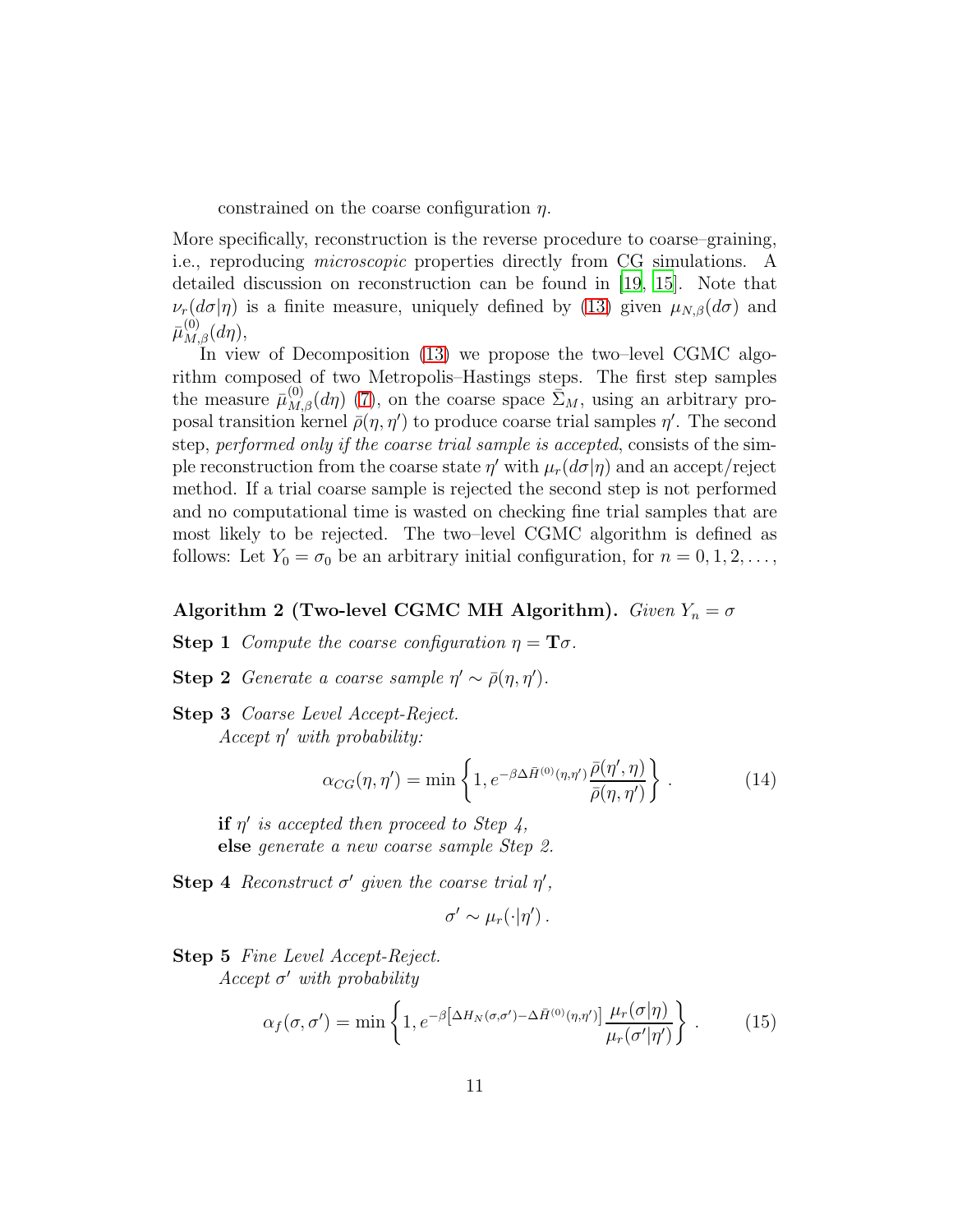where  $\Delta H_N(\sigma, \sigma') = H_N(\sigma') - H_N(\sigma)$ , and  $\Delta \bar{H}^{(0)}(\eta, \eta') = \bar{H}^{(0)}(\eta') - \bar{H}^{(0)}(\eta)$ .

In terms of Metropolis–Hastings Algorithm [1,](#page-7-0) the method is generating trial samples  $\sigma'$  from proposal kernel  $\rho(\sigma, \sigma')$ , with stationary measure  $\bar{\mu}_{M,\beta}(d\eta)\mu_r(d\sigma|\eta)$ , that depends on the statistical mechanics properties of the system. This fact leads to an increase of the acceptance rate of the MH method, see for example Figure [4a.](#page-24-1) Indeed, consider the canonical ensemble for  $x \in \Lambda_N$  such that  $x \in C_k$ ,  $k \in \bar{\Lambda}_M$  with a potential  $J(x - y)$  [\(8\)](#page-6-1), where the following estimate holds [\[18\]](#page-34-0),

$$
\Delta H_N(\sigma, \sigma^{(x)}) - \Delta \bar{H}^{(0)}(\eta, \eta^{(k)}) = \mathcal{O}\left(Q/(2L+1)^d\right) ,
$$

with  $\eta^{(k)} = \mathbf{T}\sigma^{(x)}$ . This estimate shows that the second level acceptance probability  $\alpha_f(\sigma, \sigma')$  is controlled by the coarsening parameter, i.e. it is close to 1 for  $Q/(2L+1)^d \ll 1$  and most of the coarse samples entering the second level will be accepted. Thus, for fixed  $L$ , varying the coarsening parameter we can control the effectiveness of the method as a balance between acceptance rate and computational cost. That is between small values of Q, leading to high acceptance rate, and larger Q, leading to lower computational cost at sampling at the coarse space. We elaborate with this issue in detail in Section [4.](#page-14-0)

#### <span id="page-11-0"></span>3.1. Examples of multi-level decompositions

In this section we elaborate on how to select the prior measure  $\nu_r(d\sigma|\eta)$ , that furthermore determines how to perform a multi–level decomposition of the Gibbs measure. The selection of  $\nu_r(d\sigma|\eta)$  depends on two features (a) the choice of the coarse grained measure  $\bar{\mu}_{M,\beta}^{(0)}(d\eta)$ , that is whether we compress the entire interaction potential or split to a short and long range part and (b) on sampling the exact or an approximation of the microscopic measure  $\mu_{N,\beta}(d\sigma)$ .

Corrections. With this strategy all types of interactions are compressed and incorporated into the first level of sampling with  $\bar{H}^{(0)}(\eta)$ , as is depicted in the algorithmic description of the method Algorithm [2.](#page-10-0) The reconstructive and corrective characteristics of  $\nu_r(d\sigma|\eta)$  appear explicitly in the following formulation, that is reconstruct with the uniform conditional distribution  $\mu_r(d\sigma|\eta) = P_N(d\sigma|\eta)$  and correct with  $H_N(\sigma) - \bar{H}^{(0)}(\eta)$ ,

$$
\nu_r(d\sigma|\eta) = \bar{Z}_M^{(0)} Z_N^{-1} \exp\{-\beta[H_N(\sigma) - \bar{H}^{(0)}(\eta)]\} P_N(d\sigma|\eta).
$$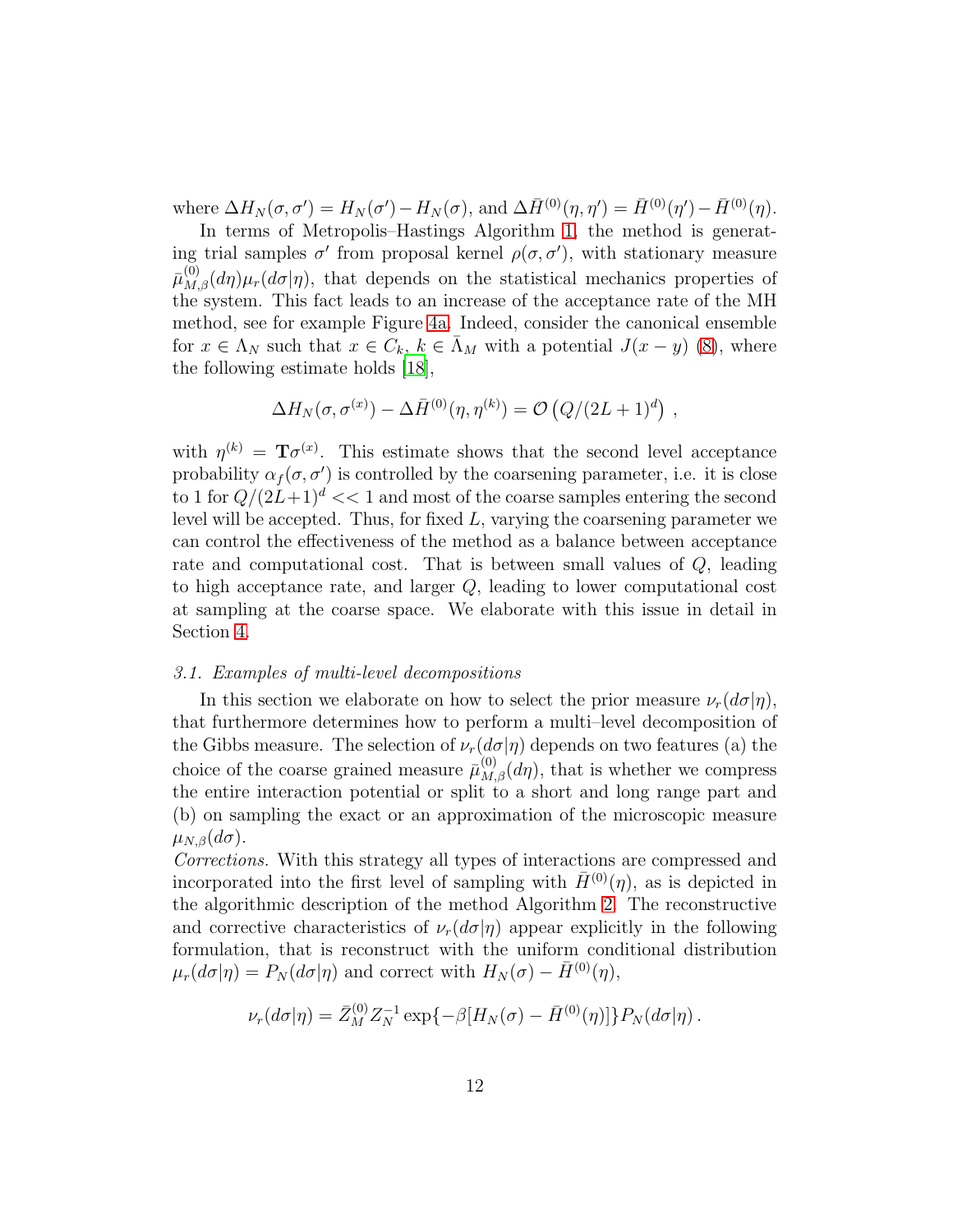Potential splitting. An alternative approach is considered based on splitting the inter particle interactions into short– and long–range terms. A decomposition of the coarse-graining of the interaction potential can be justified and optimized by known error estimates, see [\[2\]](#page-33-0). These estimates suggest a natural way to split the potential into a short–range piece  $K(x-y)$  with possible singularities and a locally integrable (or smooth) long–range decaying component  $J(x - y)$ .

Here we suggest to sample on the coarse step according to the effective Hamiltonian  $\bar{H}_l^{(0)}$  $\mathcal{L}_l^{(0)}(\eta)$ , corresponding only to the long-range depended energy  $H_l(\sigma)$ , as in [\(11\)](#page-6-2), that suggests a rearrangement of decomposition [\(13\)](#page-9-1) where

$$
\nu_r(d\sigma|\eta) = \bar{Z}_{lM}^{(0)} Z_N^{-1} \exp\{-\beta[H_s(\sigma) + H_l(\sigma) - \bar{H}_l^{(0)}(\eta)]\} P_N(d\sigma|\eta).
$$

In the two–level CGMC sampling the costly long–range part is involved only in the coarse updating where the number of operations to calculate energy differences is reduced and coarsening of the short-range potential is avoided [\[23\]](#page-35-2).

Approximate CG. In many applications where meso/macroscopic information is sufficient CGMC sampling is reliable for long–range potentials and the error when neglecting terms  $\Delta H_l(\sigma, \sigma') - \Delta \bar{H}_l^{(0)}$  $\lim_{l}(\eta, \eta')$  is small. In this strategy we suggest to neglect these terms, despite the encountering of the approximating error, benefiting from a further reduction of the computational complexity, see Section [4.](#page-14-0) As a result Algorithm [2](#page-10-0) is sampling from a probability measure approximating  $\mu_{N,\beta}(d\sigma)$ ,

$$
\mu_{N,\beta}^{(0)}(d\sigma) \propto \exp\{-\beta H_s(\sigma) - \beta H_l^{(0)}(\eta)\} P_N(d\sigma|\eta) \bar{\mu}_{M,\beta}^{(0)}(d\eta).
$$

## 3.2. Reversibility of the Multilevel CGMC

Mathematical analysis for the two–level CGMC method is studied in this section for a broad class of probability measures. The method can be generalized to the sampling of any probability measure  $\mu(d\sigma)$  on a countable configuration space  $\Sigma$ , by coupling properly configurations between a hierarchy of coarser and finer spaces. Since almost any probability density  $\mu(\sigma)$  can be written in the form  $e^{-H(\sigma)}$  the method can applied to any model for which one can properly define a function  $H(\sigma)$  and the hierarchy of coarse spaces and densities. The following arguments are straightforward but necessary to prove that the algorithm samples processes with the desired stationary measure. Algorithm [2](#page-10-0) is defined by the acceptance probabilities

$$
\alpha_{CG}(\eta, \eta') = \min\left\{1, \frac{\bar{\mu}^{(0)}(\eta')\bar{\rho}(\eta', \eta)}{\bar{\mu}^{(0)}(\eta)\bar{\rho}(\eta, \eta')}\right\},\tag{16}
$$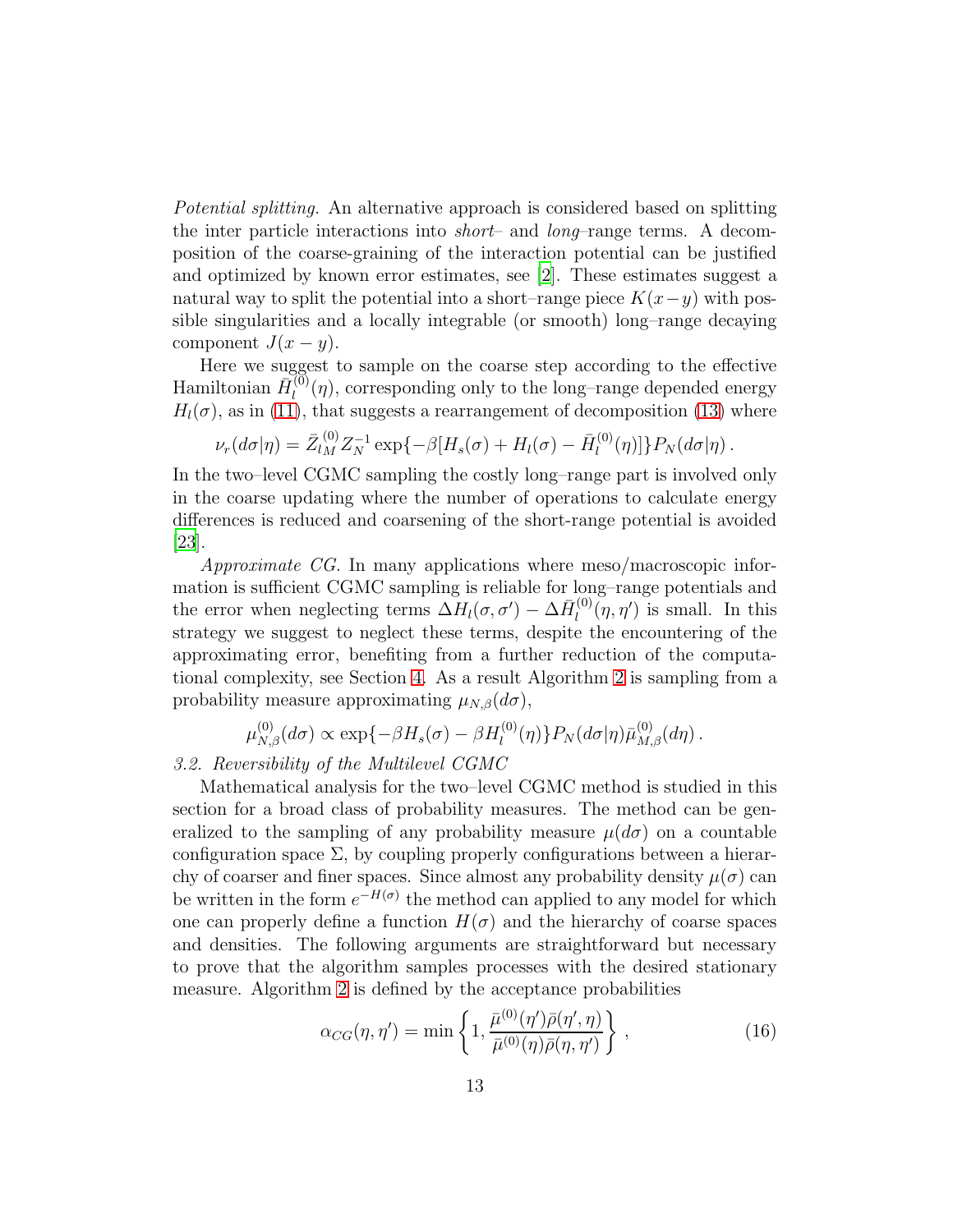and

<span id="page-13-0"></span>
$$
\alpha_f(\sigma, \sigma') = \min\left\{1, \frac{\mu(\sigma')\bar{\mu}^{(0)}(\eta)\mu_r(\sigma|\eta)}{\mu(\sigma)\bar{\mu}^{(0)}(\eta')\mu_r(\sigma'|\eta')}\right\},
$$
\n(17)

where with a slight abuse of notation we denote the probability density of measures with the same letter. Note that in the sequel  $\eta = \mathbf{T}\sigma, \eta' = \mathbf{T}\sigma'$ , if not otherwise stated. A trial state  $\sigma'$  is generated by the first level and the simple reconstruction with the transition probability

$$
Q(\sigma, \sigma') = \alpha_{CG}(\eta, \eta')\bar{\rho}(\eta, \eta')\mu_r(\sigma'|\eta'), \text{ for } \sigma \neq \sigma'.
$$

It is easy to check that  $Q(\sigma, \sigma')$  satisfies the detailed balance condition, see Definition [2,](#page-30-0) with  $\mu_0(d\sigma) = \bar{\mu}^{(0)}(d\eta)\mu_r(d\sigma|\eta)$ . i.e.  $Q(\sigma,\sigma')\mu_0(\sigma) =$  $Q(\sigma', \sigma)\mu_0(\sigma')$ . This property lead to the simplified formulation of the second level acceptance probability [\(17\)](#page-13-0) from the one suggested by the Metropolis method  $\alpha_f(\sigma, \sigma') = \min \left\{ 1, \frac{\mu(\sigma')Q(\sigma', \sigma)}{\mu(\sigma)Q(\sigma, \sigma')} \right\}$  $\frac{\mu(\sigma')Q(\sigma',\sigma')}{\mu(\sigma)Q(\sigma,\sigma')}$ . The probability of moving from a state  $\sigma$  to a next  $\sigma'$  is  $\alpha_f(\sigma, \sigma')\alpha_{CG}(\eta, \eta')\mu_r(\sigma'|\eta')\bar{\rho}(\eta, \eta')$ . Therefore the method generates a Markov chain  ${Y_n}$ , starting from an arbitrary initial state  $\sigma_0$ , with transition kernel

<span id="page-13-2"></span><span id="page-13-1"></span>
$$
\mathcal{K}_{CG}(\sigma,\sigma') = \alpha_f(\sigma,\sigma')\alpha_{CG}(\eta,\eta')\mu_r(\sigma'|\eta')\bar{\rho}(\eta,\eta') \quad \text{for } \sigma \neq \sigma', \qquad (18)
$$
  

$$
\mathcal{K}_{CG}(\sigma,\sigma) = 1 - \int_{\Sigma} \alpha_f(\sigma,\sigma')\alpha_{CG}(\eta,\eta')\mu_r(\sigma'|\eta')\bar{\rho}(\eta,\eta')d\sigma'.
$$

We denote  $E = \{ \sigma \in \Sigma : \mu(\sigma) > 0 \}$  and  $E = \{ \sigma \in \Sigma : \mu_0(\sigma) > 0 \}$  the support of the microscopic and the *proposal* distributions respectively.

With the following Theorem, the proof of which is given in [Appendix A,](#page-29-0) we prove that transition kernel  $\mathcal{K}_{CG}(\sigma, \sigma')$  satisfies the detailed balance condition, that ensures the method generates samples from the target measure. Furthermore, irreducibility and aperiodicity properties are satisfied that guarantee ergodicity of  $\{Y_n\}$ , i.e.  $\frac{1}{n}\sum_{j=1}^n f(Y_j)$  is a convergent approximation of the averages  $\int f(\sigma)\mu(d\sigma)$  for any  $f \in L^1(\mu)$ .

**Theorem 1.** For every conditional distribution  $\bar{\rho}(\eta, \eta')$  on  $\bar{\Sigma}$ , and  $\mu_r(\cdot | \eta)$  on  $\{\sigma \in \Sigma \colon \mathbf{T}\sigma = \eta\},\$ 

- i) The transition kernel  $\mathcal{K}_{CG}(\sigma, \sigma')$  satisfies the detailed balance (DB) condition with  $\mu(\sigma)$ .
- ii)  $\mu(\sigma)$  is a stationary distribution of the chain.
- iii) If  $\bar{\rho}(\eta, \eta') > 0$ ,  $\mu_r(\sigma|\eta) > 0$  for all  $\sigma, \sigma' \in E$  and  $E \subset \tilde{E}$  holds, then  $\{Y_n\}$ is  $\mu$ -irreducible.
- iv)  $\{Y_n\}$  is aperiodic.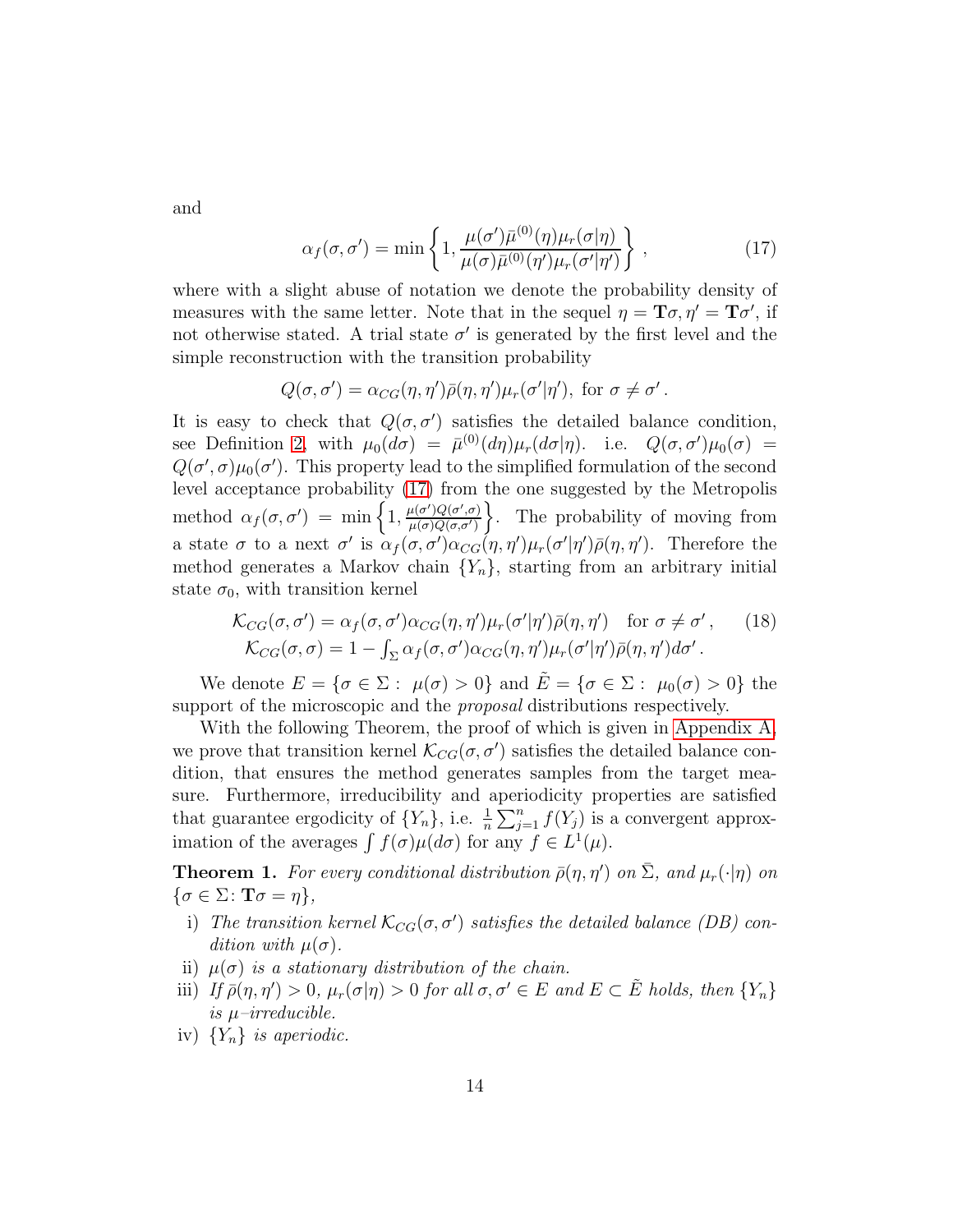#### <span id="page-14-0"></span>4. Computational Complexity of Multilevel CGMC

The effectiveness of the multilevel CGMC method is a result of the synthesis of the following two arguments. Firstly, the computational cost of a conventional MH method is reduced by a two–level CGMC method. However this is not enough to prove that the method can indeed accelerate conventional methods, and a mathematical spectral analysis emerges as a key algorithmic need. Therefore, secondly, Theorem [2](#page-16-0) provides the relation of the two methods equilibration times using spectral arguments.

#### 4.1. Computational complexity

An abstract comparison of the computational complexity of a conventional MH and the two–level CGMC is summarized in Table [1,](#page-15-0) for sampling a Gibbs measure with Hamiltonian [\(11\)](#page-6-2). By computational complexity here we mean the cost of calculating energy differences involved at the acceptance probabilities. The following analysis is based on the approximate CG strategy with potential splitting as described in subsection [3.1.](#page-11-0) Let us consider the canonical ensemble where energy difference is

$$
\Delta H_N(\sigma, \sigma^x) = (2\sigma(x) - 1) \sum_{y \in \Lambda_N, y \neq x} \left[ K(x - y) + J(x - y)\sigma(y) \right].
$$

For potential  $J(x - y)$  with interaction range L each particle interacts with a number of  $(2L + 1)^d$  neighbours and similarly for  $K(x - y)$  with range S. Therefore the number of operations necessary are  $(2L+1)^d + (2S+1)^d$ . Similarly the energy differences appearing in the two–level method are

$$
\Delta \bar{H}_l^{(0)}(\eta, \eta^k) = \sum_{l \in \bar{\Lambda}_M, k \neq l} \bar{J}(k, l) \eta(l) + \bar{J}(0, 0) (\eta(k) - 1),
$$
  

$$
\Delta H_s(\sigma, \sigma^x) = (2\sigma(x) - 1) \sum_{y \in \Lambda_N, y \neq x} K(x - y) \sigma(y),
$$

at the first and second level respectively. The compressed interaction potential  $\bar{J}(k, l)$  has the reduced range  $L/q$  and the number of operations for calculating  $\Delta \bar{H}_{l}^{(0)}$  $\int_{l}^{(0)}(\eta,\eta^k)$  is  $(2L+1)^d/Q$ , while for  $\Delta H_s(\sigma,\sigma^x)$  is  $(2S+1)^d/Q$ . The method, in addition to the reduction of operations due to range suppression, exhibits a computational reduction as a result of the fact that rejected trials at the first level will not be tested at the second, and the calculation of differences  $\Delta H_s(\sigma, \sigma^x)$  is avoided. A summary of this discussion appears in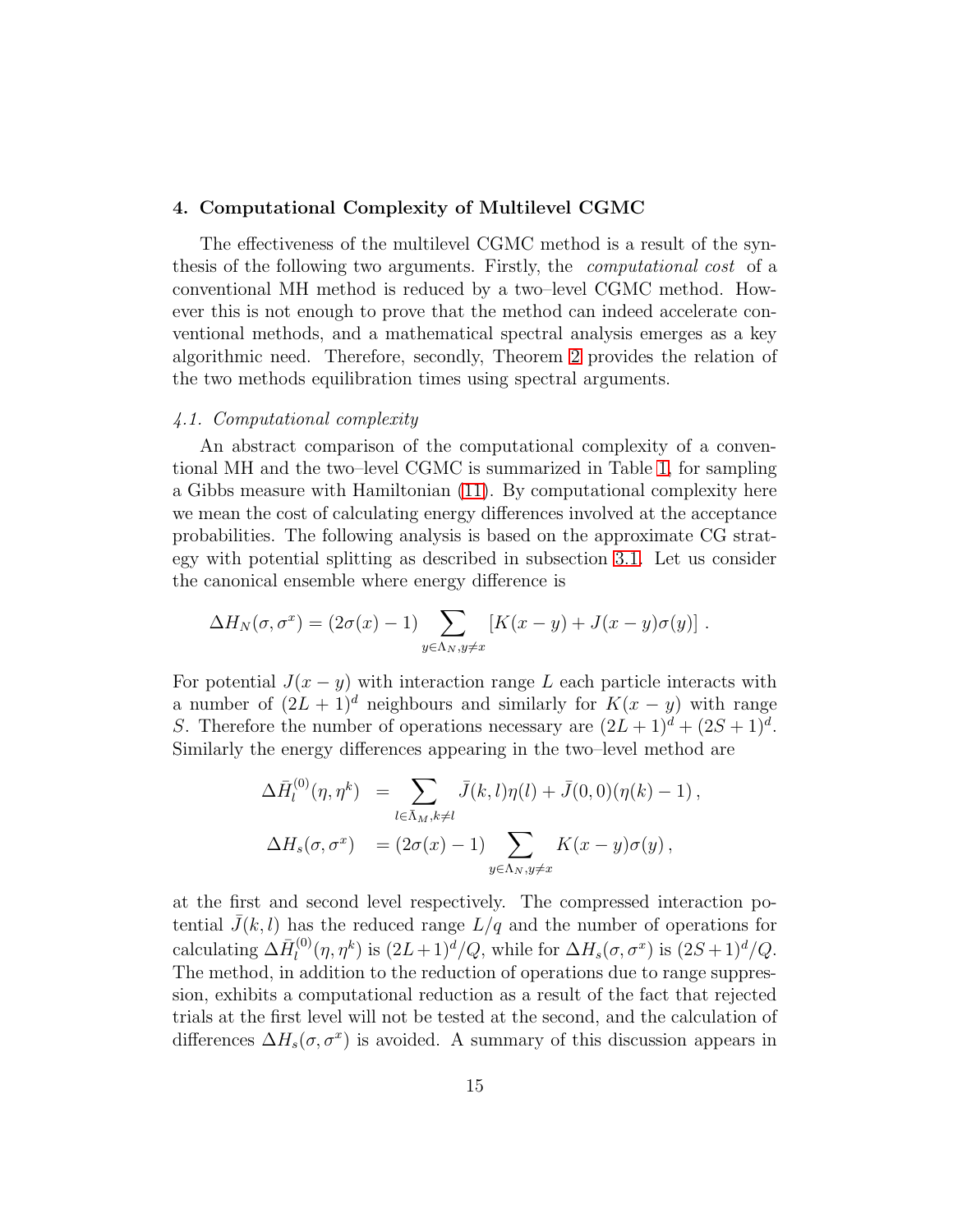Table 1: Operations count for evaluating energy differences for  $n$  iterations. The total number of accepted coarse trials  $m$  is the number of the second level iterations tested.

<span id="page-15-0"></span>

| Method              | Operations                                |
|---------------------|-------------------------------------------|
| Metropolis Hastings | $n \times (2L+1)^d + n \times (2S+1)^d$   |
| Two-level CGMC      | $n \times (2L+1)^d/Q + m \times (2S+1)^d$ |

Table [1.](#page-15-0) When the correction terms  $\Delta H_l(\sigma, \sigma^x) - \Delta \bar{H}_l^{(0)}$  $\eta_l^{(0)}(\eta, \eta^k)$  are present the additional computational cost in the second level is small, dependent on the decay of rate of  $J(x - y) - \bar{J}(k, l)$ ,  $x, y \in \Sigma_N$ ,  $x \in C_k$ ,  $y \in C_l$ . Since this term is in principle fast decaying, in implementations we can neglect interactions with distance larger than a cut-off range  $L_c < L$  with a small error, that will contribute further in the computational time reduction.

#### 4.2. Comparison of equilibration times

A direct estimation of rate of convergence of a Markov chain generated by a Monte Carlo method is model dependent and in general intractable. Thus for the purpose of this work it is natural to study this property as a comparison of the proposed method with a conventional method. Theorem [2](#page-16-0) provides such a comparison of the spectral gap between the conventional MH method and the two-level CGMC method, for sampling a measure  $\mu(d\sigma)$  on a countable state space  $\Sigma$ . This comparison is summarised in inequality [\(20\)](#page-16-1) proving that their relation, in terms the spectral gap, is controlled by the approximation  $\bar{\mu}^{(0)}(d\eta)$  of marginals  $\bar{\mu}(d\eta) = \mu \circ \mathbf{T}^{-1}(d\eta)$ .

For a discrete time Markov chain  $\{X_n\}$  with transition kernel K and stationary distribution  $\mu$ , the mixing time  $\tau$  is defined as

$$
\tau := \min_{n} \left\{ \forall \sigma \in \Sigma : ||\mathcal{K}^n(\sigma, \cdot) - \mu(\cdot)||_{TV} \leq \frac{1}{4} \right\}.
$$

For two probability measures  $\mu, \nu$  the total variation norm is  $\|\mu - \nu\|_{TV} =$ 1  $\frac{1}{2}\sum_{\sigma}|\mu(\sigma)-\nu(\sigma)|$ . Bounds of the total variation norm appearing can be given in terms of K's spectral gap  $\lambda$ , for example for a reversible kernel holds [\[8](#page-34-10)]

<span id="page-15-1"></span>
$$
2||\mathcal{K}^{n}(\sigma,\cdot) - \mu||_{TV} \le \frac{1}{\mu(\sigma)^{1/2}}(1-\lambda)^{n}.
$$
 (19)

The spectral gap of a kernel K is defined by  $\lambda(\mathcal{K}) = \min \left\{ \frac{\mathcal{E}(f, f)}{\text{Var}(f)} \right\}$  $\frac{\mathcal{E}(f,f)}{\text{Var}(f)}$ ;  $\text{Var}(f) \neq 0$ with the Dirichlet form  $\mathcal{E}(f, f) = \frac{1}{2} \sum_{\sigma, \sigma'} |f(\sigma) - f\sigma'|^2 \mathcal{K}(\sigma, \sigma') \mu(\sigma)$  and the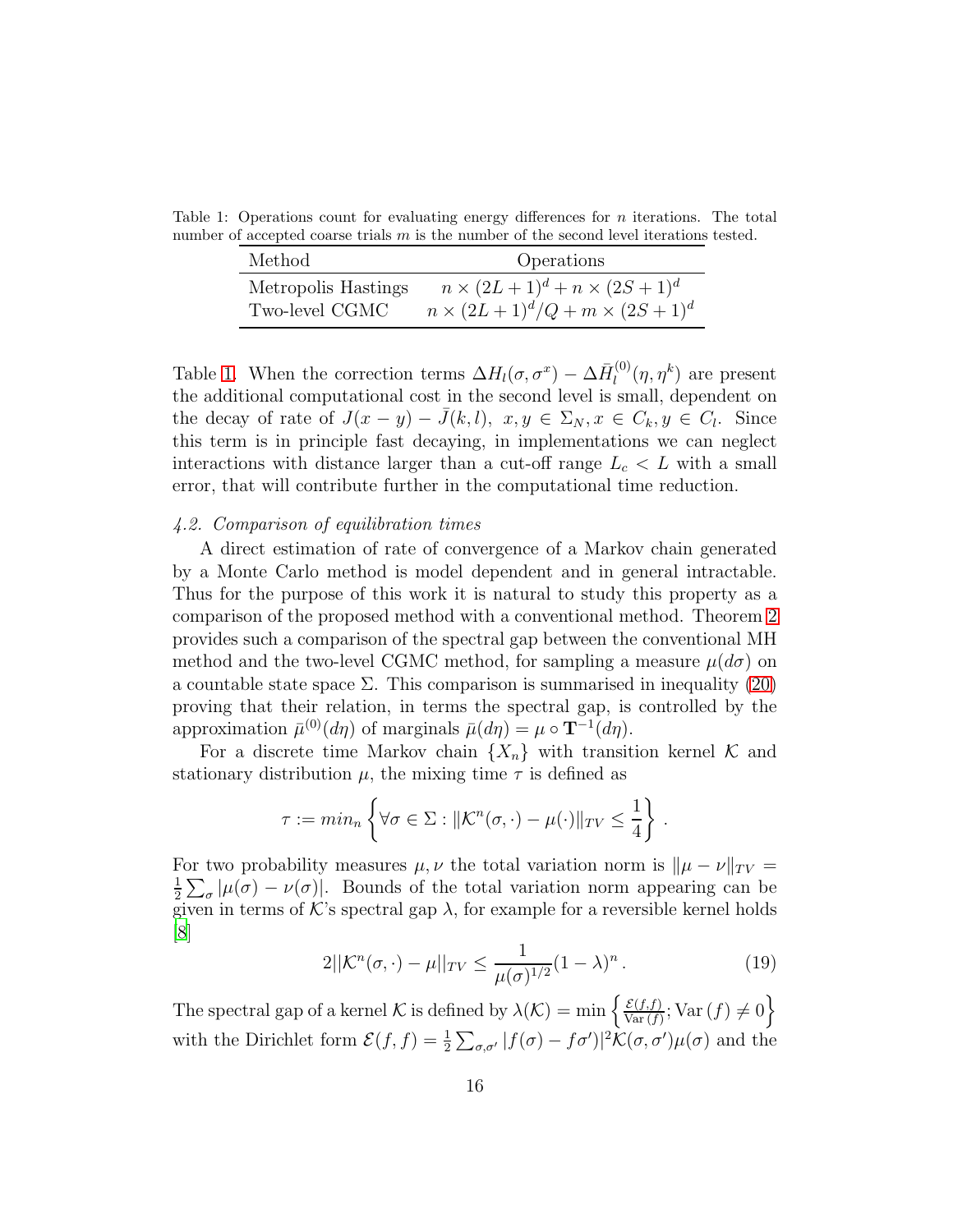variance Var  $(f) = \frac{1}{2} \sum_{\sigma,\sigma'} |f(\sigma) - f(\sigma')|^2 \mu(\sigma') \mu(\sigma)$ . In view of [\(19\)](#page-15-1), one can say that between two algorithms producing Markov chains with identical equilibrium distributions better in terms of speed of convergence is the one with the *larger spectral qap*.

Let  $\mathcal{E}(\mathcal{K}_{CG}), \mathcal{E}(\mathcal{K}_c)$  denote the Dirichlet forms and  $\lambda(\mathcal{K}_{CG}), \lambda(\mathcal{K}_c)$  the spectral gap corresponding to the two-level CGMC and the classical Metropolis transition kernels  $\mathcal{K}_{CG}(\sigma, \sigma')$  [\(18\)](#page-13-1) and  $\mathcal{K}_c(\sigma, \sigma')$  [\(12\)](#page-7-1) respectively.

<span id="page-16-0"></span>**Theorem 2.** Let  $\rho(\sigma, \sigma')$  be a symmetric proposal transition probability for the conventional MH algorithm and  $\bar{\rho}(\eta, \eta')$  a symmetric proposal transition probability on the coarse space  $\Sigma$  for the two-level CGMC algorithm, then for any conditional probability  $\mu_r(\sigma|\eta)$ 

<span id="page-16-1"></span>
$$
\mathcal{A}_{\underline{\gamma}}\lambda(\mathcal{K}_c) \leq \lambda(\mathcal{K}_{CG}) \leq \bar{\gamma}\lambda(\mathcal{K}_c) \tag{20}
$$

where  $\mathcal{A} = \inf_{\sigma,\sigma'} \{ \mathcal{A}(\sigma,\sigma') \}$  and  $\gamma > 0, \bar{\gamma} > 0$  such that  $\gamma \leq \mathcal{B}(\sigma,\sigma') \leq \bar{\gamma}$ , with  $\mathcal{A}(\sigma, \sigma')$  and  $\mathcal{B}(\sigma, \sigma')$  defined in lemma [\(3\)](#page-17-0).

#### Remarks.

1. Existence of finite and positive values of  $\mathcal{A} = \inf_{\sigma,\sigma'} \{ \mathcal{A}(\sigma,\sigma') \}$  is ensured for the models studied in this work. Consider the Gibbs measure  $\mu_{N,\beta}(d\sigma) \propto \exp\{-\beta H_N(\sigma)\}\$  and  $\bar{\mu}_{M,\beta}^{(0)}(d\eta) \propto \exp\{-\beta \bar{H}^{(0)}(\eta)\}\$  as defined in Section [2.](#page-4-0) Let  $J(r)$ , s.t.  $\sum_r J(r) = J^* < \infty$  with the compressed interactiosn  $\bar{J}$  as defined in  $\bar{6}$ . All possible values of  $\mathcal{A}(\sigma, \sigma')$ , [\(23\)](#page-17-1), are  $\mathcal{A}(\sigma, \sigma') = 1$ ,

$$
\mathcal{A}(\sigma,\sigma') = \min\{e^{-\beta \Delta \bar{H}^{(0)}(\eta,\eta')}, e^{-\beta \Delta \bar{H}^{(0)}(\eta',\eta)}\} \geq e^{-\beta \bar{J}^*}.
$$

and

$$
\mathcal{A}(\sigma,\sigma') = \min\{e^{-\beta(\Delta H_N(\sigma,\sigma')-\Delta\bar{H}^{(0)}(\eta,\eta'))},e^{-\beta(\Delta H_N(\sigma',\sigma)-\Delta\bar{H}^{(0)}(\eta',\eta))}\}
$$
  
= 1 +  $\mathcal{O}\left(\frac{Q}{(2L+1)^d}\right)$ .

This is a result of the known estimate Lemma (2.3) [\[20](#page-35-1)],

$$
\Delta H_N(\sigma,\sigma') - \Delta \bar{H}^{(0)}(\eta) = \mathcal{O}\left(\frac{Q}{(2L+1)^d}\right)
$$

This proves also that values of  $\mathcal{A}(\sigma, \sigma')$  are close to 1 controlled by the approximation parameter Q.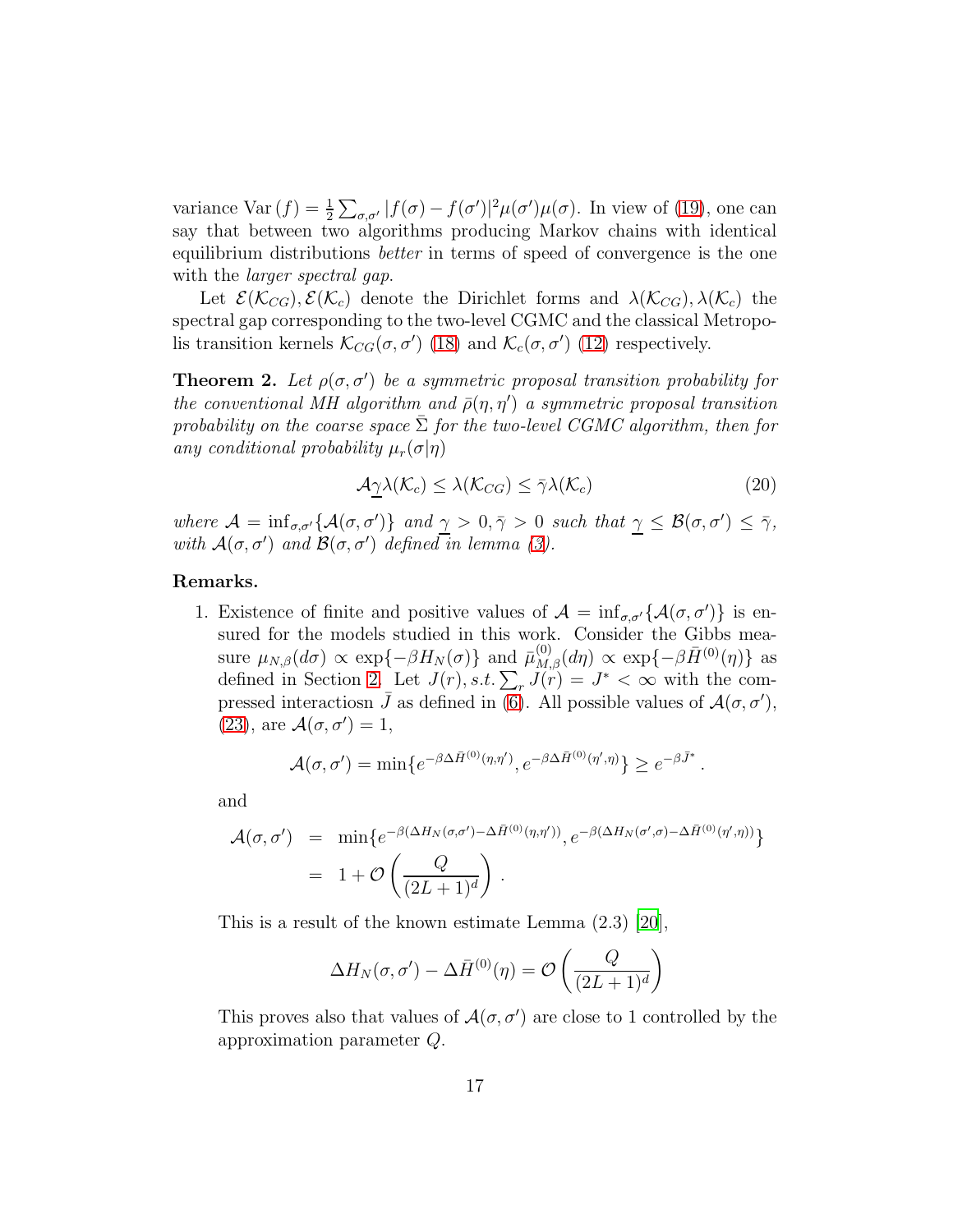2. Term  $\mathcal{B}(\sigma, \sigma')$  depends only on the difference between the proposal kernels in the two methods. For example if  $\mu_r(\sigma|\eta)$  is chosen such that  $\rho(\sigma, \sigma') = \bar{\rho}(\eta, \eta')\mu_r(\sigma'|\eta')$  for all  $\sigma, \sigma' \in \Sigma$  then  $\mathcal{B}(\sigma, \sigma') \equiv 1$ , and inequality [\(20\)](#page-16-1) depends only on  $A$ , that is

<span id="page-17-0"></span>
$$
\mathcal{A}\lambda(\mathcal{K}_c)\leq \lambda(\mathcal{K}_{CG})\leq \lambda(\mathcal{K}_c).
$$

Numerically the statement of the Theorem is revealed by a comparison of the average acceptance probabilities in examples, see Figures [4.](#page-24-2) We expect that best approach in terms of equilibration rate is a rejection free method for sampling the CG distribution, which is an approach that we elaborate with in a forthcoming work.

To prove Theorem [2](#page-16-0) we need the following lemmata.

**Lemma 3.** For symmetric proposal transition kernels  $\rho(\sigma, \sigma') = \rho(\sigma', \sigma)$  and  $\bar{\rho}(\eta, \eta') = \bar{\rho}(\eta', \eta)$ , for all  $\sigma, \sigma' \in \Sigma$  with  $\sigma \neq \sigma'$ ,

$$
\mathcal{K}_{CG}(\sigma,\sigma')=\mathcal{A}(\sigma,\sigma')\mathcal{B}(\sigma,\sigma')\mathcal{K}_c(\sigma,\sigma')
$$

where

<span id="page-17-3"></span>
$$
\mathcal{B}(\sigma,\sigma') = \frac{\bar{\rho}(\eta,\eta')}{\rho(\sigma,\sigma')} \begin{cases} \mu_r(\sigma'|\eta'), & \text{if } \alpha_f(\sigma,\sigma') = 1\\ \mu_r(\sigma|\eta), & \text{if } \alpha_f(\sigma,\sigma') < 1 \end{cases} \tag{21}
$$

Furthermore we define the subsets

<span id="page-17-2"></span>
$$
C_1 = \{ (\sigma, \sigma') \in \Sigma \times \Sigma : \{ \alpha < 1, \alpha_{CG} < 1, \alpha_f < 1 \} \text{ or } \{ \alpha = 1, \alpha_{CG} = 1, \alpha_f = 1 \} \}
$$
\n
$$
C_2 = \{ (\sigma, \sigma') \in \Sigma \times \Sigma : \{ \alpha = 1, \alpha_{CG} < 1, \alpha_f = 1 \} \text{ or } \{ \alpha < 1, \alpha_{CG} = 1, \alpha_f < 1 \} \}
$$
\n
$$
C_3 = \{ (\sigma, \sigma') \in \Sigma \times \Sigma : \{ \alpha = 1, \alpha_{CG} = 1, \alpha_f < 1 \} \text{ or } \{ \alpha < 1, \alpha_{CG} < 1, \alpha_f = 1 \} \}
$$
\n
$$
C_4 = \{ (\sigma, \sigma') \in \Sigma \times \Sigma : \{ \alpha < 1, \alpha_{CG} = 1, \alpha_f = 1 \} \text{ or } \{ \alpha = 1, \alpha_{CG} < 1, \alpha_f < 1 \} \}
$$

and

<span id="page-17-1"></span>
$$
\mathcal{A}(\sigma,\sigma') = \begin{cases}\n1, & \text{if } (\sigma,\sigma') \in C_1 \\
\min\{\frac{\bar{\mu}^{(0)}(\eta')}{\bar{\mu}^{(0)}(\eta)}, \frac{\bar{\mu}^{(0)}(\eta)}{\bar{\mu}^{(0)}(\eta')}\}, & \text{if } (\sigma,\sigma') \in C_2 \\
\min\{\frac{\mu(\sigma')\bar{\mu}^{(0)}(\eta)}{\mu(\sigma)\bar{\mu}^{(0)}(\eta')}, \frac{\mu(\sigma)\bar{\mu}^{(0)}(\eta')}{\mu(\sigma')\bar{\mu}^{(0)}(\eta)}\}, & \text{if } (\sigma,\sigma') \in C_3 \\
\min\{\frac{\mu(\sigma')}{\mu(\sigma)}, \frac{\mu(\sigma)}{\mu(\sigma')}\}, & \text{if } (\sigma,\sigma') \in C_4\n\end{cases}
$$
\n(23)

PROOF. Recall that  $\mathcal{K}_c(\sigma, \sigma') = \alpha(\sigma, \sigma')\rho(\sigma, \sigma')$ , for  $\sigma \neq \sigma'$ , which for the conventional MH method and the hypothesis of symmetry of  $\rho$  becomes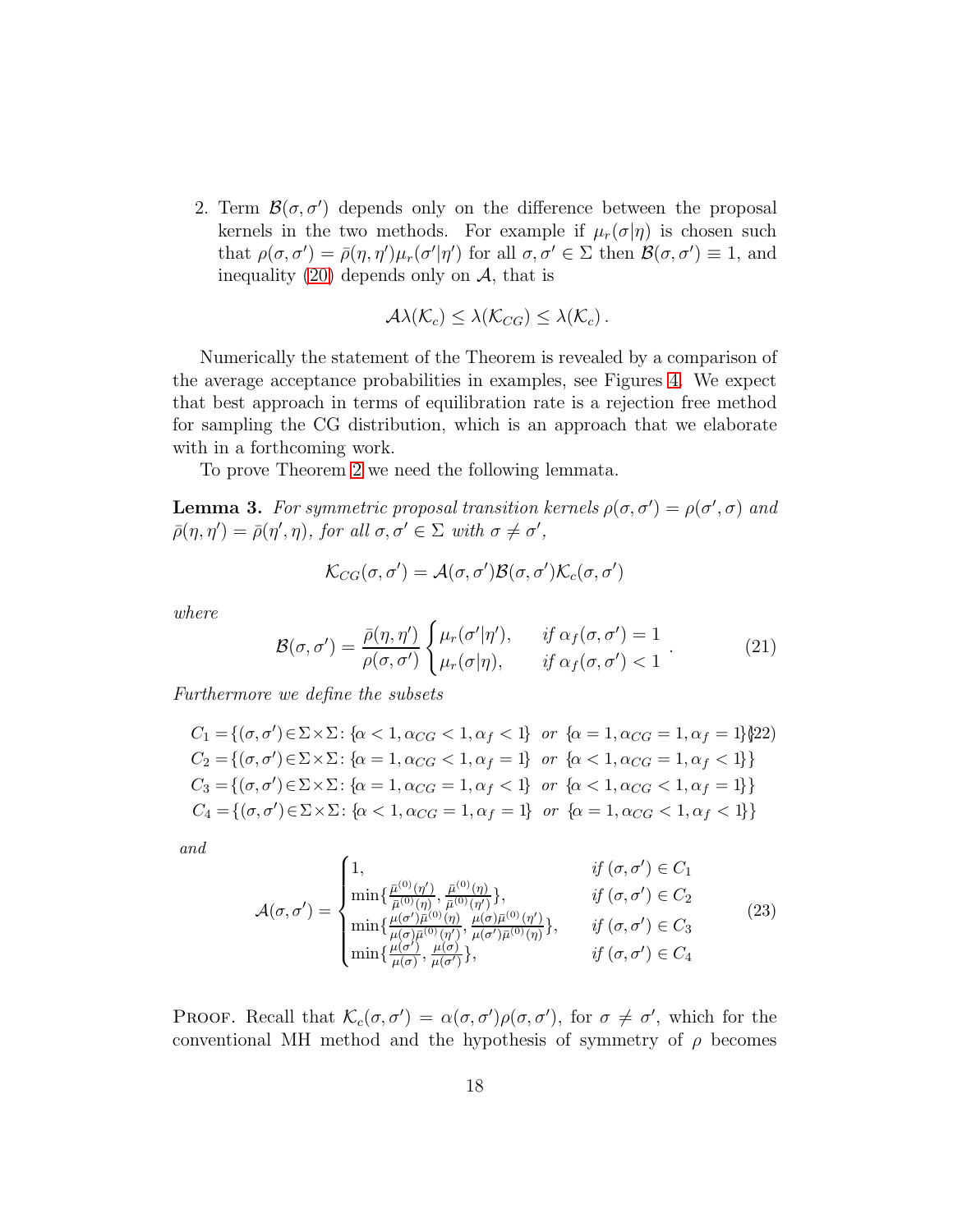$\mathcal{K}_c(\sigma, \sigma') = \min\left\{1, \frac{\mu(\sigma')}{\mu(\sigma)}\right\}$  $\left\{\frac{\mu(\sigma')}{\mu(\sigma)}\right\}$   $\rho(\sigma, \sigma')$ . Similarly the two-level CGMC kernel becomes

$$
\mathcal{K}_{CG}(\sigma, \sigma') = \min \left\{ 1, \frac{\mu(\sigma') \bar{\mu}^{(0)}(\eta) \mu_r(\sigma|\eta)}{\mu(\sigma) \bar{\mu}^{(0)}(\eta') \mu_r(\sigma'|\eta')} \right\} \times \min \left\{ 1, \frac{\bar{\mu}^{(0)}(\eta')}{\bar{\mu}^{(0)}(\eta)} \right\} \bar{\rho}(\eta, \eta') \mu_r(\sigma'|\eta').
$$

The proof is based on a case study on the values of the acceptance probabilities  $\alpha(\sigma, \sigma') = \min\left\{1, \frac{\mu(\sigma')}{\mu(\sigma)}\right\}$  $\left\{\mu(\sigma')\over\mu(\sigma)}\right\},\ \alpha_f(\sigma,\sigma')\ =\ \min\left\{1,\frac{\mu(\sigma')\bar{\mu}^{(0)}(\eta)\mu_r(\sigma|\eta)}{\mu(\sigma)\bar{\mu}^{(0)}(\eta')\mu_r(\sigma'|\eta')}\right\}$  $\mu(\sigma)\bar{\mu}^{(0)}(\eta')\mu_r(\sigma'|\eta')$ o and  $\alpha_{CG}(\eta, \eta') = \min\left\{1, \frac{\bar{\mu}^{(0)}(\eta')}{\bar{\mu}^{(0)}(\eta)}\right\}$  $\left(\frac{\bar{u}^{(0)}(\eta')}{\bar{\mu}^{(0)}(\eta)}\right)$ . In the following we also use extensively the symmetry property of  $\rho$  and  $\bar{\rho}$ . All possible combinations on their values are categorized in the sets  $C_i$ ,  $i = 1, ..., 4$  defined in [\(22\)](#page-17-2). For  $(\sigma, \sigma') \in C_1$  and  $\alpha(\sigma, \sigma') < 1, \, \alpha_f(\sigma, \sigma') < 1$  and  $\alpha_{CG}(\eta, \eta') < 1, \, \mathcal{K}_c(\sigma, \sigma') = \frac{\mu(\sigma')}{\mu(\sigma)}$  $\frac{\mu(\sigma')}{\mu(\sigma)}$ ρ(σ, σ') and

$$
\mathcal{K}_{CG}(\sigma,\sigma')=\frac{\mu(\sigma')\bar{\mu}^{(0)}(\eta)}{\mu(\sigma)\bar{\mu}^{(0)}(\eta')}\frac{\bar{\mu}^{(0)}(\eta')}{\bar{\mu}^{(0)}(\eta)}\bar{\rho}(\eta,\eta')\mu_r(\sigma'|\eta')=\frac{\mu(\sigma')}{\mu(\sigma)}\bar{\rho}(\eta,\eta')\mu_r(\sigma'|\eta'),
$$

and we derive their relation  $\mathcal{K}_{CG}(\sigma, \sigma') = \frac{\bar{\rho}(\eta, \eta')\mu_r(\sigma|\eta)}{\rho(\sigma, \sigma')} \mathcal{K}_c(\sigma, \sigma')$ . With similar simple calculations, that we omit here, for all sub–cases that are encountered in subsets  $C_i$ ,  $i = 1, \ldots 4$  we have, for  $(\sigma, \sigma') \in C_1$ 

$$
\mathcal{K}_{CG}(\sigma,\sigma')=\mathcal{B}(\sigma,\sigma')\mathcal{K}_c(\sigma,\sigma')\,.
$$

with

$$
\mathcal{B}(\sigma,\sigma') = \frac{\bar{\rho}(\eta,\eta')}{\rho(\sigma,\sigma')} \begin{cases} \mu_r(\sigma'|\eta'), & \text{if } \alpha_f(\sigma,\sigma') = 1 \\ \mu_r(\sigma|\eta), & \text{if } \alpha_f(\sigma,\sigma') < 1 \end{cases}.
$$

For  $(\sigma, \sigma') \in C_2$  such that  $\alpha(\sigma, \sigma') = 1$ ,  $\alpha_{CG}(\eta, \eta') < 1$ ,  $\alpha_f(\sigma, \sigma') = 1$ ,

$$
\mathcal{K}_{CG}(\sigma,\sigma')=\frac{\bar{\mu}^{(0)}(\eta')}{\bar{\mu}^{(0)}(\eta)}\frac{\bar{\rho}(\eta,\eta')\mu_r(\sigma'|\eta')}{\rho(\sigma,\sigma')}\mathcal{K}_c(\sigma,\sigma'),
$$

and for  $\alpha(\sigma, \sigma') < 1$ ,  $\alpha_{CG}(\eta, \eta') = 1$ ,  $\alpha_f(\sigma, \sigma') < 1$ ,

$$
\mathcal{K}_{CG}(\sigma,\sigma')=\frac{\bar{\mu}^{(0)}(\eta)}{\bar{\mu}^{(0)}(\eta')}\frac{\bar{\rho}(\eta,\eta')\mu_r(\sigma|\eta)}{\rho(\sigma,\sigma')}K_c(\sigma,\sigma'),
$$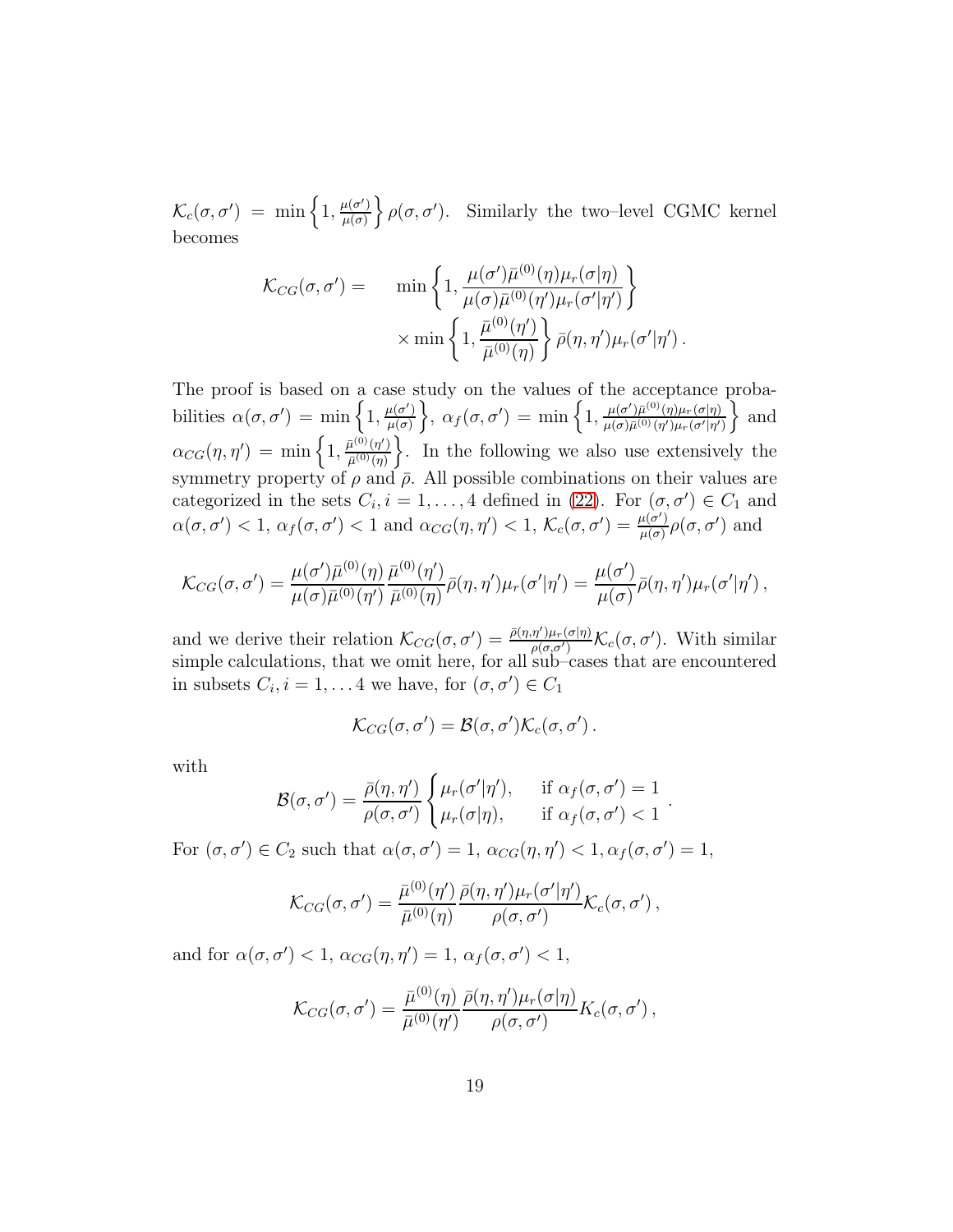that we can summarize to

$$
\mathcal{K}_{CG}(\sigma,\sigma') = \min\left\{\frac{\bar{\mu}^{(0)}(\eta)}{\bar{\mu}^{(0)}(\eta')},\frac{\bar{\mu}^{(0)}(\eta')}{\bar{\mu}^{(0)}(\eta)}\right\}\mathcal{B}(\sigma,\sigma')K_c(\sigma,\sigma'),
$$

since for example in the first case  $\frac{\bar{\mu}^{(0)}(\eta')}{\bar{\mu}^{(0)}(\eta)}$  $\frac{\bar{\mu}^{(0)}(\eta')}{\bar{\mu}^{(0)}(\eta)} < 1 < \frac{\bar{\mu}^{(0)}(\eta)}{\bar{\mu}^{(0)}(\eta')}$  $\frac{\mu^{(0)}(\eta)}{\bar{\mu}^{(0)}(\eta')}$  and inversely for the second. Following the same reasoning for  $(\sigma, \sigma') \in C_3$ ,

$$
\mathcal{K}_{CG}(\sigma,\sigma') = \min\left\{ \frac{\mu(\sigma')\bar{\mu}^{(0)}(\eta)}{\mu(\sigma)\bar{\mu}^{(0)}(\eta')}, \frac{\mu(\sigma)\bar{\mu}^{(0)}(\eta')}{\mu(\sigma')\bar{\mu}^{(0)}(\eta)} \right\} \mathcal{B}(\sigma,\sigma')\mathcal{K}_c(\sigma,\sigma'),
$$

and for  $(\sigma, \sigma') \in C_4$ 

$$
\mathcal{K}_{CG}(\sigma,\sigma') = \min\left\{\frac{\mu(\sigma')}{\mu(\sigma)},\frac{\mu(\sigma)}{\mu(\sigma')}\right\}\mathcal{B}(\sigma,\sigma')\mathcal{K}_c(\sigma,\sigma').
$$

All these steps prove, the following relation of transition kernels generated by Algorithms [1](#page-7-0) and [2,](#page-10-0)

$$
\mathcal{K}_{CG}(\sigma,\sigma')=\mathcal{A}(\sigma,\sigma')\mathcal{B}(\sigma,\sigma')\mathcal{K}_c(\sigma,\sigma')\,,
$$

with  $\mathcal{A}(\sigma, \sigma')$  and  $\mathcal{B}(\sigma, \sigma')$  defined in [\(23\)](#page-17-1) and [\(21\)](#page-17-3).

The proof of Theorem [2](#page-16-0) is based on the application of Lemma [3](#page-17-0) and Lemma 3.3 in the work of P. Diaconis and L. Saloff-Coste [\[8\]](#page-34-10) that is stated here for completeness.

**Lemma 4.** Let  $\mathcal{K}, \mu$  and  $\mathcal{K}', \mu'$  be two Markov chains on the same finite set X. Assume that there exist  $A, a > 0$  such that

<span id="page-19-0"></span>
$$
\mathcal{E}' \leq A\mathcal{E}, \ \ a\mu \leq \mu',
$$

then

$$
\lambda' \leq \frac{A}{a}\lambda.
$$

We conclude with the proof of Theorem [2.](#page-16-0)

**PROOF.** We compare the Dirichlet forms  $\mathcal{E}(\mathcal{K}_{CG}), \mathcal{E}(\mathcal{K}_c)$  using the definition of Dirichlet form and applying Lemma [\(3\)](#page-17-0). By the definition of  $\mathcal{A}(\sigma, \sigma')$  for all  $\sigma, \sigma' \in \Sigma$  holds  $0 < \mathcal{A}(\sigma, \sigma') \leq 1$  and assume that  $\mathcal{A} := \inf_{\sigma, \sigma'} \{ \mathcal{A}(\sigma, \sigma') \} > 0$ . Then by Lemma [3](#page-17-0)

$$
\inf_{\sigma,\sigma'}\{\mathcal{A}(\sigma,\sigma')\}\mathcal{B}(\sigma,\sigma')\mathcal{K}_c(\sigma,\sigma')\leq \mathcal{K}_{CG}(\sigma,\sigma')\leq \mathcal{B}(\sigma,\sigma')\mathcal{K}_c(\sigma,\sigma').
$$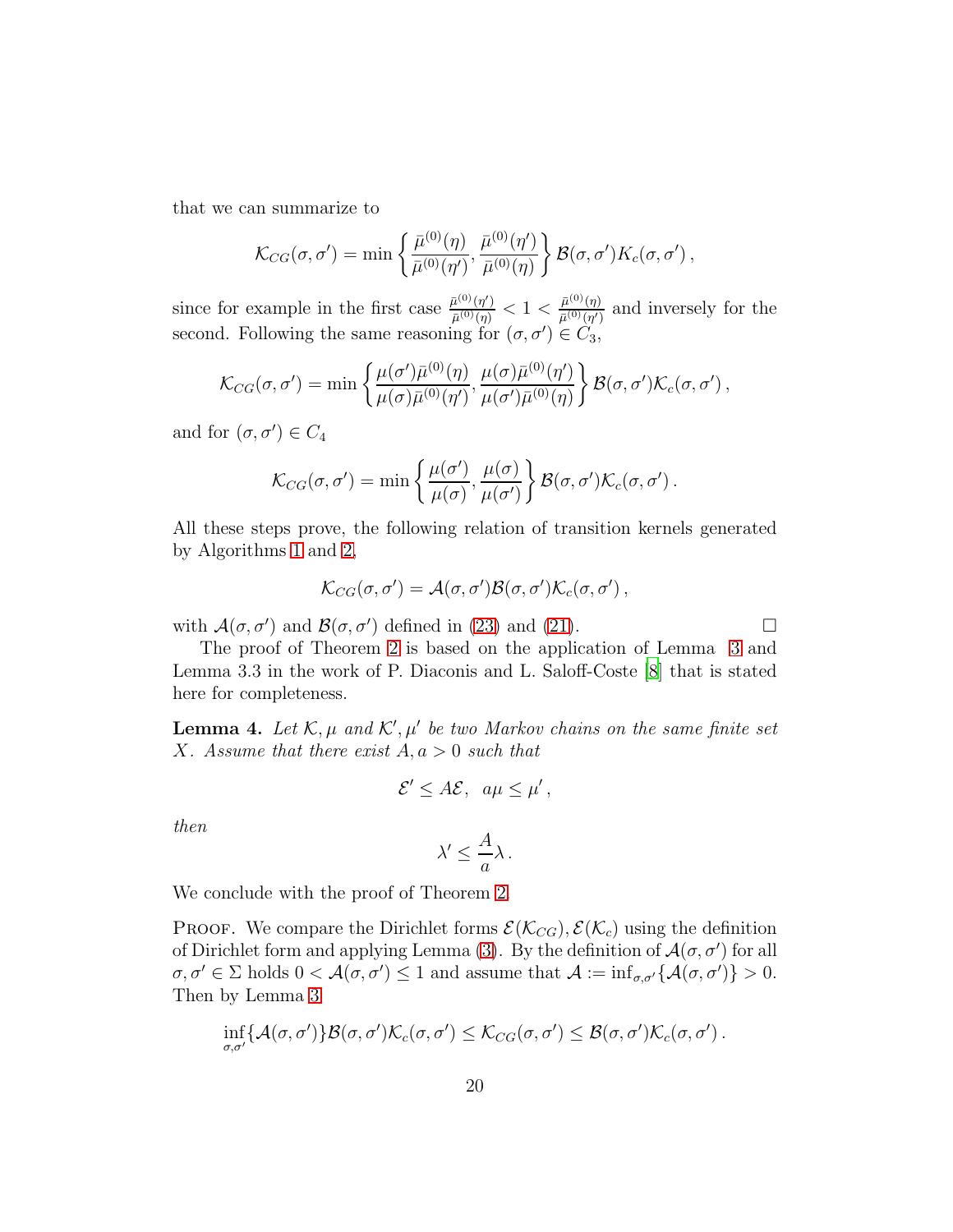Let  $\gamma > 0$  and  $\bar{\gamma} > 0$  such that  $\gamma \leq \mathcal{B}(\sigma, \sigma') \leq \bar{\gamma}$ . Then

$$
\inf_{\sigma,\sigma'} \{ \mathcal{A}(\sigma,\sigma') \} \underline{\gamma} \mathcal{K}_c(\sigma,\sigma') \leq \mathcal{K}_{CG}(\sigma,\sigma') \leq \overline{\gamma} \mathcal{K}_c(\sigma,\sigma').
$$

Recalling the definition of Dirichlet form for kernel  $\mathcal{K}_{CG}$ ,

$$
\mathcal{E}_{CG}(f,f) = \frac{1}{2} \sum_{\sigma,\sigma'} |f(\sigma) - f(\sigma')|^2 \mathcal{K}_{CG}(\sigma,\sigma') \mu(\sigma) ,
$$

and the above relation we can write  $\inf \{ \mathcal{A}(\sigma, \sigma') \} \gamma \mathcal{E}_c \leq \mathcal{E}_{CG} \leq \overline{\gamma} \mathcal{E}_c$ . Applica-tion of Lemma [4,](#page-19-0) for which here  $\mu' \equiv \mu$ , thus  $a = 1$  and  $A = \inf_{\sigma, \sigma'} \{ \mathcal{A}(\sigma, \sigma') \} \gamma$ for the left hand side inequality, and  $A = \overline{\gamma}$  for the right hand side, gives the relation of spectral gaps

$$
\inf_{\sigma,\sigma'} \{ \mathcal{A}(\sigma,\sigma') \} \underline{\gamma} \lambda(\mathcal{K}_c) \leq \lambda(\mathcal{K}_{CG}) \leq \overline{\gamma} \lambda(\mathcal{K}_c).
$$

 $\Box$ 

#### <span id="page-20-1"></span><span id="page-20-0"></span>5. Benchmark examples for the canonical ensemble

#### 5.1. Combined Ising and Curie Weiss model

We consider a benchmark example of competing short- and long- range interactions, where constants A, and  $\gamma$ ,  $\bar{\gamma}$  appearing in Theorem [2](#page-16-0) are calculated explicitly. Furthermore analytical expressions for the free energy in the thermodynamic limit,  $N \to \infty$ , are known [\[16\]](#page-34-11). The energy of the system at configuration  $\sigma \in \Sigma_N$  is

$$
H_N(\sigma) = -\frac{K}{2} \sum_{x \in \Lambda_N} \sum_{|x-y|=1} \sigma(x)\sigma(y) - \frac{J}{2N} \sum_{x \in \Lambda_N} \sum_{y \neq x} \sigma(x)\sigma(y) - h \sum_{x \in \Lambda_N} \sigma(x)
$$
  
=  $H_s(\sigma) + H_l(\sigma) - h \sum_{x \in \Lambda_N} \sigma(x)$ .

The interactions involved in  $H_s(\sigma)$  are of the nearest-neighbour type with strength K, while  $H_l(\sigma)$  represents a mean–field approximation of a potential  $J(x - y)$  as in [\(8\)](#page-6-1) for example, averaged over all lattice sites. The coarse grained Hamiltonian  $\bar{H}_l(\eta)$  is exact, equal to the microscopic energy  $H_l(\sigma)$ . Indeed, for any coarse graining level Q

$$
H_l(\sigma) = \bar{H}_l(\eta) = -\frac{J}{2N} \sum_{k \in \bar{\Lambda}_M} \sum_{l \in \bar{\Lambda}_M l \neq k} \eta(k) \eta(l) - \frac{J}{2N} \sum_{k \in \bar{\Lambda}_M} \eta(k) \left(\eta(k) - 1\right) ,
$$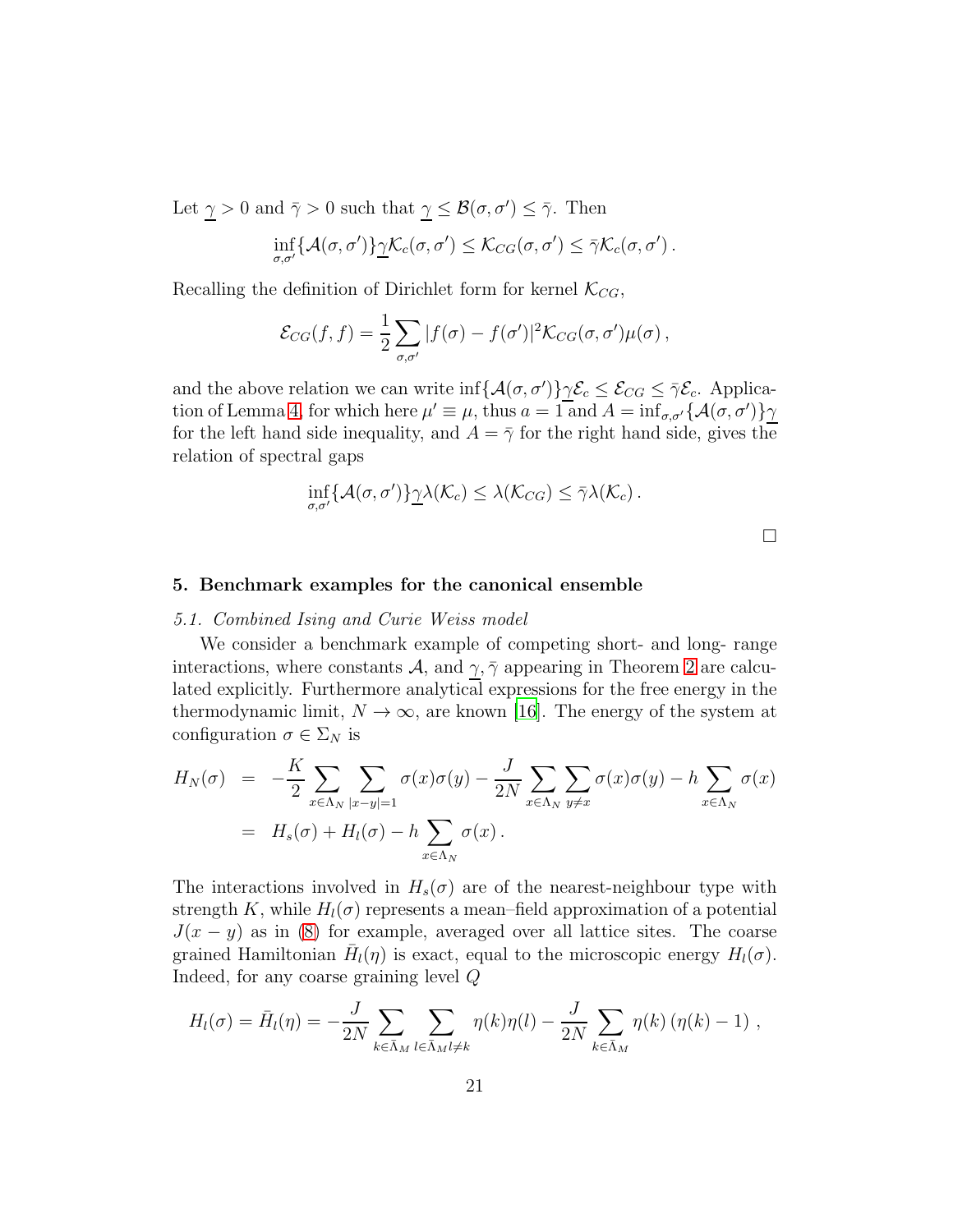where  $\eta(k) = \sum_{x \in C_k} \sigma(x)$ ,  $k \in \bar{\Lambda}_M$ . No coarse graining approximation error is involved from compressing long range interactions, that allows us to study the effect of the splitting of short– and long– range interactions. We consider the canonical ensemble with the spin-flip dynamics.

The detailed calculations on the application of Theorem [2](#page-16-0) are given in [Appendix B,](#page-31-0) where we prove that the constants appearing in inequality [\(20\)](#page-16-1) are

$$
\underline{\gamma} = \overline{\gamma} = 1, \text{ and}
$$

$$
\mathcal{A} = \begin{cases} \min \{ e^{-|J|}, e^{-2|K|} \} & \text{for } K \neq 0, \\ 1 & \text{for } K = 0. \end{cases}
$$

The relation of the spectral gap of the methods is, for  $K \neq 0$ ,

$$
\min\{e^{-|J|}, e^{-2|K|}\}\lambda(\mathcal{K}_c) \leq \lambda(\mathcal{K}_{CG}) \leq \lambda(\mathcal{K}_c).
$$

For  $K = 0$  Theorem [2](#page-16-0) verifies the equivalence of the two methods  $\lambda(\mathcal{K}_{CG}) =$  $\lambda(\mathcal{K}_c)$  as is expected. The dependence on the splitting of energy is revealed, showing that the governing parameter is the relative strength of the short and long range interactions J and K.

Here we present simulation results for two dimensional lattice systems, while in [\[15\]](#page-34-9) one can find a detailed numerical study for one-dimensional systems. Table [2](#page-22-0) shows a comparison of the computational time between the MH and the two–level CGMC method for a lattice  $N = 16 \times 16$  and coarsening parameter  $Q = q \times q$ , for  $q = 4$  and  $q = 8$ . The results depict a reduce of computational effort at a rate close to  $\mathcal{O}(Q)$ . This rate is not exactly  $\mathcal{O}(Q)$  because of the additional computational time necessary for implementing the local uniform reconstruction. The hysteresis diagram is indicated in Figure [2,](#page-22-1) for the average total coverage  $\langle \langle \rangle$  first upon increasing the field  $h$  from low values and then decreasing it from high values. The total coverage is  $c(\sigma) = N^{-1} \sum_x \sigma(x)$  and average quantities  $\langle c \rangle$  are computed after equilibration in the Monte Carlo sampling, using 1000 samples. The tests demonstrate that the two–level CGMC method predicts correctly the phase transition regime, compared to the conventional MH, with a reduced computational cost.

#### <span id="page-21-0"></span>5.2. Kac type interactions

Known error estimates indicate that the potential decay is one of the parameters controlling the approximation error in coarse graining techniques.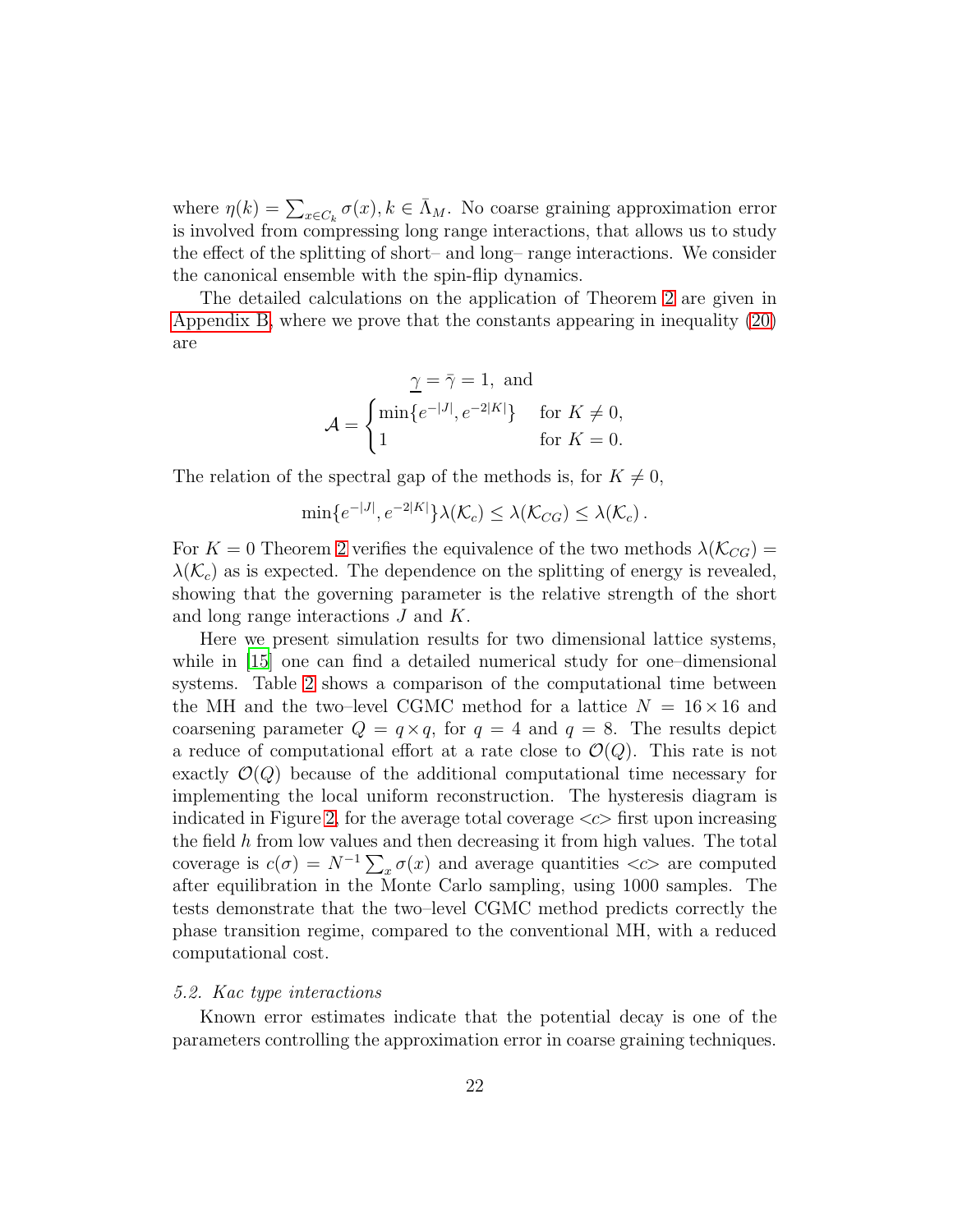| Method                                                   | CPU (min)           |
|----------------------------------------------------------|---------------------|
| $MH$ q=1<br>Two-level CGMC $q=4$<br>Two-level CGMC $q=8$ | 327<br>28           |
| 0.9 <sub>1</sub>                                         | Classica<br>Coupled |

<span id="page-22-0"></span>Table 2: CPU cost comparisons for different resolutions in hysteresis simulations.  $K =$ 1,  $J = 5, h \in [0, 6], N = 16 \times 16.$ 



<span id="page-22-1"></span>Figure 2: Comparison of hysteresis of the microscopic with the two–level process for model [5.1.](#page-20-1)  $N = 64 \times 64$ ,  $q = 4$ ,  $K = 1$ ,  $J = 5$ .

The effect of potential singularities on the coarsening error and improving strategies encountering multi-body interactions and/or potential splitting has been studied in [\[2\]](#page-33-0). The example tested in this section is chosen to study the potential splitting strategy with the proposed method, that is shown to improve direct CGMC results. We consider a long range Kac type interaction potential  $J(r) = N^{-1}V(r/N)$ ,  $r = |x - y| > 0$ ,  $x, y \in \Lambda_N$  with an algebraic decay

$$
V(r) = \frac{v}{r^{3/2}}, \text{ if } r > 0,
$$

where constant v is chosen to ensure the conservation of the total mass  $J_0 =$  $\int J(r)dr$ . The potential splitting strategy is applied by decomposing the interacting potential into a short-range  $J_s(r)$ , as well as a long-range  $J_l(r)$ ,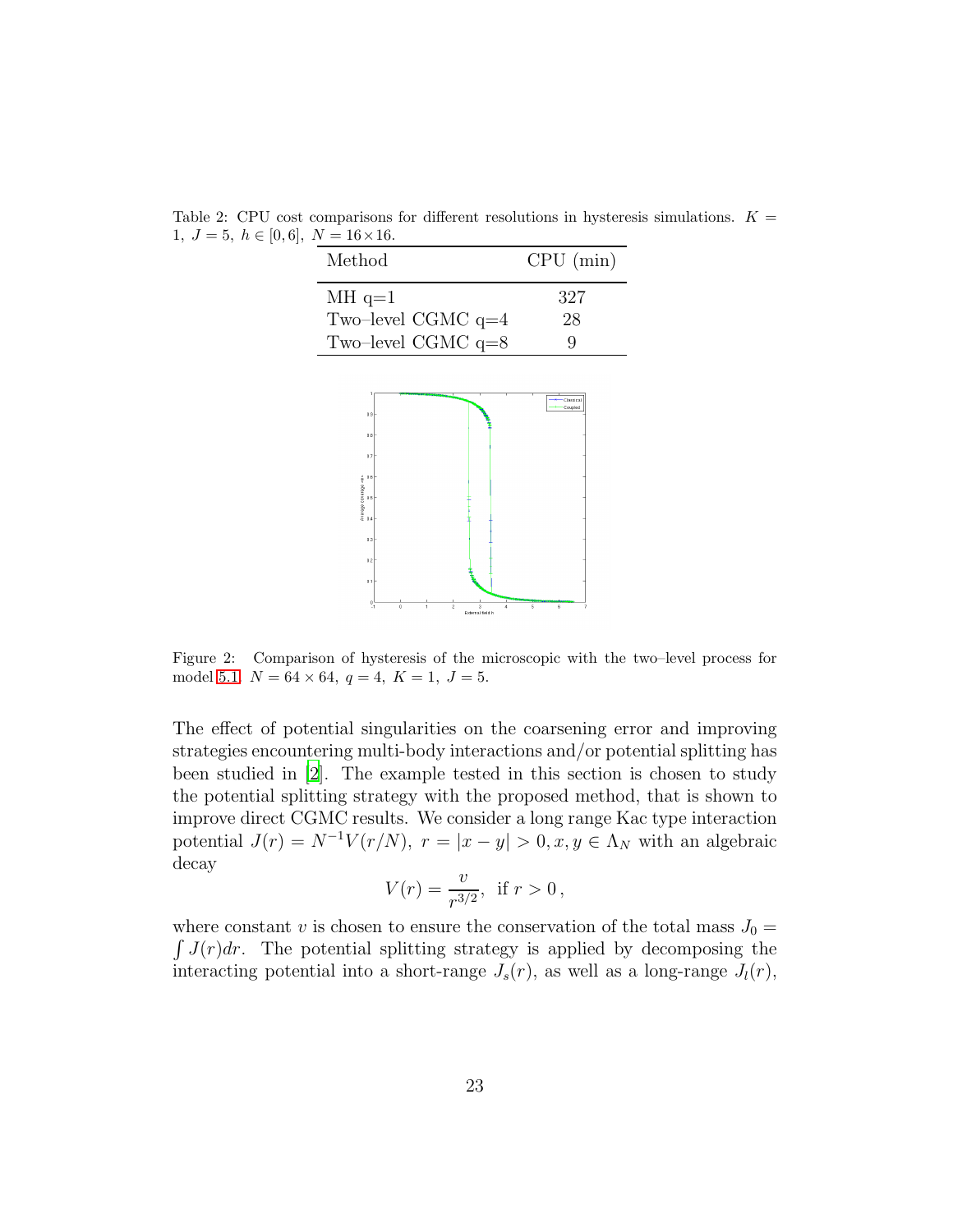defined by

$$
J_s(r) = \begin{cases} J(r) & \text{for } 0 < r \le S, \\ 0 & \text{for } S < r, \end{cases}
$$

and

$$
J_l(r) = J(r) - J_s(r).
$$

This splitting defines the energy of teh system in the form  $H_N(\sigma) = H_s(\sigma) +$  $H_l(\sigma)$  as in [\(11\)](#page-6-2) with  $K(x - y) = J_s(|x - y|)$  and  $J(x - y) = J_l(|x - y|)$ . In Figure [3](#page-23-0) and Table [3](#page-24-3) we present simulation results in the canonical ensemble derived from the three methods, the conventional MH with interaction potential  $J(|x-y|), x, y \in \Lambda_N$  and, the two–level CGMC with interactions  $\bar{J}_l(k, l), k, l \in \bar{\Lambda}_M$  and  $J_s(|x-y|)$ , sampling on the microscopic space  $\Sigma$ , and the CGMC with interaction potential  $\bar{J}$  sampling on the coarse space  $\bar{\Sigma}_M$ . It is observed that, for a fixed coarsening parameter  $Q$ , the two-level method reduces the coarse graining error of CGMC simulations, since the most singular part of  $J(r)$ ,  $J_s(r)$ , is treated in the microscopic space and coarsening is applied only to its fast decaying part  $J_l(r)$ , Figure [3.](#page-23-0) Figure [4](#page-24-2) demonstrates the increase of acceptance rate of Metropolis sampling when viewing the proposed method as an improving the propoposed samples. Overall, as is stated in Theorem [2,](#page-16-0) the method's acceptance rate is comparable to the conventional method. Additionally, a reduction of the computational time compared to the conventional sampling method is achieved. The error ap-



<span id="page-23-0"></span>Figure 3: Comparison of hysteresis of the microscopic with the compressed (CGMC) and the two–level (ML CGMC) process for model [5.2.](#page-21-0)  $\beta J_0 = 6$ ,  $N = 512$ ,  $q = 8$ ,  $S = 1$ .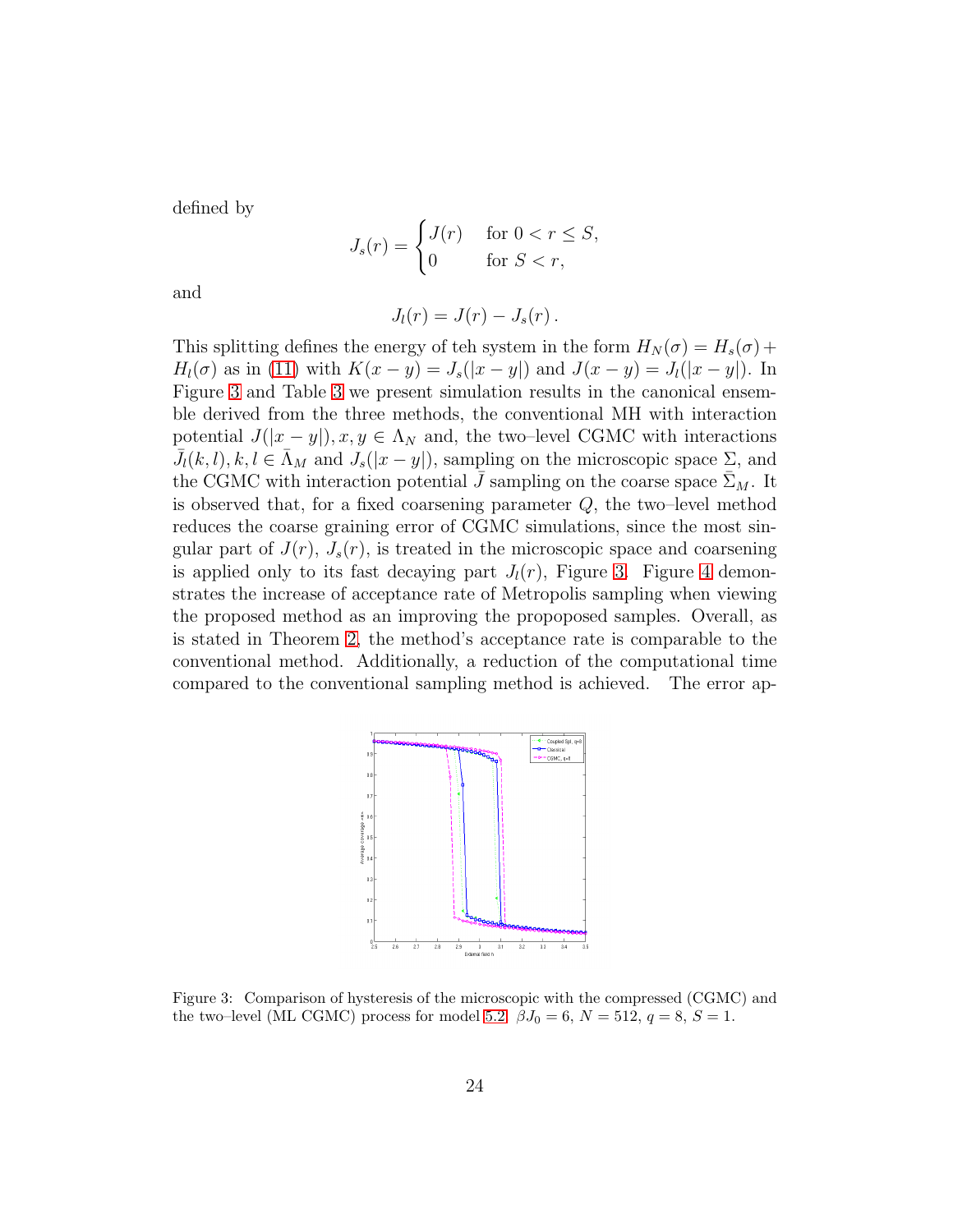<span id="page-24-1"></span>

<span id="page-24-2"></span>Figure 4: (a) The second step ML CGMC and the conventional MH average acceptance probabilities in hysteresis simulations, Figure [3](#page-23-0) showing increase of acceptances in a Metropolis - Hastings method. (b) Comparison of the total ML CGMC and the conventional MH average acceptance showing equivalent equilibration rates.

pearing in Table [3](#page-24-3) is the  $l^2$  distance of the average total coverage  $\langle c \rangle$ , of the indicated method, from the conventional MH result, as a function of the external field h.

<span id="page-24-3"></span>

| Method                | CPU time Error |      |
|-----------------------|----------------|------|
| $MH q=1$              | 252            |      |
| $CGMC$ q=8            | 47             | 0.78 |
| Two-level CGMC $q=8$  | 57             | 0.65 |
| $CGMC$ q=64           | 5              | 2.10 |
| Two-level CGMC $q=64$ |                | 0.81 |

Table 3: CPU cost and error comparisons for different resolutions and methods.  $N =$ 512,  $\beta J_0 = 6, S = 1$ .

# <span id="page-24-0"></span>6. Nanopattern formation in heteroepitaxy – Microcanonical ensemble

We study a *nanopattern formation* problem and show how the proposed method can provide microscopic information, benefiting from the low computational cost of the coarse graining technique while refining the error introduced. The system studied here is characterized by the interplay of short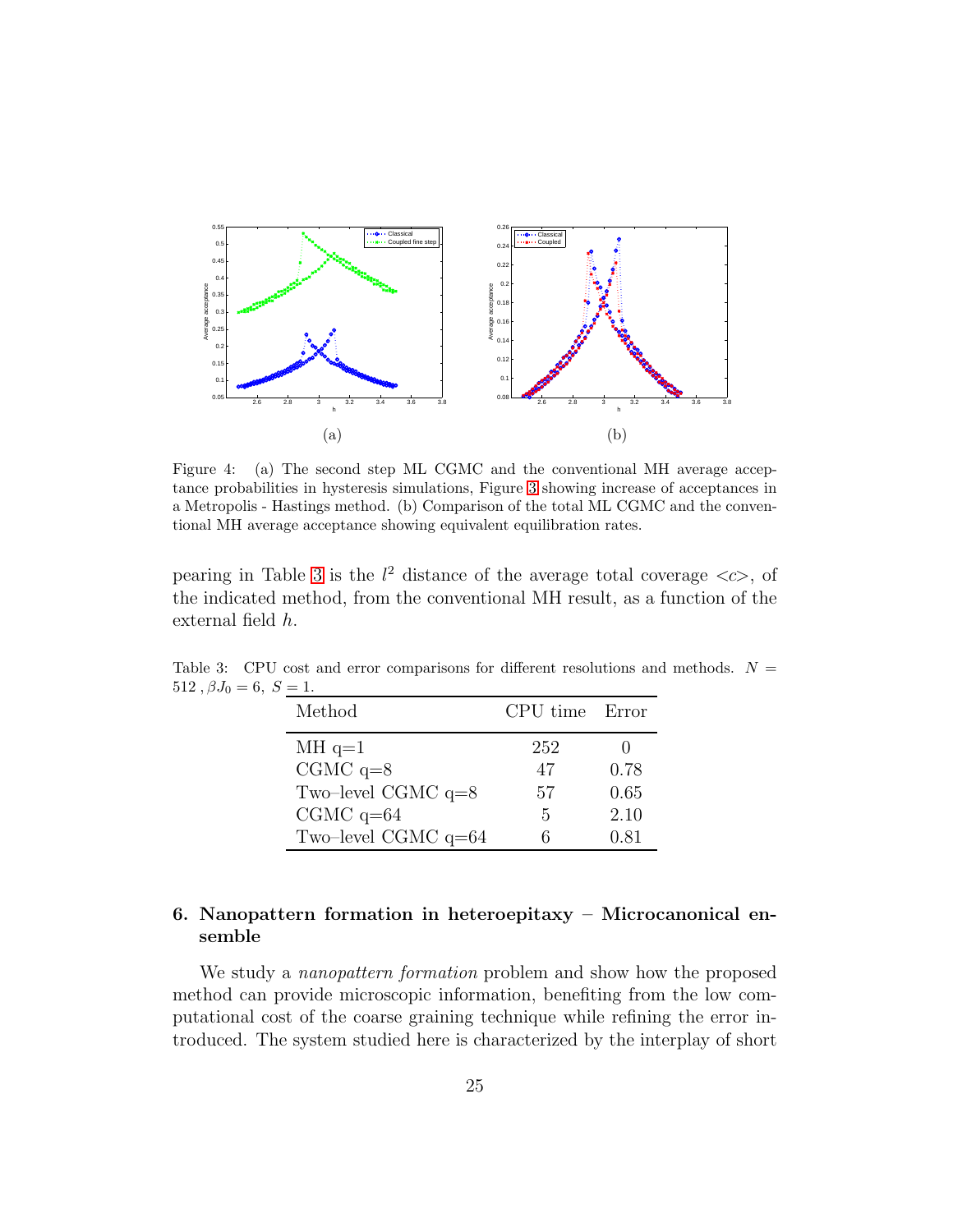ranged attraction and long ranged repulsion interactions between particles. Such an interplay can lead to the formation of patterns, such as discs and stripes appearing for example in heteroepitaxy.

The energy of the system is given by  $H_N(\sigma)$ , as in [\(2\)](#page-4-1), with isotropic interaction potential

$$
J(r) = J_0 \left( e^{-(r/r_a)^2} - \chi e^{-(r/r_r)^2} \right), \ r = |x - y| > 0, x, y \in \Lambda_N.
$$

 $J_0$  is the strength of the potential,  $r_a$  and  $r_r$  are the dimensionless length scales of attraction and repulsion, respectively, and  $\chi$  is the repulsion strength parameter. A study of the kinetic phase diagrams and application of CGMC methods for this system is given in [\[5\]](#page-33-5). The underlying dynamics describing the surface diffusion of particles considered are spin-exchange, obeying the exclusion principle and conserving the order parameter microcanonically. The order parameter here is the total coverage  $c_0 = N^{-1} \sum_{x \in \Lambda_N} \sigma(x)$  representing the number of occupied sites on the lattice.

In the tables and figures following we provide simulation results from three methods, the conventional MH, the CGMC and the two–level CGMC. For the latest method two approaches were tested, the sampling with correction terms, Figures [6](#page-27-0) - [7](#page-28-0) and Tables [4](#page-26-0)- [5](#page-28-1) and the approximate CG with potential splitting, Figure [6.](#page-27-0) Figure [5](#page-26-1) shows a graph of the interaction potential  $J(|x−$ y|) and  $J_c(|x-y|) = J(|x-y|) - \bar{J}(|x-y|)$  appearing in the second step of the two–level method, representing the correction of compressing at the first step of the method.  $J(|x - y|) = J(k, l), x, y \in \Lambda_N$  with  $x \in C_k, y \in C_l$ is the compressed potential, used for the coarse space simulations. In all simulations presented in the sequel the range of pure attractive and repulsive forces are  $r_a = 4.47$ ,  $r_r = 10$  respectively with repulsion strength  $\chi = 0.1$ . Since the interactions follow an exponential decay, in implementations we use a cut–off range L for the potential  $J(r)$  such that  $J(r) < 10^{-6}$  for  $r > L$ , which accounts on  $(2L)^2$  interactions for each site.

For total coverage  $c_0 = 0.9$ , that leads to pattern composed by periodic inverted discs, Table [4](#page-26-0) gives the average discs diameter and computational time for different values of lattice size  $N$ , obtained with the two–level CGMC method with the corrections strategy. The results verify that the proposed method provides the expected behaviour of the system for a finite lattice as its size increases, that is features properties stabilize. Features statistics are calculated with the use of edge detection techniques of image processing [\[32\]](#page-36-4). In order to demonstrate the effect of the statistical errors we present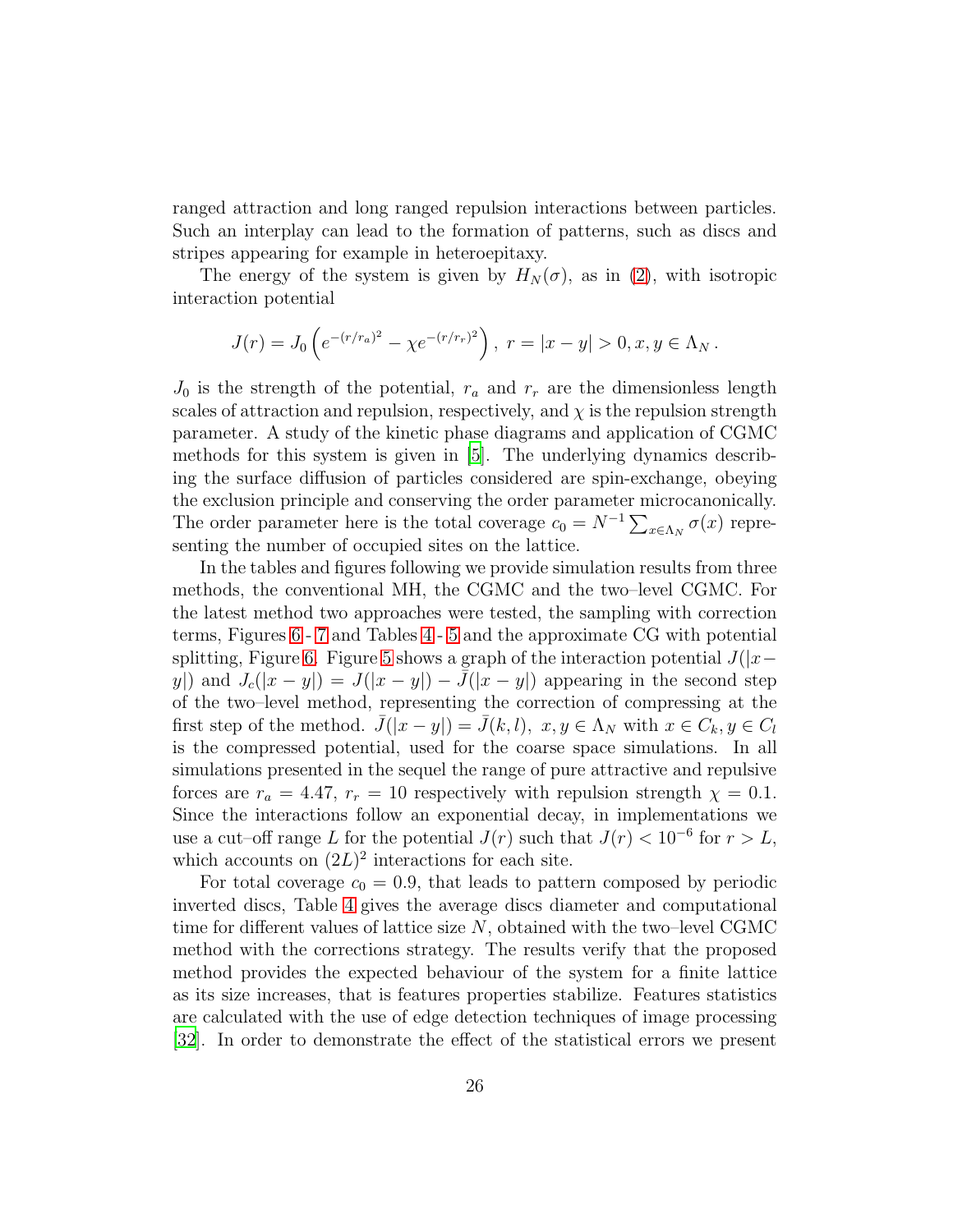

<span id="page-26-1"></span>Figure 5: Correcting compressed interactions.

confidence interval estimates. Such intervals are obtained after transforming the simulations data to follow an approximately normal distribution. In simulations for all methods the number of MC iterations is  $5 \times 10^7$ . For

<span id="page-26-0"></span>

| diameter $\langle u \rangle$ and computational time. $c_0 = 0.9, pJ_0 = 0.0 q = 8, L = 24$ . |      |     |                                                |     |  |
|----------------------------------------------------------------------------------------------|------|-----|------------------------------------------------|-----|--|
| Lattice size                                                                                 |      |     | Diameter Std Confidence Interval CPU time(min) |     |  |
| $128\times128$                                                                               | 10.2 | 3.6 | [5.7, 13.3]                                    | 30  |  |
| $256 \times 256$                                                                             | 9.5  | 2.5 | [8.7, 9.9]                                     | 43  |  |
| $512\times512$                                                                               | 8.8  | 3.4 | [8.5, 9.1]                                     | 66  |  |
| $1024 \times 1024$                                                                           | 8.6  | 3.6 | [8.5, 8.7]                                     | 110 |  |
|                                                                                              |      |     |                                                |     |  |
| MH method                                                                                    |      |     |                                                |     |  |
| $512\times512$                                                                               | 8.27 | 1.2 | [8.1, 8.3]                                     | 805 |  |

Table 4: Finite system size behaviour of the two–level CGMC method. Average discs diameter  $\langle d \rangle$  and computational time  $c_0 = 0.9$   $\beta L = 0.6$   $\alpha = 8$   $\bar{L} = 24$ demputational time.  $c_0 = 0.9, B_1 = 0.6, a = 8, I = 24$ 

the sake of comparison in Table [4](#page-26-0) we present also results obtained with the MH method for a  $N = 512 \times 512$  lattice. For the same lattice the CGMC method was tested with coarse graining parameter  $q = 8$  that shows significant deviations, the average diameter being  $\langle d \rangle \sim q \times \langle d \rangle = 8 \times 7.8$ . This proves that we over-coarsened, on the other hand for smaller values of the parameter Q CGMC method provides better approximations, for example when  $q = 2 \langle \bar{d} \rangle = 4.9$  and  $\langle d \rangle \sim 2 \times 4.9$ , but the computational time, being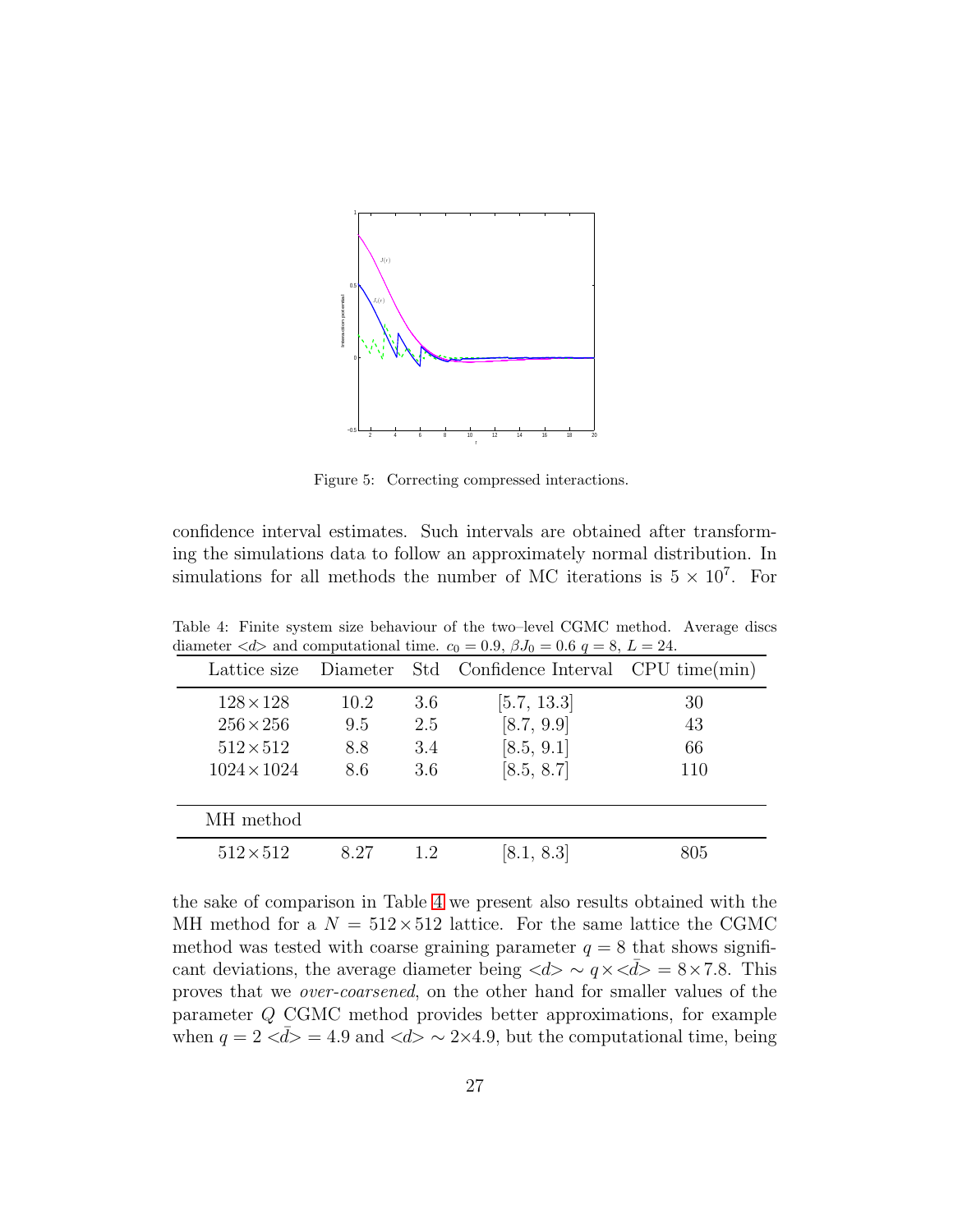187 minutes, is still relatively large.

Figures [6](#page-27-0) and [7](#page-28-0) show the averaged equilibrium conformations for two total coverage values  $c_0 = 0.9$  and  $c_0 = 0.5$ , leading to the formation of inverted discs and stripes respectively, for a  $N = 256 \times 256$  lattice. Black and white dots indicate occupied and vacant sites respectively. CGMC sampling is fast (i.e. 7.3 minutes for  $q = 8$ ) but with large deviations from the expected pattern are significant, while the two–level CGMC refines that error providing correct feature scales, of course with the cost of increasing the computational, see Figures [7b](#page-28-2) and [7c.](#page-28-3) On the other hand there is a substantial reduce on computational time compared to the MH method, from 365 to 25 minutes. For a smaller coarse graining parameter,  $q = 4$  in Figure [7d,](#page-28-4) the CGMC prediction is better albeit at a higher computational cost where again and the coarsening error is improved by the proposed method and microscopic details are available.



<span id="page-27-0"></span>Figure 6: The two-level method with correction is independent of the coarsening parameter. Inverted discs  $c_0 = 0.9$ ,  $\beta J_0 = 0.6$ ,  $N = 256 \times 256$ .

Table [5](#page-28-1) shows a comparison of the discs statistics and computational time for the conventional and the two–level method for various coarse graining parameters. The two–level method estimates are close to the MH even for high values of the coarse parameter, with a significant reduction of the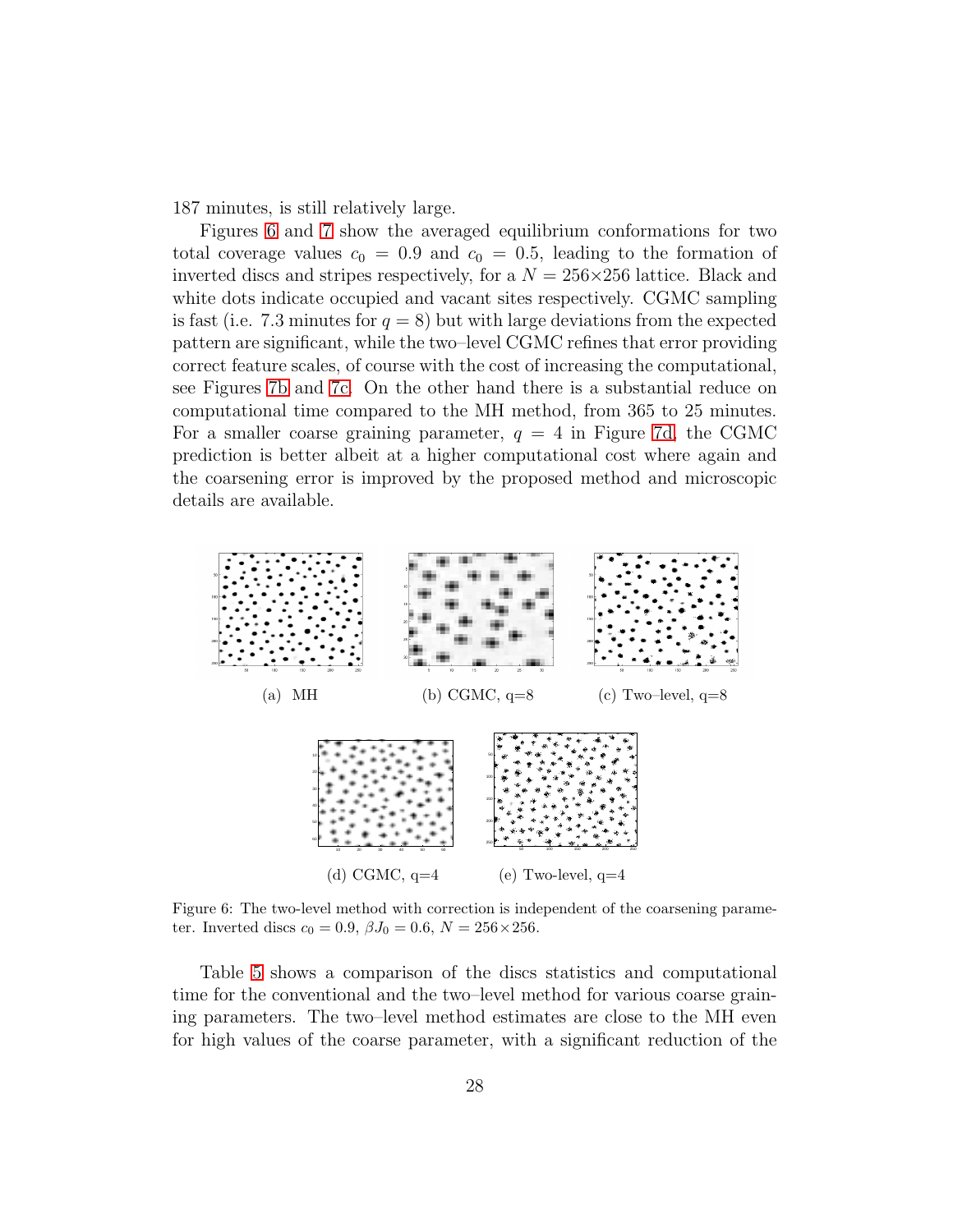<span id="page-28-4"></span><span id="page-28-3"></span><span id="page-28-2"></span>

<span id="page-28-0"></span>Figure 7: The two–level method captures the correct feature scaling even when CGMC is inaccurate. Labyrinths  $c_0 = 0.5$ ,  $\beta J_0 = 0.2$ ,  $N = 256 \times 256$ .

computational time.

<span id="page-28-1"></span>

| Table 5: Two-level CGMC with correction, $N = 256 \times 256$ |     |     |                                                 |  |  |  |
|---------------------------------------------------------------|-----|-----|-------------------------------------------------|--|--|--|
| Method                                                        |     |     | Diameter $\langle d \rangle$ Std CPU time (min) |  |  |  |
| MН                                                            | 8.7 | 1.3 | 252                                             |  |  |  |
| Two-level $q=2$                                               | 8.4 | 1.6 | 66                                              |  |  |  |
| Two-level $q=4$                                               | 7.9 | 4.6 | 22                                              |  |  |  |
| Two-level $q=8$                                               | 8 Q | 32  | 23                                              |  |  |  |

Figures [8](#page-29-1) present results of simulations with the approximate splitting approach where we split the interactions up to range S and neglect the correction terms at the second step, see Section [3.1.](#page-11-0) This strategy captures the qualitative picture but misses the characteristic length. From the simulations we tested we conclude that this approach is not suggested since the splitting disturbs significuntly the relative strength of attractive and repulsive forces that has an impact on characteristic length scales of the features.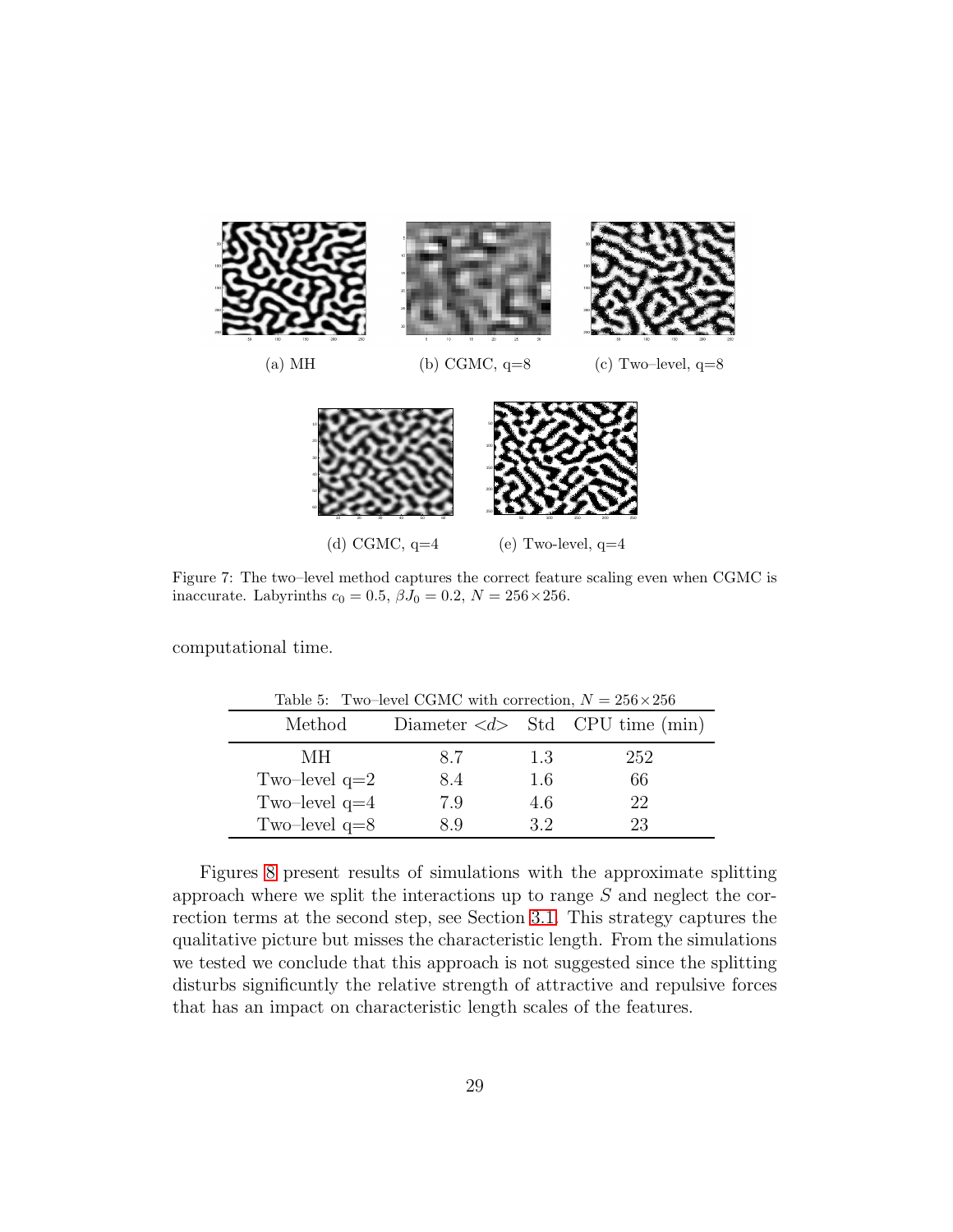

Figure 8: Labyrinths. Coupled method with splitting potential,  $q = 8$ ,  $s = 4$ . Splitting captures the qualitative picture but misses the characteristic scale.

#### <span id="page-29-1"></span>7. Conclusions

In this work we propose the multilevel CGMC method and study its efficiency theoretically and numerically. The hierarchy of CGMC methods introducing multilevel decompositions are shown to reduce the computational complexity of conventional methods. The reconstructing measures, implemented by an accept/reject method, provide the correct inverse mapping from coarse to fine resolutions refining CGMC sampling. With Theorem [2](#page-16-0) we prove that in terms of speed of convergence the two–level CGMC is comparable to a conventional MH, that is controlled by the coarse approximating measure  $\bar{\mu}^{(0)}(d\eta)$ . In general the method's mixing time cannot be better than a conventional method, but the reduction of computational effort with the error control of the coarse–graining approximation make it an adequate method for studying high dimensional systems. We successfully apply the method in a nano-pattern discovery problem, verifying that the multilevel CGMC method provides the expected behaviour of the system and microscopic information, even when CGMC is inaccurate.

#### <span id="page-29-0"></span>Acknowledgements

#### Appendix A. Proofs

Before studying the proposed method's mathematical properties we need to introduce some definitions and theoretical facts [\[33](#page-36-5)]. Let  $\{X_n\}$  be a Markov chain on space  $\Sigma$  with transition kernel  $\mathcal K$ .

**Definition 1.** i) A transition kernel K has the stationary measure  $\mu$  if

$$
\int_{\Sigma} \mathcal{K}(\sigma, \sigma') \mu(d\sigma') = \mu(\sigma), \text{ for all } \sigma \in \Sigma.
$$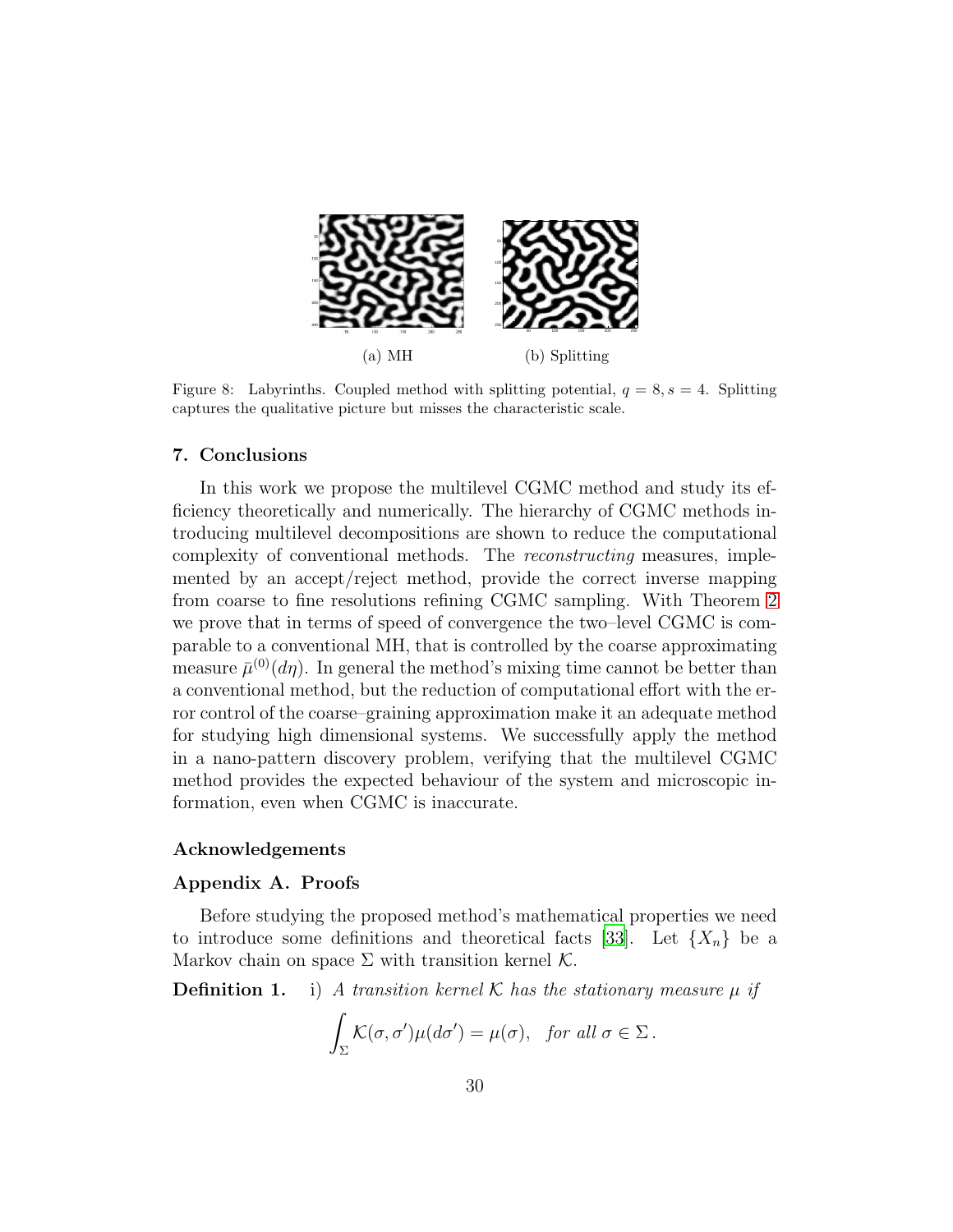ii) K is called reversible with respect to  $\mu$  if

 $(g, \mathcal{K}f)_{\mu} = (\mathcal{K}g, f)_{\mu}, \quad \text{for all } g, \ f \in L^2(\mu)$ .

where  $(g, f)_{\mu} = \int_{\Sigma} g(\sigma) f(\sigma) \mu(d\sigma)$ ,  $\overline{g}$  denoting the complex conjugate of g and  $\mathcal{K}g(\sigma) = \int_{\Sigma} \mathcal{K}(\sigma, d\sigma')g(\sigma'), \forall \sigma \in \Sigma$ . A sufficient condition for  $\mu$  being a stationary measure of  $K$  that is often easy to check is the detailed balance (DB) condition.

Definition 2. (Detailed Balance) A Markov chain with transition kernel  $K$  satisfies the detailed balance condition if there exists a function f satisfying

<span id="page-30-0"></span>
$$
\mathcal{K}(\sigma, \sigma')f(\sigma) = \mathcal{K}(\sigma', \sigma)f(\sigma'), \text{ for all } \sigma, \sigma' \in \Sigma.
$$
 (A.1)

Here we continue with the proof of Theorem [1.](#page-13-2)

PROOF. *i*) Let  $\sigma \neq \sigma'$ , recalling the definition of transition kernel  $\mathcal{K}_{CG}(\sigma, \sigma')$ [\(18\)](#page-13-1) we have

$$
\mathcal{K}_{CG}(\sigma,\sigma')\mu(\sigma) = \alpha_f(\sigma,\sigma')\alpha_{CG}(\mathbf{T}\sigma,\mathbf{T}\sigma')\mu_r(\sigma'|\mathbf{T}\sigma')\bar{\rho}(\mathbf{T}\sigma,\mathbf{T}\sigma')\mu(\sigma)
$$
\n
$$
= \min\left\{1, \frac{\mu(\sigma')\bar{\mu}^{(0)}(\mathbf{T}\sigma)\mu_r(\sigma'|\mathbf{T}\sigma)}{\mu(\sigma)\bar{\mu}^{(0)}(\mathbf{T}\sigma')\mu_r(\sigma'|\mathbf{T}\sigma')}\right\} \times
$$
\n
$$
\min\left\{1, \frac{\bar{\mu}^{(0)}(\mathbf{T}\sigma')\bar{\rho}(\mathbf{T}\sigma',\mathbf{T}\sigma)}{\bar{\mu}^{(0)}(\mathbf{T}\sigma)\bar{\rho}(\mathbf{T}\sigma,\mathbf{T}\sigma')}\right\}\mu_r(\sigma'|\mathbf{T}\sigma')\bar{\rho}(\mathbf{T}\sigma,\mathbf{T}\sigma')\mu(\sigma)
$$
\n
$$
= \min\left\{1, \frac{\mu(\sigma)\bar{\mu}^{(0)}(\mathbf{T}\sigma')\mu_r(\sigma'|\mathbf{T}\sigma')}{\mu(\sigma')\bar{\mu}^{(0)}(\mathbf{T}\sigma)\mu_r(\sigma|\mathbf{T}\sigma)}\right\} \times
$$
\n
$$
\min\left\{1, \frac{\bar{\mu}^{(0)}(\mathbf{T}\sigma)\bar{\rho}(\mathbf{T}\sigma,\mathbf{T}\sigma')}{\bar{\mu}^{(0)}(\mathbf{T}\sigma')\bar{\rho}(\mathbf{T}\sigma',\mathbf{T}\sigma)}\right\}\mu_r(\sigma|\mathbf{T}\sigma)\bar{\rho}(\mathbf{T}\sigma',\mathbf{T}\sigma)\mu(\sigma')
$$
\n
$$
= \mathcal{K}_{CG}(\sigma',\sigma)\mu(\sigma').
$$

ii) follows from i). Detailed balance with  $\mu(\sigma)$  is sufficient to guarantee that  $\mu(\sigma)$  is the stationary distribution of kernel  $\mathcal{K}_{CG}(\sigma, \sigma')$ , (Theorem 6.46) in [\[33\]](#page-36-5)).

iii) To prove that chain  $\{Y_n\}$  is  $\mu$ -irreducible we need to prove  $\mathcal{K}_{CG}(\sigma, A) > 0$ , for all  $\sigma \in E$  and A measurable such that  $\mu(A) > 0$ . We have

$$
\mathcal{K}_{CG}(\sigma, A) = \int_A \mathcal{K}_{CG}(\sigma, \sigma') d\sigma' \ge \int_{A - \{\sigma\}} \mathcal{K}_{CG}(\sigma, \sigma') d\sigma' =
$$
  
= 
$$
\int_{A - \{\sigma\}} \alpha_f(\sigma, \sigma') \alpha_{CG}(\mathbf{T}\sigma, \mathbf{T}\sigma') \mu_r(\sigma' | \mathbf{T}\sigma') \bar{\rho}(\mathbf{T}\sigma, \mathbf{T}\sigma') d\sigma'.
$$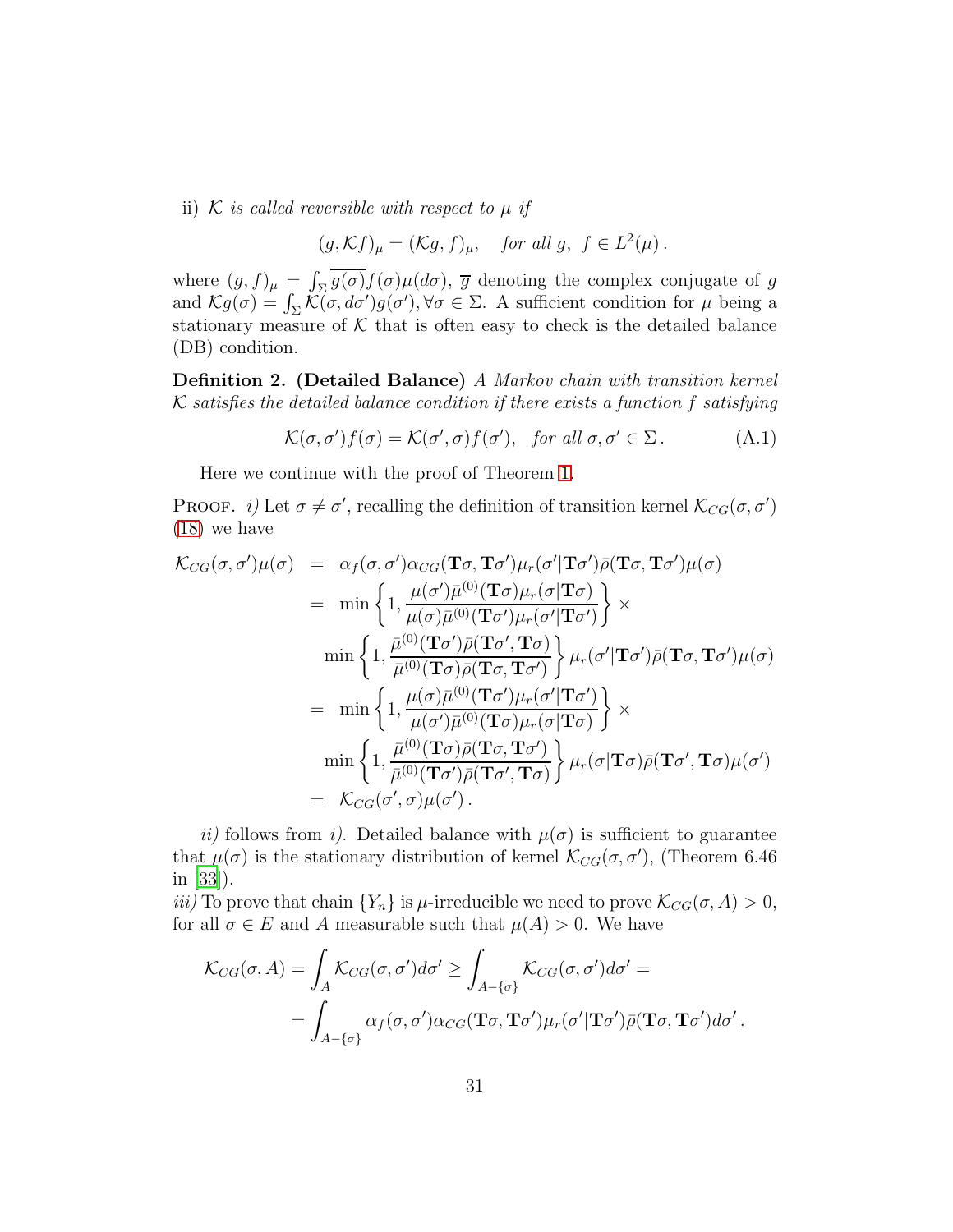From assumptions on  $\bar{\rho}(\eta, \eta')$  and  $\mu_r(\sigma|\eta)$  term  $\mu_r(\sigma'|\mathbf{T}\sigma')\bar{\rho}(\mathbf{T}\sigma, \mathbf{T}\sigma')$  is positive for all  $\sigma, \sigma' \in E$ . Also since  $A \subset E$  and  $E \subset supp(\mu_0)$ ,  $\alpha_f(\sigma, \sigma')$  and  $\alpha_{CG}(\mathbf{T}\sigma, \mathbf{T}\sigma')$  are positive. These ensure that  $\mathcal{K}_{CG}(\sigma, A) > 0$ .

iv) A sufficient condition ensuring that  ${Y_n}$  is aperiodic is that  $\mathcal{K}(\sigma, \{\sigma\}) > 0$ for some  $\sigma \in E$ , that means the event  $Y_{n+1} = Y_n$  happens with positive probability. We have

$$
\mathcal{K}_{CG}(\sigma,\{\sigma\}) = 1 - \int_{\{\sigma' \neq \sigma\}} \alpha_f(\sigma,\sigma') \alpha_{CG}(\mathbf{T}\sigma,\mathbf{T}\sigma') \mu_r(\sigma'|\mathbf{T}\sigma') \bar{\rho}(\mathbf{T}\sigma,\mathbf{T}\sigma') d\sigma'.
$$

If for all  $\sigma \in \Sigma$ ,  $\mathcal{K}_{CG}(\sigma, {\{\sigma\}}) = 0$  then

$$
\int_{\{\sigma'\neq\sigma\}} \alpha_f(\sigma,\sigma') \alpha_{CG}(\mathbf{T}\sigma,\mathbf{T}\sigma') \mu_r(\sigma'|\mathbf{T}\sigma') \bar{\rho}(\mathbf{T}\sigma,\mathbf{T}\sigma') d\sigma' = 1,
$$

which means that  $\alpha_f(\sigma, \sigma') = 1$  and  $\alpha_{CG}(\mathbf{T}\sigma, \mathbf{T}\sigma') = 1$  for almost all  $\sigma \in$  $\{\sigma \in E : \bar{\rho}(\mathbf{T}\sigma, \mathbf{T}\sigma')\mu_r(\sigma'|\mathbf{T}\sigma') > 0, \text{ for some } \sigma' \in E\}.$  This would mean that the reconstructed proposal kernel  $\bar{\rho}(\mathbf{T}\sigma, \mathbf{T}\sigma')\mu_r(\sigma'|\mathbf{T}\sigma')$  is sampling from the exact target measure  $\mu$  which in general is not true. Therefore there exists  $\sigma \in E$  such that  $\mathcal{K}_{CG}(\sigma, \{\sigma\}) = 0.$ 

#### <span id="page-31-0"></span>Appendix B. Benchmark example calculations

The detailed calculations of the application of Theorem [2](#page-16-0) for the benchmark example described in Section [5.1](#page-20-1) are provided in detail here.

The conventional MH algorithm is described by a transition kernel proposing a spin-flip at the site x with the probability  $1/N$ , that is  $\rho(\sigma, \sigma') =$  $N^{-1} \sum_{x \in \Lambda_N} \delta(\sigma' - \sigma^x)$ , with acceptance probability

$$
\alpha(\sigma,\sigma^x) = \min\left\{1, e^{(1-2\sigma(x))[K(\sigma(x-1)+\sigma(x+1))+\frac{J}{N}\sum_{y\neq x}^N \sigma(y)]}\right\},\,
$$

where, for simplicity, we consider the case of zero external field  $h$ . In the two–level CGMC algorithm the proposal probability distribution is

$$
\bar{\rho}(\eta, \eta') = \frac{1}{M} \sum_{k \in \bar{\Lambda}_M} \left[ \frac{Q - \eta(k)}{Q} \delta(\eta' - \eta^{k+}) + \frac{\eta(k)}{Q} \delta(\eta' - \eta^{k-}) \right],
$$

where  $\eta^{k\pm}(l) = \eta(l), l \neq k$  and  $\eta^{k\pm}(k) = \eta(k) \pm 1$  and  $k\pm$  denotes the adsorption  $(+)$  or desorption  $(-)$  in the cell k. The acceptance probability of the first level is

$$
\alpha_{CG}(\eta, \eta^{k\pm}) = \min\left\{1, e^{-\Delta_{k\pm} \bar{H}_l(\eta)}\right\}.
$$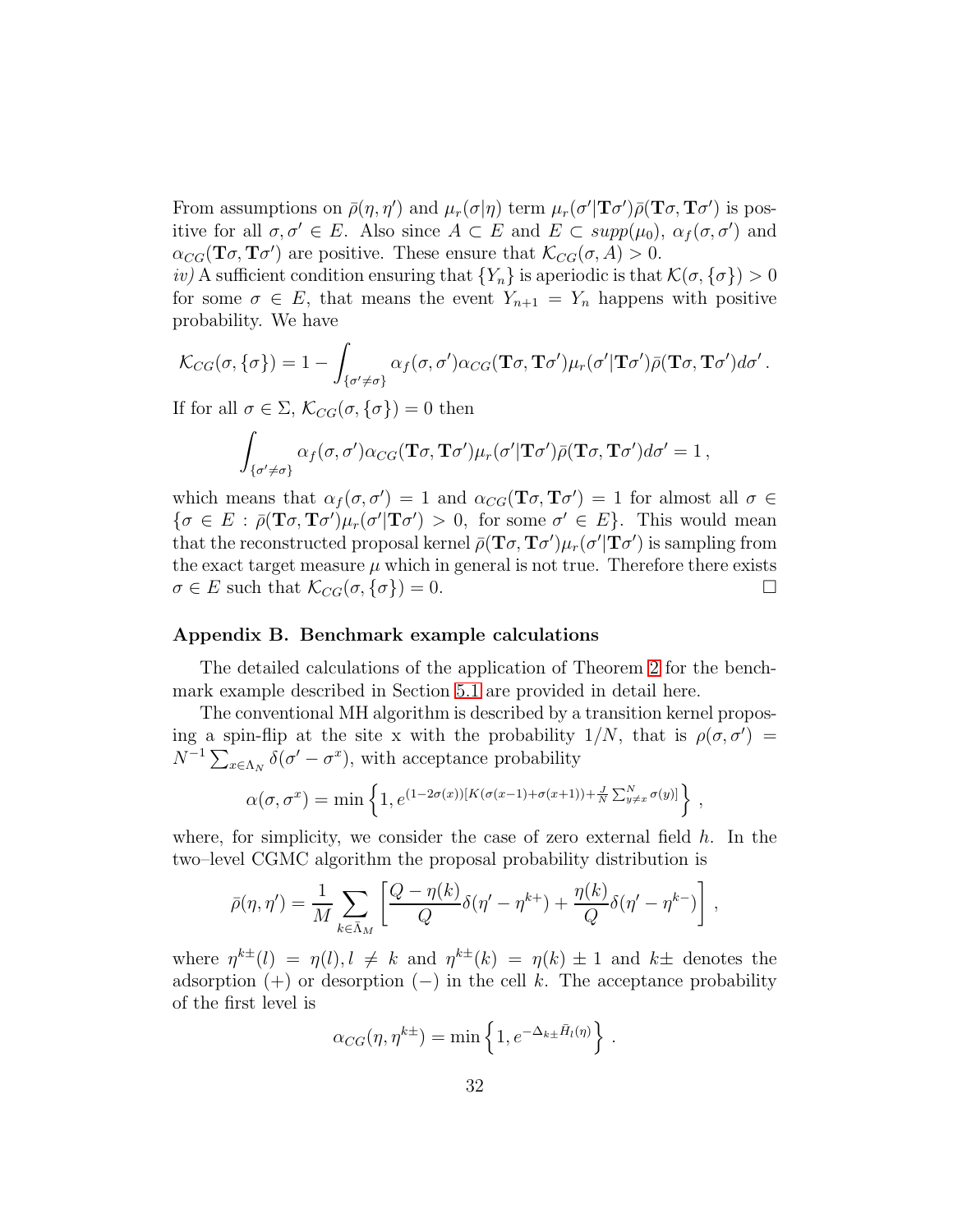where  $\Delta_{k+} \bar{H}_l(\eta) = -\frac{J}{N}$  $\frac{J}{N} \sum_{l \in \bar{\Lambda}_M} \eta(l)$  and  $\Delta_{k-1} \bar{H}_l(\eta) = -\frac{J}{N}$  $\frac{J}{N}\left[1-\sum_{l\in\bar{\Lambda}_{M}}\eta(l)\right].$ The reconstruction probability distribution is a uniform distribution in each cell  $\mu_r(\sigma^x|\eta^{k\pm}) = \prod_{l\in\bar{\Lambda}_M} \mu_r^{(l)}(\sigma_{C_l}^x|\eta^{k\pm}(l))$ . Note that at each MC iteration the change in the new state  $\eta^k$  happens in cell k, thus we need to perform the reconstruction of  $\sigma^x$  only in the cell k, according to

$$
\mu_r(\sigma_{C_k}^x | \eta^k(k)) = \frac{1}{Q - \eta(k)} \delta(k - k +) + \frac{1}{\eta(k)} \delta(k - k -).
$$

According to Algorithm [2,](#page-10-0) the second level acceptance probability is

$$
\alpha_f(\sigma, \sigma^x) = \min\left\{1, e^{-\Delta_x H_s(\sigma)}\right\} = \min\left\{1, e^{K(1-2\sigma(x))(\sigma(x-1)+\sigma(x+1))}\right\}.
$$

Term  $\mathcal{B}(\sigma, \sigma')$  [\(21\)](#page-17-3) is equal to one for all  $\sigma, \sigma' \in \Sigma_N$ . Indeed for  $\eta' = \eta^{k+}$  and  $x \in C_k \subset \Lambda_N$ ,

$$
\frac{\bar{\rho}(\eta,\eta^{k+})\mu_r(\sigma^x|\eta^{k+})}{\rho(\sigma,\sigma^x)}=\frac{\frac{1}{M}\frac{Q-\eta(k)}{Q}\frac{1}{Q-\eta(k)}}{\frac{1}{N}}=1.
$$

Similarly for  $\eta' = \eta^{k-1}$ ,

$$
\frac{\bar{\rho}(\eta, \eta^{k-})\mu_r(\sigma^x|\eta^{k-})}{\rho(\sigma, \sigma^x)} = \frac{\frac{1}{M}\frac{\eta(k)}{Q}\frac{1}{\eta(k)}}{\frac{1}{N}} = 1
$$

Therefore its upper and lower bounds are  $\gamma = \overline{\gamma} = 1$ . We consider the splitting approach, and use that  $H_N(\sigma) - \overline{H}_l(\overline{\eta}) = H_s(\sigma)$  and  $H_l(\sigma) = \overline{H}_l(\eta)$ . The for any  $x \in \Lambda_N$  such that  $x \in C_k$ ,  $k \in \overline{\Lambda}_M$  we have

$$
\mathcal{A}(\sigma,\sigma^x) = \begin{cases}\n1, & \text{if } (\sigma,\sigma^x) \in C_1 \\
\min\{e^{-\beta \Delta_k \bar{H}_l(\eta)}, e^{\beta \Delta_k \bar{H}_l(\eta)}\}, & \text{if } (\sigma,\sigma^x) \in C_2 \\
\min\{e^{-\beta \Delta_x H_s(\sigma)}, e^{\beta \Delta_x H_s(\sigma)}\}, & \text{if } (\sigma,\sigma^x) \in C_3 \\
\min\{e^{-\beta \Delta_x H_N(\sigma)}, e^{\beta \Delta_x H_N(\sigma)}\}, & \text{if } (\sigma,\sigma^x) \in C_4\n\end{cases}
$$

Set  $C_4 = \emptyset$  according to the following argument. Let  $(\sigma, \sigma^x) \in C_4$  such that  $\alpha_{CG} = 1$ ,  $\alpha_f = 1$  and  $\alpha < 1$ . The first two relations are equivalent to  $\Delta_k \bar{H}_l(\eta) \leq 0$  and  $\Delta_x H_s(\sigma) \leq 0$  that imply  $\Delta_x H_N(\sigma) \leq 0$ , since  $H_N(\sigma) =$  $H_s(\sigma) + \bar{H}_l(\eta)$ , thus  $\alpha = 1$ , a contradiction. Analogous argument holds for the case  $\alpha = 1, \alpha_{CG} < 1, \alpha_f < 1$  that proves  $C_4 = \emptyset$ .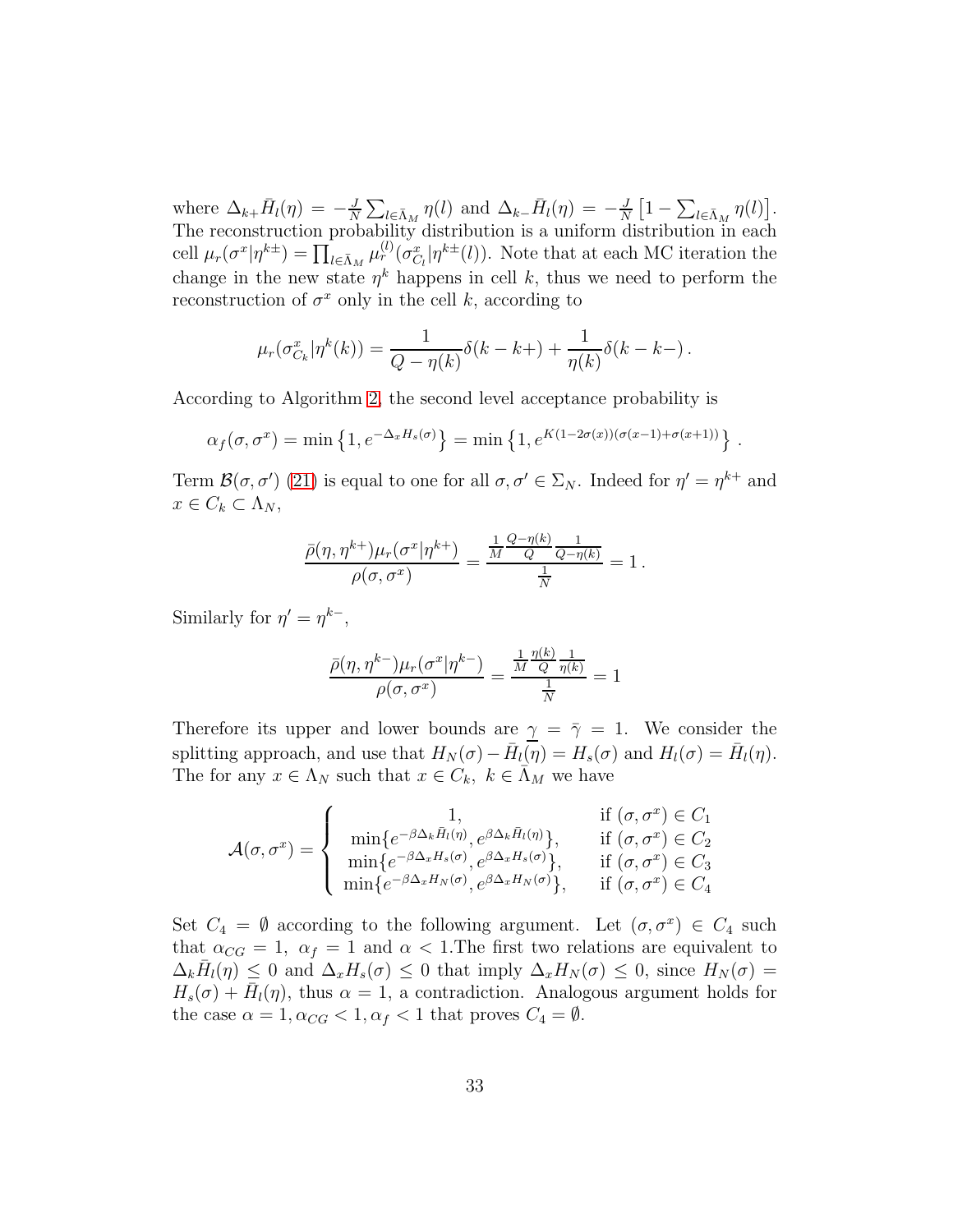Let us consider  $K \neq 0$ . Using the analytic expression of  $\Delta_x H_s(\sigma)$  and  $\Delta_k \bar{H}_l(\eta)$  we have, for  $(\sigma, \sigma^x) \in C_2$ 

$$
\min \left\{ e^{-\beta \Delta_{k+} \bar{H}_l(\eta)}, e^{\beta \Delta_{k+} \bar{H}_l(\eta)} \right\} \geq e^{-|\beta \Delta_{k+} \bar{H}_l(\eta)|} |\{\eta(l) = Q, \forall l \in \bar{\Lambda}_M\}
$$
  

$$
= e^{-|\frac{J}{N}N|} = e^{-|J|}.
$$

Similarly for  $(\sigma, \sigma^x) \in C_3$ 

$$
\min \left\{ e^{-\beta \Delta_k - \bar{H}_l(\eta)}, e^{\beta \Delta_k + \bar{H}_l(\eta)} \right\} \ge e^{-|\frac{J}{N}(N-1)|} > e^{-|J|} \text{ and }
$$

$$
\min \left\{ e^{-\beta \Delta_x \bar{H}_s(\sigma)}, e^{\beta \Delta_x \bar{H}_s(\sigma)} \right\} \ge e^{-2|K|}.
$$

Therefore  $\inf_{\sigma,x}\mathcal{A}(\sigma,\sigma^x)=\mathcal{A}(\sigma,\sigma^x)|_{\{\sigma:\sigma(x)=1,\forall x\in\Lambda_N\}}=\min\{e^{-|J|},e^{-2|K|}\}.$ 

When  $K = 0$  then  $C_2 = \emptyset$ , that can be proved with simple arguments, and for  $(\sigma, \sigma^x) \in C_3$   $\mathcal{A}(\sigma, \sigma^x) = 1$  since  $\Delta_x H_s(\sigma) = 0$ . Proving that  $\mathcal{A}(\sigma, \sigma^x) = 1$ , for all  $x \in \Lambda_N$  and  $\sigma \in \Sigma_N$ .

# References

- <span id="page-33-4"></span>[1] G. Arampatzis, M.A. Katsoulakis, P. Plecháč, M. Taufer, L. Xu, Hierarchical fractional-step approximations and parallel kinetic Monte Carlo algorithms.
- <span id="page-33-0"></span>[2] S. Are, M.A. Katsoulakis, P. Plecháč, L. Rey-Bellet, Multibody interactions in coarse-graining schemes for extended systems, SIAM J. Sci. Comput. 31 (2008) 987–1015.
- <span id="page-33-1"></span>[3] D.M. Ceperley, Path integrals in the theory of condensed helium, Rev. Mod. Phys. 67 (1995) 279–355.
- <span id="page-33-3"></span>[4] A. Chatterjee, D. Vlachos, Multiscale spatial Monte Carlo simulations: Multigriding, computational singular perturbation, and hierarchical stochastic closures, J. Chem. Phys. 124 (2006).
- <span id="page-33-5"></span>[5] A. Chatterjee, D. Vlachos, Systems tasks in nanotechnology via hierarchical multiscale modeling: Nanopattern formation in heteroepitaxy, Chem. Eng. Sci. 62(18-20) (2007) 4852–4863.
- <span id="page-33-2"></span>[6] J. Dai, W.D. Seider, T. Sinno, Coarse-grained lattice kinetic Monte Carlo simulation of systems of strongly interacting particles, J. Chem. Phys. 128 (2008) 194705.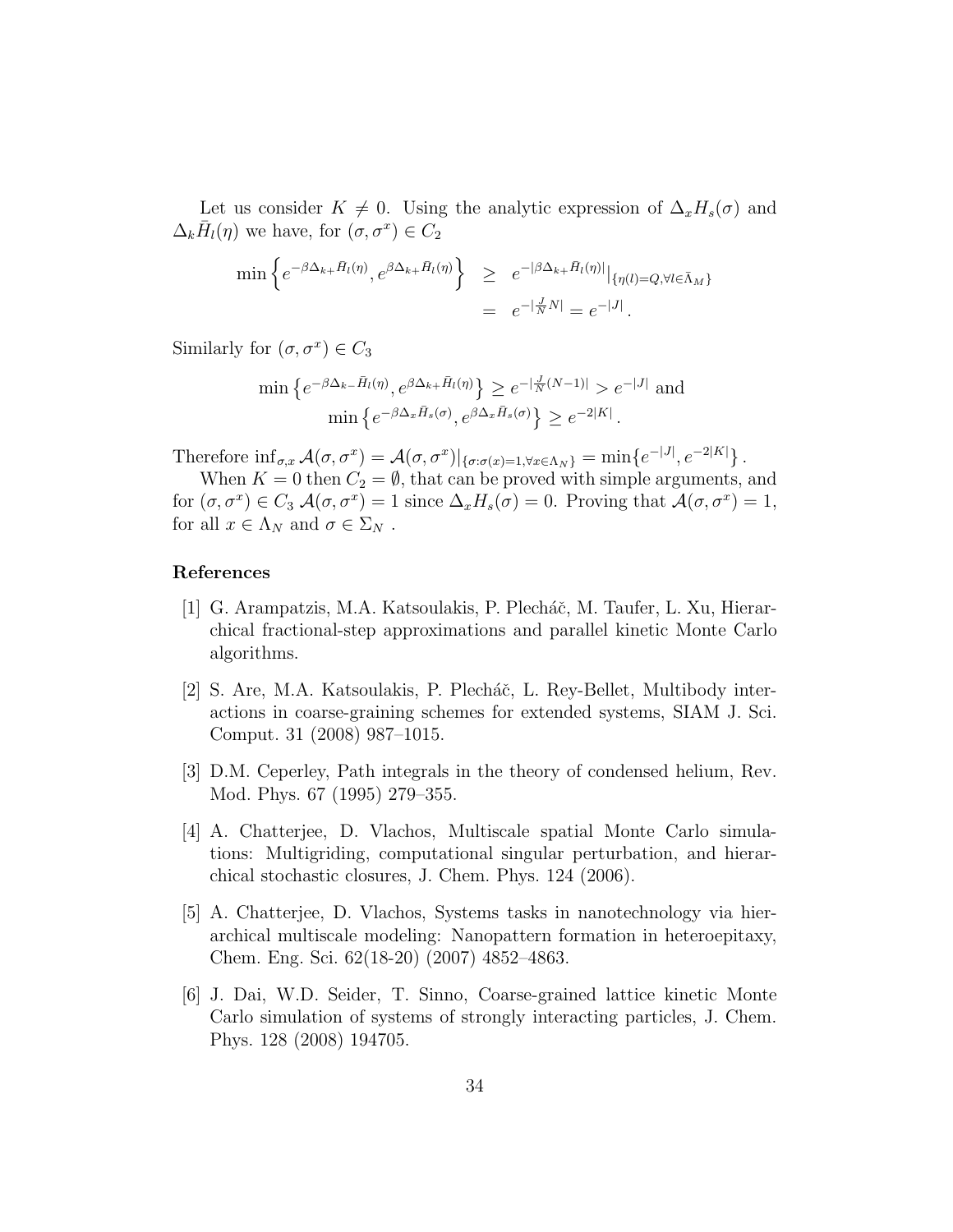- <span id="page-34-8"></span>[7] A. DeMassi, E. Presutti, Mathematical Methods for Hydrodynamic Limits, Lecture Notes in Mathematics, Springer, New York Berlin Heidelberg, 1991.
- <span id="page-34-10"></span>[8] P. Diaconis, L. Saloff-Coste, Logarithmic sobolev inequalities for finite markov chains, Ann. Appl. Prob. 6 (1996) 695–750.
- <span id="page-34-3"></span>[9] S. Duane, A.D. Kennedy, B.J. Pendleton, D. Roweth, Hybrid Monte Carlo, Physics Letters B 195 (1987) 216 – 222.
- <span id="page-34-4"></span>[10] Y. Efendiev, T. Hou, W. Luo, Preconditioning Markov chain Monte Carlo simulations using coarse-scale models, SIAM J. Sci. Comput. 28 (2006) 776–803.
- <span id="page-34-6"></span>[11] N. Goldenfeld, Lectures on Phase Transitions and the Renormalization Group, volume 85, Addison-Wesley, New York, 1992.
- <span id="page-34-2"></span>[12] V.A. Harmandaris, N.P. Adhikari, N.F.A. van der Vegt, K. Kremer, Hierarchical modeling of polysterene: From atomistic to coarse-grained simulations, Macromolecules 39 (2006) 6708.
- <span id="page-34-7"></span>[13] W.K. Hastings, Monte Carlo Sampling Methods Using Markov Chains and Their Applications, Biometrika 57 (1970) 97–109.
- <span id="page-34-5"></span>[14] E. Kalligiannaki, M.A. Katsoulakis, P. Plechac, Multilevel kinetic Coarse Graining Monte Carlo methods for stochastic lattice dynamics, in preparation.
- <span id="page-34-9"></span>[15] E. Kalligiannaki, M.A. Katsoulakis, P. Plechac, Coupled coarse craining and Markov Chain Monte Carlo for lattice systems, Numerical Analysis and Multiscale Computations, Lect. Notes Comput. Sci. Eng. 82 (2011).
- <span id="page-34-11"></span>[16] M. Kardar, Crossover to equivalent-neighbor multicritical behavior in arbitrary dimensions, Phys. Rev. B 28 (1983) 244–246.
- <span id="page-34-1"></span>[17] M. Katsoulakis, A. Majda, D. Vlachos, Coarse-grained stochastic processes for microscopic lattice systems, Proc. Natl. Acad. Sci. 100 (2003) 782–787.
- <span id="page-34-0"></span>[18] M.A. Katsoulakis, A.J. Majda, D.G. Vlachos, Coarse-grained stochastic processes and Monte Carlo simulations in lattice systems, J. Comp. Phys. 186 (2003) 250–278.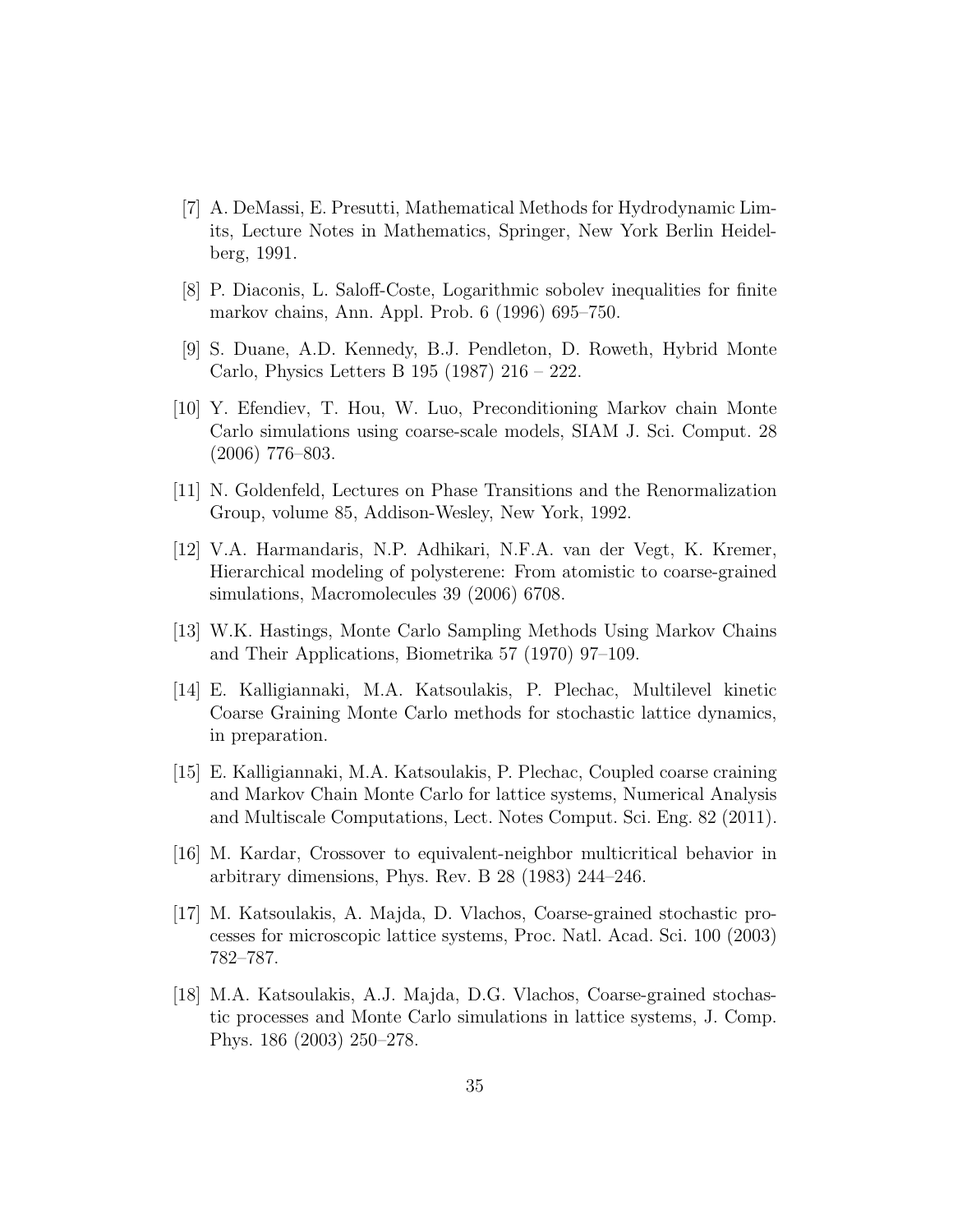- <span id="page-35-0"></span>[19] M.A. Katsoulakis, P. Plechac, L. Rey-Bellet, Numerical and statistical methods for the coarse-graining of many-particle stochastic systems, J. Sci. Comput. 37 (2008) 43–71.
- <span id="page-35-1"></span>[20] M.A. Katsoulakis, P. Plechac, L. Rey-Bellet, D.K. Tsagkarogiannis, Coarse-graining schemes and a posteriori error estimates for stochastic lattice systems, ESAIM-Math. Model. Numer. Anal. 41 (2007) 627–660.
- <span id="page-35-5"></span>[21] M.A. Katsoulakis, P. Plecháč, A. Sopasakis, Error analysis of coarsegraining for stochastic lattice dynamics, SIAM J. Numer. Anal. 44 (2006) 2270–2296.
- <span id="page-35-9"></span>[22] M.A. Katsoulakis, L. Rey-Bellet, P. Plecháč, D. K.Tsagkarogiannis, Mathematical strategies in the coarse-graining of extensive systems: error quantification and adaptivity, J. Non Newt. Fluid Mech. (2008).
- <span id="page-35-2"></span>[23] M.A. Katsoulakis, L. Rey-Bellet, P. Plecháč, D.K. Tsagkarogiannis, Coarse-graining schemes for stochastic lattice systems with short and long range interactions, submitted to Math. Comp..
- <span id="page-35-4"></span>[24] M.A. Katsoulakis, J. Trashorras, Information loss in coarse-graining of stochastic particle dynamics, J. Stat. Phys. 122 (2006) 115–135.
- <span id="page-35-8"></span>[25] M.A. Katsoulakis, D.G. Vlachos, Coarse-grained stochastic processes and kinetic monte carlo simulators for the diffusion of interacting particles, Journal of Chemical Physics 119 (2003) 9412–27.
- <span id="page-35-3"></span>[26] K. Kremer, F. M¨uller-Plathe, Multiscale problems in polymer science: simulation approaches, MRS Bull. (March 2001) 205.
- <span id="page-35-10"></span>[27] T.M. Liggett, Interacting particle systems, Springer, New York Berlin Heidelberg, 1985.
- <span id="page-35-6"></span>[28] J.S. Liu, Monte Carlo Strategies in Scientific Computing, Springer-Verlag, New York Berlin Heidelberg, 2001.
- <span id="page-35-7"></span>[29] Liu, J. and C. Sabatti, Simulated Sintering: Markov Chain Monte Carlo With Spaces of Varying Dimensions, Bayesian Statistics, J.M. Bernardo, J.O. Berger, A. P. Dawid, and A.F.M. Smith (eds) 6 (1998) 402–405.